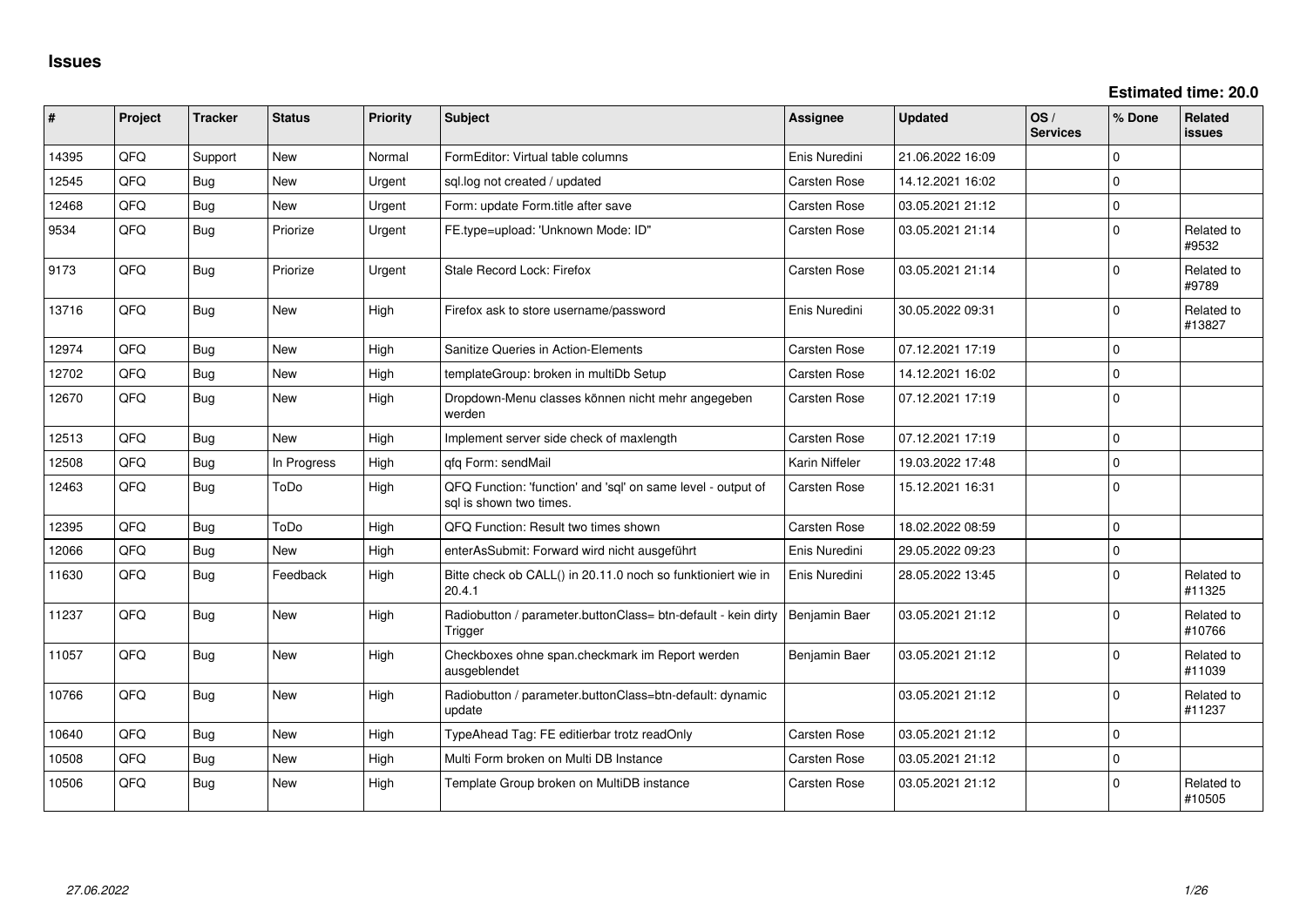| #     | Project | <b>Tracker</b> | <b>Status</b>     | <b>Priority</b> | <b>Subject</b>                                                                                         | <b>Assignee</b>     | <b>Updated</b>   | OS/<br><b>Services</b> | % Done      | <b>Related</b><br>issues                                             |
|-------|---------|----------------|-------------------|-----------------|--------------------------------------------------------------------------------------------------------|---------------------|------------------|------------------------|-------------|----------------------------------------------------------------------|
| 10081 | QFQ     | Bug            | New               | High            | Stale record lock after 'forbidden' character                                                          | Carsten Rose        | 03.05.2021 21:12 |                        | $\Omega$    | Related to<br>#10082.<br>Related to<br>#9789                         |
| 9789  | QFQ     | Bug            | In Progress       | High            | Record Lock: release to early on 'leave page'                                                          | Carsten Rose        | 10.01.2022 09:25 |                        | 100         | Related to<br>#10081,<br>Related to<br>#9173,<br>Related to<br>#8702 |
| 9531  | QFQ     | Bug            | New               | High            | FE File: Dynamic Update / modeSql / required detected even<br>it not set                               | <b>Carsten Rose</b> | 11.06.2021 20:32 |                        | $\Omega$    | Related to<br>#12398                                                 |
| 9347  | QFQ     | Bug            | New               | High            | FE.type=upload with dynamic show/hidden: required not<br>detected                                      | Carsten Rose        | 12.06.2021 10:40 |                        | $\mathbf 0$ | Related to<br>#5305,<br>Related to<br>#12398                         |
| 9121  | QFQ     | Bug            | Priorize          | High            | sip links have r and __dbIndexData set                                                                 | Carsten Rose        | 12.06.2021 10:41 |                        | $\mathbf 0$ |                                                                      |
| 8891  | QFQ     | Bug            | New               | High            | formSubmitLog: do not log passwords                                                                    | Enis Nuredini       | 25.03.2022 09:06 |                        | $\mathbf 0$ |                                                                      |
| 8668  | QFQ     | Bug            | New               | High            | Pill disabled: dyamic mode 'hidden' not respected - FE is still<br>required                            | Carsten Rose        | 03.05.2021 21:14 |                        | $\Omega$    |                                                                      |
| 8431  | QFQ     | Bug            | New               | High            | autocron.php with wrong path                                                                           | Carsten Rose        | 03.05.2021 21:14 |                        | $\mathbf 0$ |                                                                      |
| 8083  | QFQ     | Bug            | New               | High            | FormEditor: primary table list does not respect<br>'indexDb={{indexData:Y}}'                           | Carsten Rose        | 03.05.2021 21:14 |                        | $\Omega$    | Has<br>duplicate<br>#6678                                            |
| 7899  | QFQ     | Bug            | New               | High            | Fe.type=password / retype / required: always complain about<br>missing value                           | Carsten Rose        | 03.05.2021 21:14 |                        | $\Omega$    |                                                                      |
| 7650  | QFQ     | Bug            | New               | High            | Optional do not show 'required' sign on FormElement                                                    | Carsten Rose        | 03.05.2021 21:14 |                        | $\mathbf 0$ |                                                                      |
| 6116  | QFQ     | <b>Bug</b>     | Priorize          | High            | value of checkbox not saved                                                                            | Carsten Rose        | 07.12.2021 17:19 |                        | $\mathbf 0$ |                                                                      |
| 5459  | QFQ     | Bug            | <b>New</b>        | High            | Multi DB: spread system tables between 'QFQ' and<br>'Data'-DB                                          | Carsten Rose        | 03.05.2021 21:14 |                        | $\Omega$    | Related to<br>#4720                                                  |
| 5221  | QFQ     | Bug            | New               | High            | Download Dialog: Bleibt stehen in FF wenn Datei<br>automatisch gespeichert wird.                       | Carsten Rose        | 03.05.2021 21:14 |                        | $\mathbf 0$ |                                                                      |
| 4279  | QFQ     | Bug            | Some day<br>maybe | High            | config.linkVars lost                                                                                   | Carsten Rose        | 03.05.2021 21:14 |                        | $\Omega$    |                                                                      |
| 3570  | QFQ     | <b>Bug</b>     | Some day<br>maybe | High            | Formular mit prmitnew permitEdit=Always wird nicht<br>aufgerufen (ist leer)                            | Carsten Rose        | 03.05.2021 21:14 |                        | $\mathbf 0$ |                                                                      |
| 3109  | QFQ     | Bug            | Some day<br>maybe | High            | RealUrl: Links werden nicht korrekt gerendert                                                          | Carsten Rose        | 03.05.2021 21:14 |                        | $\mathbf 0$ |                                                                      |
| 3061  | QFQ     | <b>Bug</b>     | Some day<br>maybe | High            | winstitute: mysql connection durcheinander - nmhp17<br>(ag7)/QFQ arbeitet mit DB/Tabellen von biostat. | Carsten Rose        | 03.05.2021 21:14 |                        | $\mathbf 0$ |                                                                      |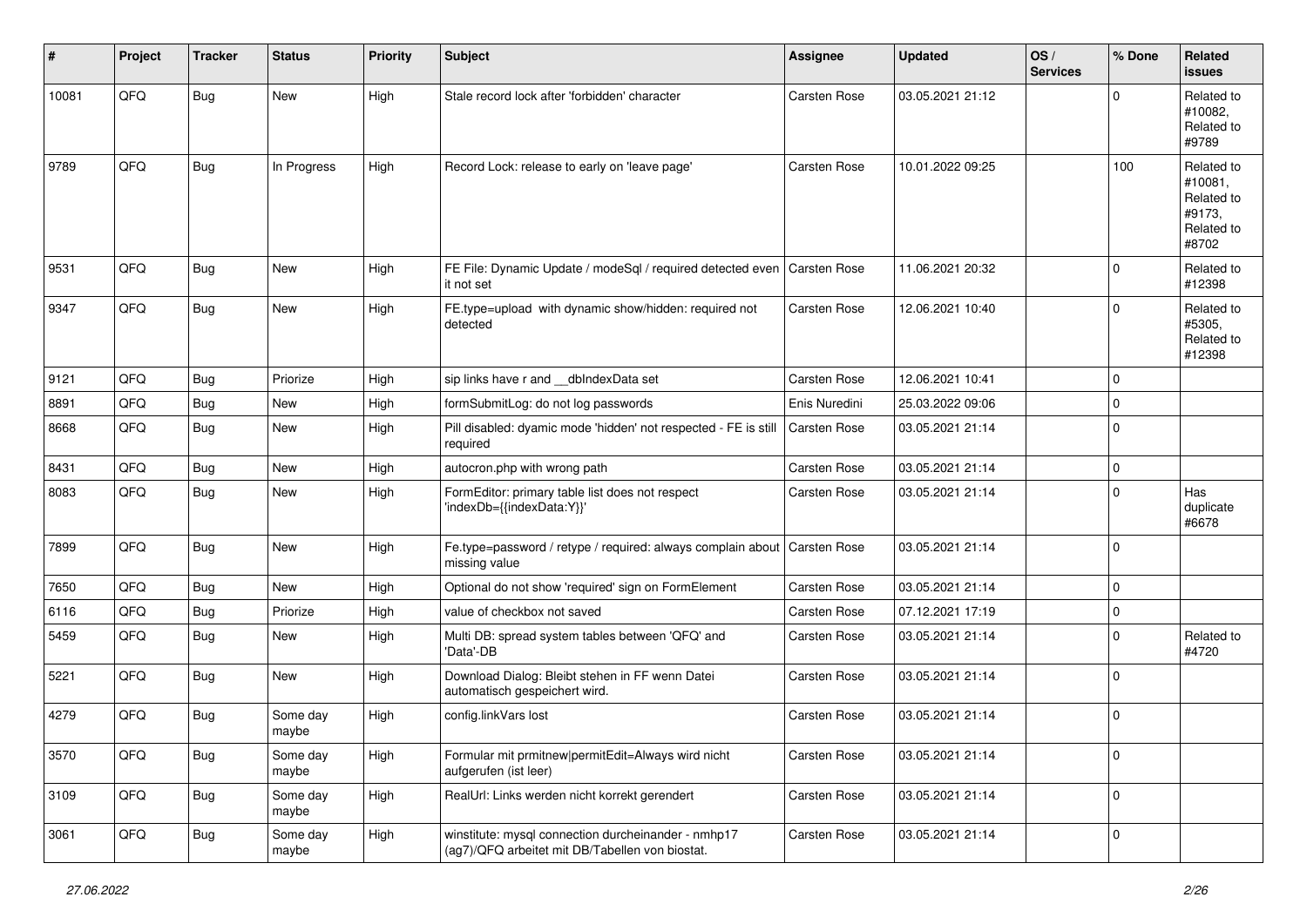| #     | Project | <b>Tracker</b> | <b>Status</b> | <b>Priority</b> | <b>Subject</b>                                                                           | Assignee            | <b>Updated</b>   | OS/<br><b>Services</b> | % Done      | Related<br>issues                                |
|-------|---------|----------------|---------------|-----------------|------------------------------------------------------------------------------------------|---------------------|------------------|------------------------|-------------|--------------------------------------------------|
| 14377 | QFQ     | Bug            | New           | Normal          | Documentation > General Tips: white page after migration                                 | Enis Nuredini       | 19.06.2022 16:37 |                        | $\mathbf 0$ |                                                  |
| 14323 | QFQ     | Bug            | In Progress   | Normal          | Report: render=both single - no impact                                                   | Carsten Rose        | 19.06.2022 18:31 |                        | $\mathbf 0$ |                                                  |
| 14322 | QFQ     | Bug            | New           | Normal          | Form Load: by default no scroll (save & close should be<br>visible)                      | Enis Nuredini       | 15.06.2022 14:12 |                        | $\mathbf 0$ | Related to<br>#14321,<br>Related to<br>#6232     |
| 14305 | QFQ     | Bug            | <b>New</b>    | Normal          | Inline Report editing does not create history entries                                    | <b>Carsten Rose</b> | 10.06.2022 11:55 |                        | $\mathbf 0$ |                                                  |
| 14304 | QFQ     | Bug            | New           | Normal          | table sorter view safer does not work                                                    | <b>Carsten Rose</b> | 10.06.2022 11:49 |                        | $\mathbf 0$ |                                                  |
| 14303 | QFQ     | <b>Bug</b>     | ToDo          | Normal          | datetime broken with picker                                                              | Enis Nuredini       | 17.06.2022 09:02 |                        | $\mathbf 0$ | Related to<br>#12630                             |
| 14283 | QFQ     | Bug            | Priorize      | Normal          | HEIC / HEIF convert doesn't trigger                                                      | Carsten Rose        | 19.06.2022 16:37 |                        | $\mathbf 0$ |                                                  |
| 14245 | QFQ     | <b>Bug</b>     | New           | Normal          | Form Save Btn bleibt disabled wenn Datumsfeld über<br>Datepicker geändert                | Enis Nuredini       | 27.05.2022 13:45 |                        | $\mathbf 0$ | Related to<br>#13689                             |
| 14233 | QFQ     | <b>Bug</b>     | New           | Normal          | AS _link: question - HTML is not rendered                                                | Carsten Rose        | 28.05.2022 11:02 |                        | $\mathbf 0$ |                                                  |
| 14175 | QFQ     | Bug            | In Progress   | Normal          | Opening a form with no QFQ Session cookie fails                                          | Carsten Rose        | 03.06.2022 10:40 |                        | $\mathbf 0$ |                                                  |
| 14091 | QFQ     | Bug            | New           | Normal          | inconsistent template path for twig                                                      | Carsten Rose        | 19.04.2022 18:36 |                        | $\mathbf 0$ |                                                  |
| 14077 | QFQ     | <b>Bug</b>     | <b>New</b>    | Normal          | As link: Attribute 'class' missing by r:1 and r:3 - but should<br>set                    | Carsten Rose        | 28.05.2022 11:02 |                        | $\mathbf 0$ | Related to<br>#5342,<br>Related to<br>#4343      |
| 13943 | QFQ     | Bug            | Priorize      | Normal          | unable to find formgroup                                                                 | Enis Nuredini       | 28.05.2022 11:03 |                        | $\mathbf 0$ |                                                  |
| 13899 | QFQ     | <b>Bug</b>     | ToDo          | Normal          | Selenium: zum laufen bringen                                                             | Enis Nuredini       | 25.03.2022 10:24 |                        | $\mathbf 0$ |                                                  |
| 13767 | QFQ     | <b>Bug</b>     | Feedback      | Normal          | date/time-picker: required shows up/down button orange                                   | Enis Nuredini       | 16.05.2022 23:16 |                        | $\mathbf 0$ |                                                  |
| 13706 | QFQ     | <b>Bug</b>     | New           | Normal          | Wrong CheckType in FieldElement LastStatus of Form Cron                                  | <b>Carsten Rose</b> | 21.01.2022 18:20 |                        | $\mathbf 0$ |                                                  |
| 13689 | QFQ     | Bug            | <b>New</b>    | Normal          | Enter auf Eingabefeld mit ungültigem Wert führt zu blurry<br>Seite                       | Enis Nuredini       | 28.05.2022 10:53 |                        | $\mathbf 0$ | Related to<br>#14245, Has<br>duplicate<br>#11891 |
| 13659 | QFQ     | <b>Bug</b>     | New           | Normal          | wrong sanitize class applied to R-store                                                  | Carsten Rose        | 15.01.2022 14:23 |                        | $\mathbf 0$ |                                                  |
| 13647 | QFQ     | <b>Bug</b>     | <b>New</b>    | Normal          | Autofocus funktioniert nicht auf Chrome                                                  | Benjamin Baer       | 19.03.2022 17:44 |                        | $\mathbf 0$ |                                                  |
| 13592 | QFQ     | <b>Bug</b>     | <b>New</b>    | Normal          | QFQ Build Queue: das vergeben von Tags klappt nicht. Es<br>werden keine Releases gebaut. | <b>Carsten Rose</b> | 19.03.2022 17:45 |                        | $\mathbf 0$ |                                                  |
| 13528 | QFQ     | <b>Bug</b>     | New           | Normal          | qfq.io > releases: es wird kein neues Release angelegt                                   | Benjamin Baer       | 19.03.2022 17:46 |                        | $\mathbf 0$ |                                                  |
| 13460 | QFQ     | Bug            | New           | Normal          | Doc: Password set/reset  password should not processed<br>with 'html encode'             | Carsten Rose        | 19.03.2022 17:46 |                        | $\mathbf 0$ |                                                  |
| 13451 | QFQ     | <b>Bug</b>     | New           | Normal          | Character Counter / Max Character: Problem in Safari                                     | Carsten Rose        | 15.04.2022 17:18 |                        | $\pmb{0}$   |                                                  |
| 13332 | QFQ     | Bug            | New           | Normal          | Multi Form: Required Felder werden visuell nicht markiert.                               | <b>Carsten Rose</b> | 19.03.2022 17:47 |                        | $\mathbf 0$ |                                                  |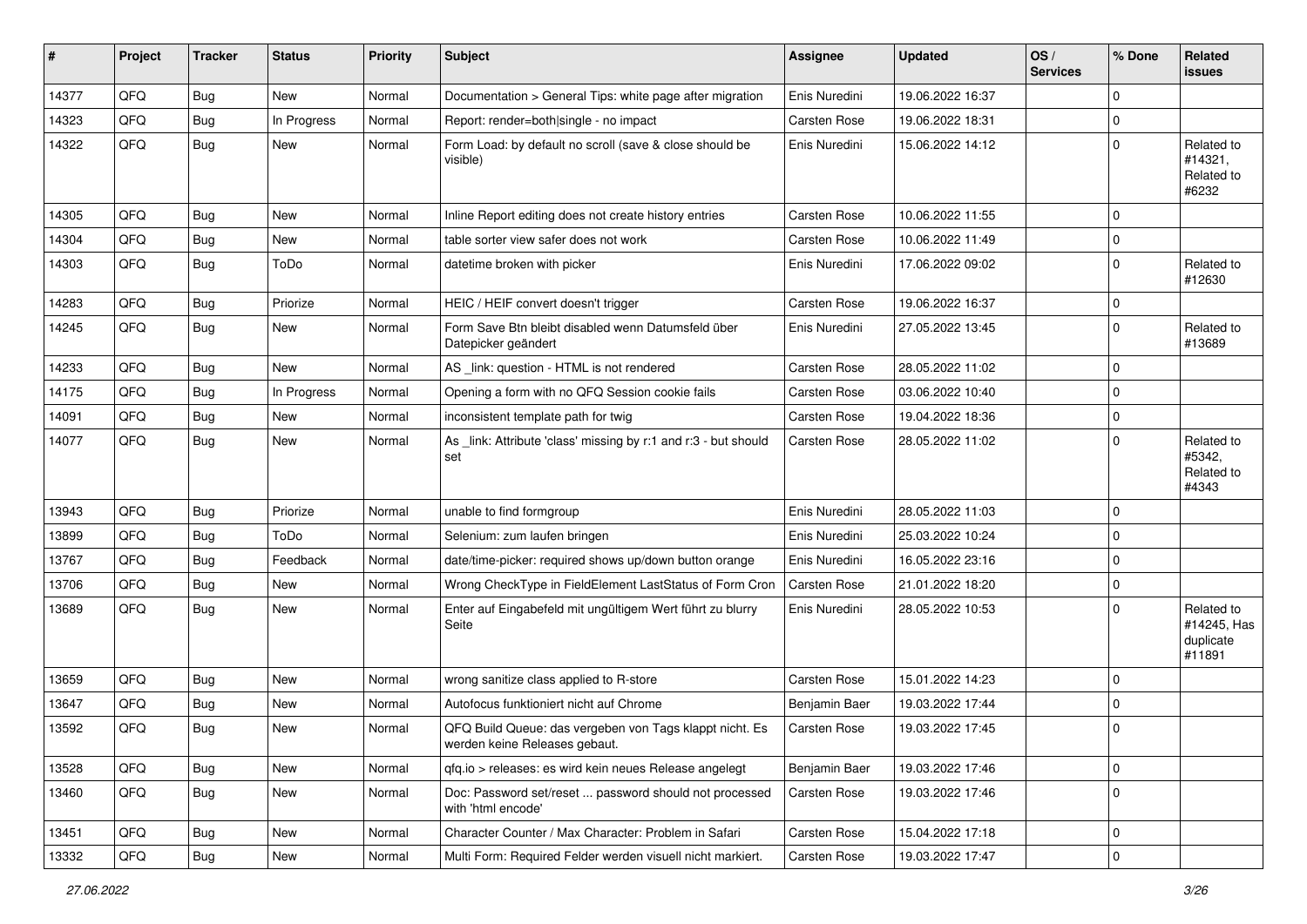| #     | Project    | <b>Tracker</b> | <b>Status</b> | <b>Priority</b> | Subject                                                                                                                                             | Assignee            | <b>Updated</b>   | OS/<br><b>Services</b> | % Done      | Related<br><b>issues</b>                      |
|-------|------------|----------------|---------------|-----------------|-----------------------------------------------------------------------------------------------------------------------------------------------------|---------------------|------------------|------------------------|-------------|-----------------------------------------------|
| 13331 | QFQ        | Bug            | <b>New</b>    | Normal          | Multi Form: Clear Icon misplaced                                                                                                                    | <b>Carsten Rose</b> | 19.03.2022 17:47 |                        | $\Omega$    |                                               |
| 12989 | QFQ        | Bug            | <b>New</b>    | Normal          | empty string does not trigger dynamic update                                                                                                        | Enis Nuredini       | 28.05.2022 11:09 |                        | $\mathbf 0$ |                                               |
| 12716 | QFQ        | Bug            | <b>New</b>    | Normal          | template group: Pattern only applied to first instance                                                                                              | Carsten Rose        | 19.03.2022 17:47 |                        | $\Omega$    |                                               |
| 12714 | <b>OFO</b> | Bug            | <b>New</b>    | Normal          | Conversion of GIF to PDF broken when GIF contains Alpha.                                                                                            | Carsten Rose        | 19.03.2022 17:49 |                        | $\Omega$    |                                               |
| 12581 | QFQ        | Bug            | New           | Normal          | Form.forward=close: Record 'new' in new browser tab ><br>save (& close) >> Form is not reloaded with new created<br>record id and stays in mode=new | <b>Carsten Rose</b> | 19.03.2022 17:48 |                        | $\mathbf 0$ |                                               |
| 12546 | QFQ        | Bug            | Feedback      | Normal          | Branch 'Development' - Unit Tests mit dirty workaround<br>angepasst                                                                                 | <b>Carsten Rose</b> | 19.03.2022 17:48 |                        | $\Omega$    |                                               |
| 12520 | QFQ        | <b>Bug</b>     | <b>New</b>    | Normal          | Switch FE User: still active even FE User session expired                                                                                           | <b>Carsten Rose</b> | 19.03.2022 17:48 |                        | $\Omega$    |                                               |
| 12512 | QFQ        | Bug            | <b>New</b>    | Normal          | Some MySQL Installation can't use 'stored procedures'                                                                                               | <b>Carsten Rose</b> | 19.03.2022 17:48 |                        | $\Omega$    |                                               |
| 12327 | QFQ        | Bug            | <b>New</b>    | Normal          | Copy to clipboard: Glyphicon can not be changed                                                                                                     | Carsten Rose        | 27.12.2021 17:59 |                        | $\Omega$    |                                               |
| 12325 | QFQ        | Bug            | Priorize      | Normal          | MultiDB form.dblndex not working for report syntax                                                                                                  | <b>Carsten Rose</b> | 07.09.2021 13:37 |                        | $\Omega$    | Related to<br>#12145.<br>Related to<br>#12314 |
| 12187 | QFQ        | Bug            | <b>New</b>    | Normal          | Trigger FormAsFile() via Report: probably problem with multi<br>DB setup                                                                            | Carsten Rose        | 20.03.2021 21:20 |                        | $\Omega$    |                                               |
| 12133 | QFQ        | Bug            | <b>New</b>    | Normal          | NPM, phpSpreadSheet aktualisieren                                                                                                                   | Carsten Rose        | 15.03.2021 09:04 |                        | $\Omega$    |                                               |
| 12045 | <b>OFO</b> | Bug            | <b>New</b>    | Normal          | templateGroup afterSave FE: Aufruf ohne<br>sqlHonorFormElements funktioniert nicht                                                                  | Carsten Rose        | 18.02.2021 16:33 |                        | $\Omega$    |                                               |
| 12040 | QFQ        | Bug            | <b>New</b>    | Normal          | FE Mode 'hidden' für zwei FEs auf einer Zeile                                                                                                       | <b>Carsten Rose</b> | 18.02.2021 10:13 |                        | $\mathbf 0$ |                                               |
| 11752 | QFQ        | Bug            | <b>New</b>    | Normal          | checkbox renders multiple input elements with same name                                                                                             | <b>Carsten Rose</b> | 17.12.2020 14:58 |                        | $\Omega$    | Related to<br>#11750                          |
| 11715 | QFQ        | Bug            | <b>New</b>    | Normal          | acceptZeroAsRequired and requiredOffButMark do not<br>coincide                                                                                      |                     | 08.12.2020 12:13 |                        | $\Omega$    |                                               |
| 11695 | QFQ        | <b>Bug</b>     | <b>New</b>    | Normal          | MultiForm required FE Error                                                                                                                         | <b>Carsten Rose</b> | 04.12.2020 13:34 |                        | $\Omega$    |                                               |
| 11668 | QFQ        | Bug            | <b>New</b>    | Normal          | Play function.sql - problem with mysql                                                                                                              | Carsten Rose        | 03.05.2021 20:48 |                        | $\Omega$    |                                               |
| 11667 | QFQ        | Bug            | <b>New</b>    | Normal          | MySQL mariadb-server-10.3: Incorrect datetime value                                                                                                 | Carsten Rose        | 03.05.2021 20:48 |                        | $\mathbf 0$ |                                               |
| 11522 | QFQ        | Bug            | New           | Normal          | Aus/Einblenden von Reitern                                                                                                                          |                     | 13.11.2020 14:58 |                        | $\Omega$    |                                               |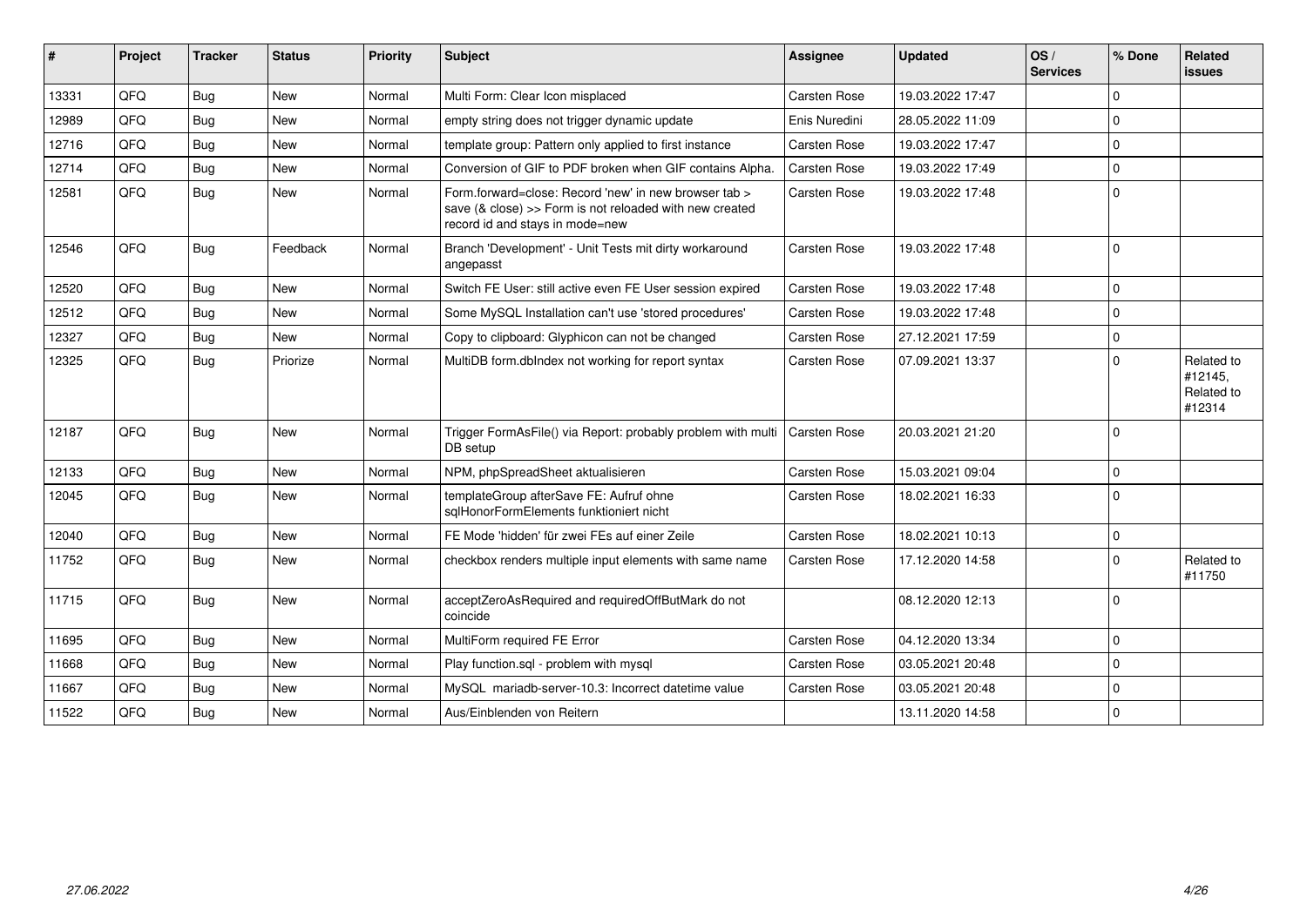| #     | Project | <b>Tracker</b> | <b>Status</b> | <b>Priority</b> | <b>Subject</b>                                                                      | <b>Assignee</b>     | <b>Updated</b>   | OS/<br><b>Services</b> | % Done      | Related<br><b>issues</b>                                                                                                       |
|-------|---------|----------------|---------------|-----------------|-------------------------------------------------------------------------------------|---------------------|------------------|------------------------|-------------|--------------------------------------------------------------------------------------------------------------------------------|
| 11517 | QFQ     | Bug            | In Progress   | Normal          | extraButtonInfo Broken for multiple FormElements                                    | <b>Carsten Rose</b> | 12.05.2022 13:12 |                        | $\Omega$    | Related to<br>#7890.<br>Related to<br>#3811, Has<br>duplicate<br>#10905, Has<br>duplicate<br>#10553, Has<br>duplicate<br>#6779 |
| 11347 | QFQ     | <b>Bug</b>     | Feedback      | Normal          | If Bedingungen funktionieren nicht korrekt                                          | Christoph Fuchs     | 21.03.2021 20:37 |                        | $\mathbf 0$ |                                                                                                                                |
| 11239 | QFQ     | <b>Bug</b>     | <b>New</b>    | Normal          | Radiobutton (plain): horizontales Rendern abhängig vom<br>Datentyp in der Datenbank | <b>Carsten Rose</b> | 30.09.2020 18:37 |                        | $\mathbf 0$ |                                                                                                                                |
| 10937 | QFQ     | <b>Bug</b>     | <b>New</b>    | Normal          | Fehler mit abhängigen Select- Feldern beim Positionieren                            | Carsten Rose        | 12.11.2020 23:45 |                        | $\mathbf 0$ |                                                                                                                                |
| 10890 | QFQ     | Bug            | <b>New</b>    | Normal          | AutoCron hangs                                                                      |                     | 20.07.2020 13:56 |                        | $\mathbf 0$ |                                                                                                                                |
| 10759 | QFQ     | <b>Bug</b>     | <b>New</b>    | Normal          | emptyMeansNull - Feld falsch aktualisiert                                           |                     | 12.11.2020 23:45 |                        | $\mathbf 0$ |                                                                                                                                |
| 10704 | QFQ     | Bug            | New           | Normal          | wkhtml problem rendering fullCalendar.js / fabric.js >><br>successor: puppeteer     | <b>Carsten Rose</b> | 12.11.2020 23:45 |                        | $\Omega$    | Related to<br>#5024,<br>Related to<br>#4650.<br>Related to<br>#10715                                                           |
| 10661 | QFQ     | Bug            | In Progress   | Normal          | Typo3 Warnungen                                                                     | <b>Carsten Rose</b> | 07.09.2021 13:23 |                        | $\Omega$    | Related to<br>#12440                                                                                                           |
| 10658 | QFQ     | Bug            | <b>New</b>    | Normal          | processReadOnly broken                                                              | <b>Carsten Rose</b> | 27.05.2020 17:55 |                        | $\mathbf 0$ |                                                                                                                                |
| 10588 | QFQ     | <b>Bug</b>     | New           | Normal          | typeahed Tag: Doku anpassen                                                         | Carsten Rose        | 12.11.2020 23:45 |                        | $\pmb{0}$   |                                                                                                                                |
| 10324 | QFQ     | <b>Bug</b>     | <b>New</b>    | Normal          | Excel Export mit Template funktioniert nur, wenn Template<br>vor uid kommt          |                     | 30.03.2020 11:20 |                        | $\mathbf 0$ | Related to<br>#10257                                                                                                           |
| 10322 | QFQ     | <b>Bug</b>     | <b>New</b>    | Normal          | FormElement / Radio: missing column 'enum' >> FE not<br>reported                    | <b>Carsten Rose</b> | 07.05.2020 09:37 |                        | $\mathbf 0$ |                                                                                                                                |
| 10082 | QFQ     | Bug            | New           | Normal          | FE.type=SELECT - 'sanatize' Class                                                   | Carsten Rose        | 07.05.2020 09:36 |                        | $\mathbf 0$ | Related to<br>#10081                                                                                                           |
| 9975  | QFQ     | Bug            | Priorize      | Normal          | Dropdown Menu: 'r:3' broken                                                         | <b>Carsten Rose</b> | 01.02.2020 10:13 |                        | $\Omega$    |                                                                                                                                |
| 9958  | QFQ     | <b>Bug</b>     | Priorize      | Normal          | Broken subrecord query: no error message                                            | Carsten Rose        | 05.02.2021 15:15 |                        | $\mathbf 0$ |                                                                                                                                |
| 9947  | QFQ     | <b>Bug</b>     | Priorize      | Normal          | Unwanted error message if missing 'typeAheadSqlPrefetch'                            | <b>Carsten Rose</b> | 01.02.2020 10:13 |                        | $\mathbf 0$ |                                                                                                                                |
| 9898  | QFQ     | <b>Bug</b>     | Feedback      | Normal          | Formular trotz Timeout gespeichert                                                  | Benjamin Baer       | 01.02.2020 15:56 |                        | $\mathbf 0$ |                                                                                                                                |
| 9862  | QFQ     | <b>Bug</b>     | Priorize      | Normal          | Failed writing to sql mail qfq.log should throw an exception                        | Carsten Rose        | 01.02.2020 10:13 |                        | $\mathbf 0$ |                                                                                                                                |
| 9855  | QFQ     | <b>Bug</b>     | <b>New</b>    | Normal          | <b>Required Check</b>                                                               |                     | 01.02.2020 15:56 |                        | $\mathbf 0$ |                                                                                                                                |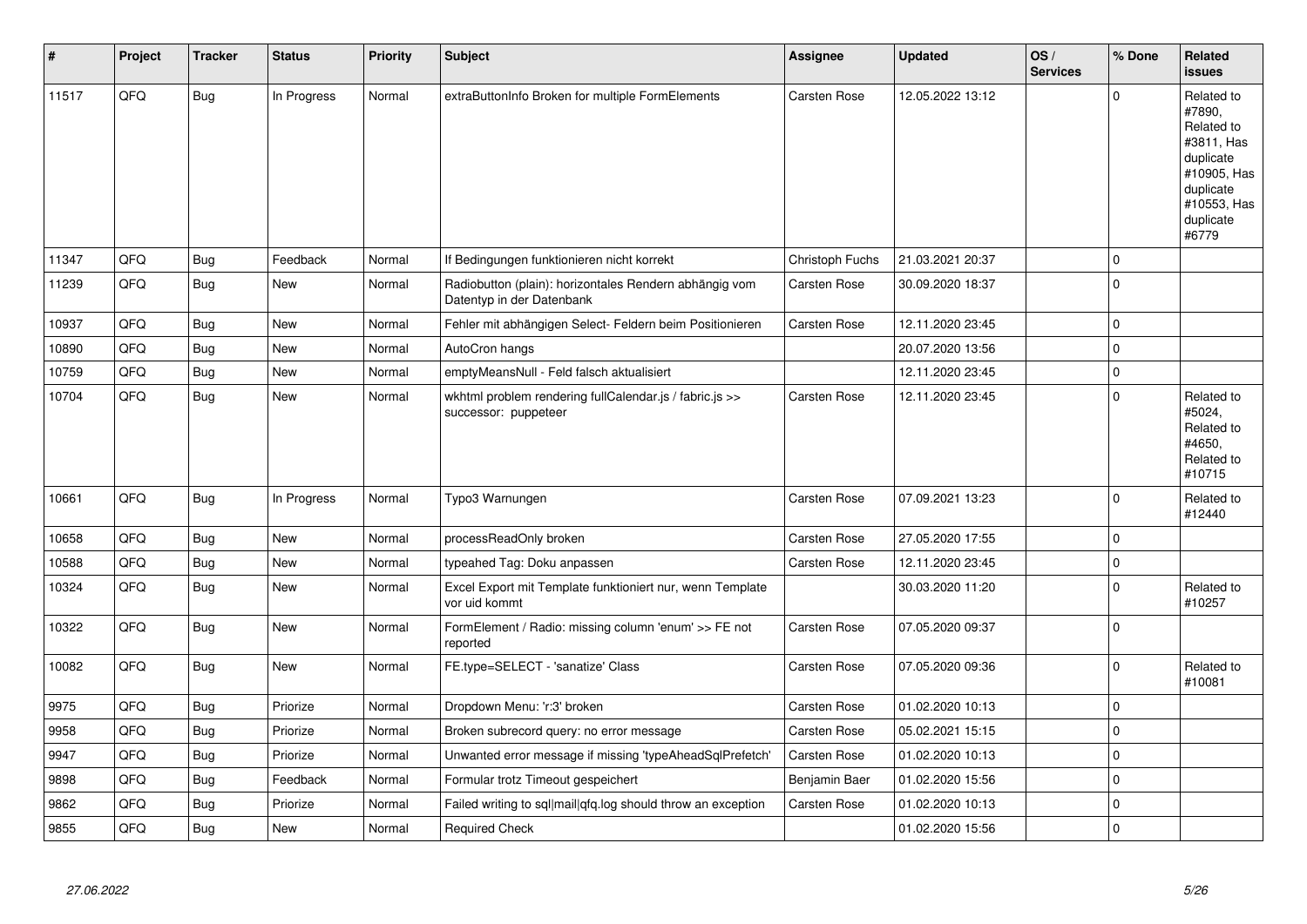| #    | Project | <b>Tracker</b> | <b>Status</b>     | <b>Priority</b> | Subject                                                                                                  | <b>Assignee</b>     | <b>Updated</b>   | OS/<br><b>Services</b> | % Done      | Related<br>issues                                                       |
|------|---------|----------------|-------------------|-----------------|----------------------------------------------------------------------------------------------------------|---------------------|------------------|------------------------|-------------|-------------------------------------------------------------------------|
| 9834 | QFQ     | Bug            | Priorize          | Normal          | Input elements with tag 'disabled' are missing on<br>form-submit: server option 'processReadOnly' broken | Carsten Rose        | 07.12.2021 16:43 |                        | $\Omega$    | Related to<br>#9691.<br>Related to<br>#5305, Has<br>duplicate<br>#12331 |
| 9783 | QFQ     | Bug            | New               | Normal          | Email with special characters                                                                            | Carsten Rose        | 01.02.2020 23:22 |                        | $\mathbf 0$ |                                                                         |
| 9773 | QFQ     | Bug            | New               | Normal          | form.parameter.formModeGlobal=requiredOff                                                                | Carsten Rose        | 01.02.2020 15:56 |                        | $\mathbf 0$ |                                                                         |
| 9691 | QFQ     | Bug            | In Progress       | Normal          | Checkbox: dynamic update > readonly                                                                      | Carsten Rose        | 01.02.2020 23:22 |                        | 50          | Related to<br>#9834                                                     |
| 9669 | QFQ     | Bug            | Some day<br>maybe | Normal          | Checkbox / Template Group: radio/checkbox visible broken<br>after 'add'                                  | Carsten Rose        | 16.06.2021 13:47 |                        | $\Omega$    | Related to<br>#8091                                                     |
| 9535 | QFQ     | Bug            | Feedback          | Normal          | Report:  AS '_vertical' - column to wide - vertical >> rot45,<br>rot <sub>90</sub>                       | Benjamin Baer       | 01.02.2020 15:56 |                        | $\mathbf 0$ |                                                                         |
| 9533 | QFQ     | <b>Bug</b>     | New               | Normal          | FE.type=upload: Check in 'beforeSave' if upload is given                                                 | Carsten Rose        | 01.02.2020 23:22 |                        | $\Omega$    | Related to<br>#11523                                                    |
| 9317 | QFQ     | Bug            | New               | Normal          | FE.type=note: with dynamic show/hidden an empty label<br>causes trouble                                  | Carsten Rose        | 01.02.2020 23:22 |                        | $\mathbf 0$ |                                                                         |
| 9281 | QFQ     | Bug            | Some day<br>maybe | Normal          | Allow STRICT_TRANS_TABLES                                                                                | <b>Carsten Rose</b> | 02.01.2021 18:43 |                        | $\mathbf 0$ |                                                                         |
| 9275 | QFQ     | Bug            | New               | Normal          | autcron: t3 page, which takes to long to respond, is not<br>reported properly                            | Carsten Rose        | 01.02.2020 23:22 |                        | 100         |                                                                         |
| 9177 | QFQ     | Bug            | New               | Normal          | Bug? QFQ tries to save an action FE, which has real<br>existing column name                              | Carsten Rose        | 01.02.2020 23:22 |                        | $\mathbf 0$ |                                                                         |
| 9127 | QFQ     | Bug            | New               | Normal          | Error Message: change 'roll over' color - text not readable                                              | Carsten Rose        | 01.02.2020 23:22 |                        | $\mathbf 0$ |                                                                         |
| 9126 | QFQ     | <b>Bug</b>     | Some day<br>maybe | Normal          | hidden Form elements are present in page source                                                          |                     | 02.01.2021 18:41 |                        | $\Omega$    |                                                                         |
| 9077 | QFQ     | Bug            | New               | Normal          | typeAheadSql: report broken SQL                                                                          | Carsten Rose        | 01.02.2020 23:22 |                        | $\mathbf 0$ |                                                                         |
| 9024 | QFQ     | Bug            | Some day<br>maybe | Normal          | QFQ Einarbeitung                                                                                         |                     | 01.02.2020 15:56 |                        | $\Omega$    |                                                                         |
| 9020 | QFQ     | <b>Bug</b>     | Some day<br>maybe | Normal          | radio mit buttonClass und dynamicUpdate lassen sich nicht<br>kombinieren                                 |                     | 11.12.2019 16:01 |                        | $\mathbf 0$ |                                                                         |
| 9013 | QFQ     | <b>Bug</b>     | New               | Normal          | Error in Twig template not handled                                                                       | Carsten Rose        | 20.10.2021 13:43 |                        | $\mathbf 0$ |                                                                         |
| 8316 | QFQ     | <b>Bug</b>     | Feedback          | Normal          | Documentation/Behaviour for Nested Queries and<br>Record-Store confusing                                 | Nicola Chiapolini   | 20.11.2019 09:14 |                        | $\mathbf 0$ |                                                                         |
| 8106 | QFQ     | <b>Bug</b>     | Some day<br>maybe | Normal          | Dynamic Update: Feld kann nicht auf empty zurückgesetzt<br>werden                                        | Carsten Rose        | 11.12.2019 16:01 |                        | $\mathbf 0$ |                                                                         |
| 8049 | QFQ     | <b>Bug</b>     | New               | Normal          | FE.type=note, column 'value': text moves some pixel to top<br>after save                                 | Carsten Rose        | 01.02.2020 23:22 |                        | $\mathbf 0$ |                                                                         |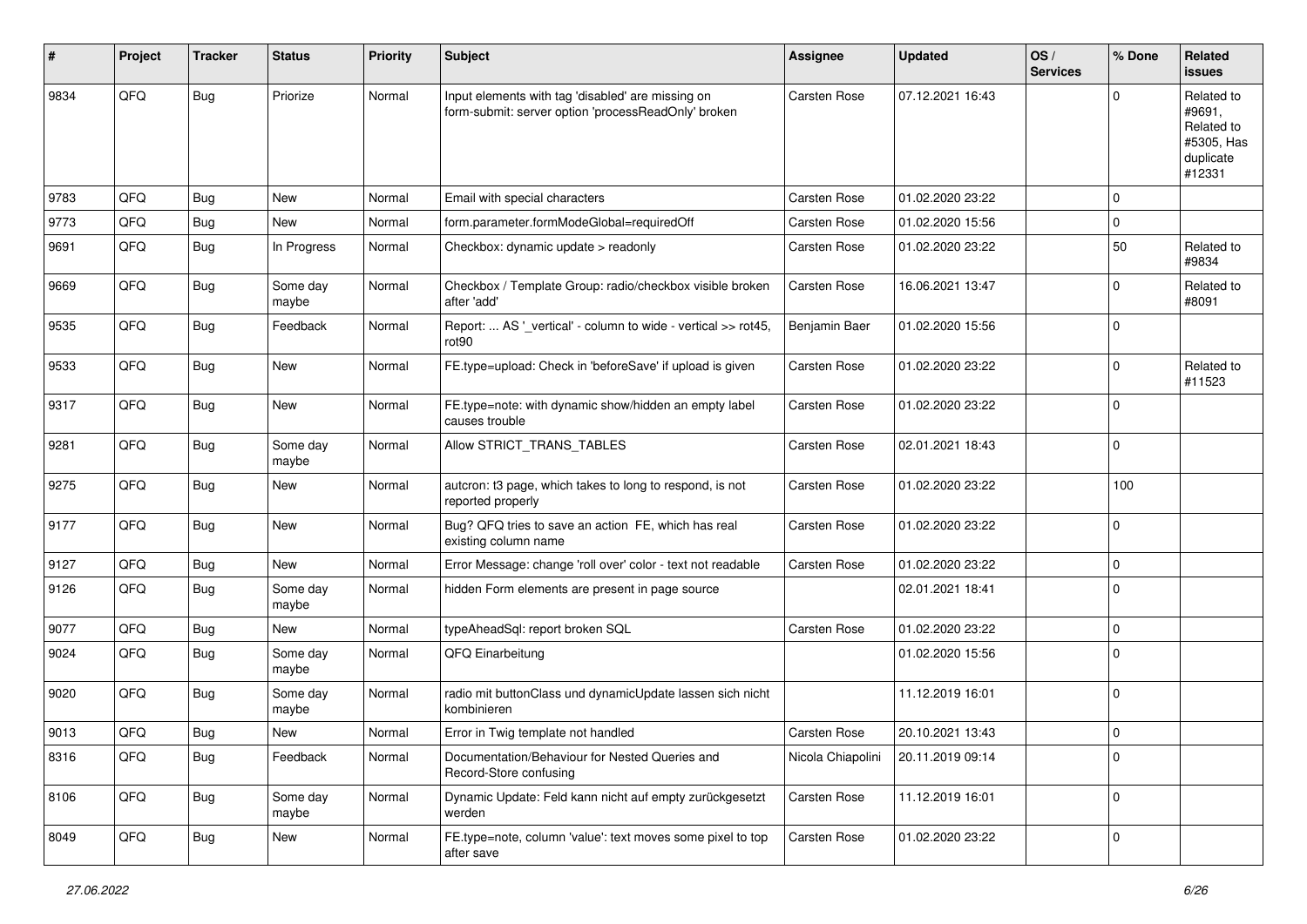| ∦    | Project | <b>Tracker</b> | <b>Status</b>     | <b>Priority</b> | Subject                                                                                                          | <b>Assignee</b>     | <b>Updated</b>   | OS/<br><b>Services</b> | % Done              | Related<br>issues    |
|------|---------|----------------|-------------------|-----------------|------------------------------------------------------------------------------------------------------------------|---------------------|------------------|------------------------|---------------------|----------------------|
| 8037 | QFQ     | Bug            | Priorize          | Normal          | FE.type=upload (advanced mode): {{slaveId:V}} missing<br>during dynamic update                                   | Carsten Rose        | 01.02.2020 10:13 |                        | 0                   |                      |
| 7890 | QFQ     | Bug            | New               | Normal          | FormElement 'required': extraButtonInfo not aligned                                                              | Carsten Rose        | 11.06.2021 21:17 |                        | $\mathbf 0$         | Related to<br>#11517 |
| 7795 | QFQ     | Bug            | <b>New</b>        | Normal          | Readonly Form: Typeahead-Felder                                                                                  | Carsten Rose        | 01.02.2020 23:22 |                        | 0                   |                      |
| 7685 | QFQ     | <b>Bug</b>     | New               | Normal          | Open FormElement from QFQ error message and save<br>modified record: error about missing {{formId:F}}            | <b>Carsten Rose</b> | 01.02.2020 23:22 |                        | $\Omega$            |                      |
| 7656 | QFQ     | Bug            | Priorize          | Normal          | FE with required, 'pattern' and 'extraButtonLock': always<br>complain about missing value                        | Carsten Rose        | 01.02.2020 10:13 |                        | 0                   |                      |
| 7616 | QFQ     | Bug            | Priorize          | Normal          | Selectlist with Enum & Dynamic Update                                                                            | <b>Carsten Rose</b> | 01.02.2020 10:13 |                        | $\mathbf 0$         |                      |
| 7574 | QFQ     | Bug            | New               | Normal          | Substitute error: form element not reported / dont parse<br>Form.note                                            | Carsten Rose        | 01.02.2020 23:21 |                        | 0                   |                      |
| 7547 | QFQ     | Bug            | <b>New</b>        | Normal          | Error Message in afterSave: wrong parameter column<br>reported                                                   | Carsten Rose        | 01.02.2020 23:22 |                        | $\mathbf 0$         |                      |
| 7524 | QFQ     | Bug            | New               | Normal          | QFQ throws a 'General Error' if 'fileadmin/protected/log/' is<br>not writeable                                   | <b>Carsten Rose</b> | 01.02.2020 23:22 |                        | 0                   |                      |
| 7513 | QFQ     | Bug            | <b>New</b>        | Normal          | Radios not correct aligned                                                                                       | <b>Carsten Rose</b> | 01.02.2020 23:22 |                        | $\mathbf 0$         |                      |
| 7512 | QFQ     | <b>Bug</b>     | <b>New</b>        | Normal          | FE: inputType=number >> 'pattern' is not respected                                                               | <b>Carsten Rose</b> | 01.02.2020 23:22 |                        | $\mathbf 0$         |                      |
| 7402 | QFQ     | Bug            | Some day<br>maybe | Normal          | thumbnail cache: outdated picture when permission denied<br>and permission resolved.                             |                     | 01.02.2020 23:20 |                        | $\Omega$            |                      |
| 7281 | QFQ     | Bug            | Some day<br>maybe | Normal          | Subrecords: on large screen separator line too short                                                             |                     | 01.02.2020 23:19 |                        | $\Omega$            |                      |
| 7261 | QFQ     | Bug            | <b>New</b>        | Normal          | Report pathFilename for user without path, only the filename                                                     | <b>Carsten Rose</b> | 01.02.2020 23:21 |                        | 0                   |                      |
| 7219 | QFQ     | Bug            | New               | Normal          | typeSheadSql / typeAheadSqlPrefetch: change to curly<br>braces                                                   | Carsten Rose        | 01.02.2020 23:21 |                        | 0                   |                      |
| 7101 | QFQ     | Bug            | Some day<br>maybe | Normal          | 'form' in SIP and 'report' - breaks                                                                              |                     | 01.02.2020 23:20 |                        | 0                   |                      |
| 7014 | QFQ     | Bug            | New               | Normal          | Sending invalid emails succeeds when<br>debug.redirectAllMailTo is set                                           | <b>Carsten Rose</b> | 01.02.2020 23:21 |                        | $\mathbf 0$         |                      |
| 7002 | QFQ     | Bug            | New               | Normal          | Dynamic Update: row does not disappear / appear                                                                  | Carsten Rose        | 01.02.2020 23:22 |                        | 0                   |                      |
| 6912 | QFQ     | Bug            | New               | Normal          | error Message Var 'deadline' already set in SIP - in Form<br>with FE.value={{deadline:R:::{{deadlinePeriod:Y}}}} | Carsten Rose        | 01.02.2020 23:21 |                        | $\mathbf 0$         |                      |
| 6677 | QFQ     | Bug            | New               | Normal          | Error message FE Action Element: no/wrong FE reference<br>who cause the problem.                                 | Carsten Rose        | 01.02.2020 23:21 |                        | $\mathbf 0$         |                      |
| 6574 | QFQ     | <b>Bug</b>     | Priorize          | Normal          | qfq.log: Fehlermeldung wurde angezeigt, aber nicht geloggt                                                       | Carsten Rose        | 01.02.2020 10:13 |                        | $\mathbf 0$         |                      |
| 6566 | QFQ     | <b>Bug</b>     | Priorize          | Normal          | Link Function 'delete': provided parameter missing on page<br>reload                                             | Benjamin Baer       | 03.01.2022 08:08 |                        | $\mathbf 0$         |                      |
| 6483 | QFQ     | Bug            | New               | Normal          | R Store funktioniert nicht bei 'Report Notation' im FE                                                           | Carsten Rose        | 01.02.2020 23:21 |                        | $\mathsf{O}\xspace$ |                      |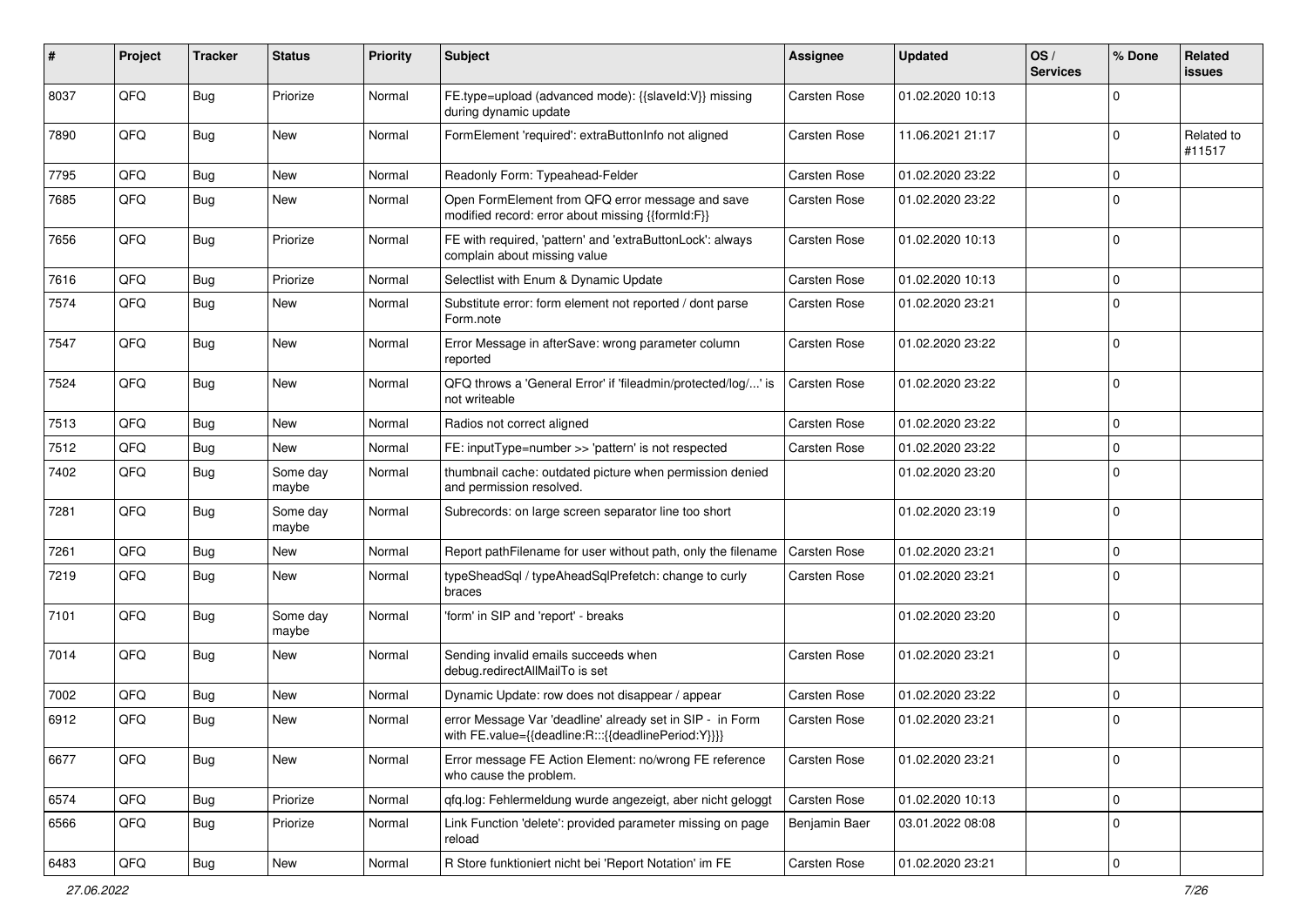| #    | Project | <b>Tracker</b> | <b>Status</b>     | <b>Priority</b> | <b>Subject</b>                                                                                                       | Assignee            | <b>Updated</b>   | OS/<br><b>Services</b> | % Done       | Related<br><b>issues</b>                       |
|------|---------|----------------|-------------------|-----------------|----------------------------------------------------------------------------------------------------------------------|---------------------|------------------|------------------------|--------------|------------------------------------------------|
| 6462 | QFQ     | Bug            | <b>New</b>        | Normal          | File Upload: Nutzlose Fehlermeldung wenn Datei zu gross                                                              | Carsten Rose        | 01.02.2020 23:21 |                        | $\mathbf 0$  | Related to<br>#6139                            |
| 6140 | QFQ     | <b>Bug</b>     | Priorize          | Normal          | QFQ DnD Sort: Locked fields                                                                                          | Benjamin Baer       | 21.03.2022 09:56 |                        | $\mathbf{0}$ |                                                |
| 5991 | QFQ     | Bug            | Some day<br>maybe | Normal          | URLs with 'I' or long parameter are problematic                                                                      | Carsten Rose        | 01.02.2020 23:19 |                        | $\Omega$     |                                                |
| 5877 | QFQ     | <b>Bug</b>     | Some day<br>maybe | Normal          | FE.type=note:bsColumn strange behaviour                                                                              |                     | 01.02.2020 23:19 |                        | $\Omega$     |                                                |
| 5768 | QFQ     | Bug            | Some day<br>maybe | Normal          | '{{pageLanguage:T}}' missing if QFQ is called via api                                                                | Carsten Rose        | 01.02.2020 23:19 |                        | $\mathbf 0$  |                                                |
| 5706 | QFQ     | <b>Bug</b>     | Some day<br>maybe | Normal          | upload: fileDestination needs to be sanatized                                                                        | Carsten Rose        | 01.02.2020 23:19 |                        | $\mathbf 0$  |                                                |
| 5576 | QFQ     | <b>Bug</b>     | New               | Normal          | Using MySQL 'DROP' requires privilege - wich is not really<br>necessary.                                             | Carsten Rose        | 01.02.2020 23:21 |                        | $\pmb{0}$    |                                                |
| 5559 | QFQ     | <b>Bug</b>     | New               | Normal          | FE.type = Upload: 'accept' might contain variables                                                                   | Carsten Rose        | 11.05.2020 21:23 |                        | $\mathbf 0$  |                                                |
| 5557 | QFQ     | Bug            | Some day<br>maybe | Normal          | Form load: STORE RECORD filled, but should be empty                                                                  | <b>Carsten Rose</b> | 01.02.2020 23:19 |                        | $\Omega$     |                                                |
| 5305 | QFQ     | Bug            | <b>New</b>        | Normal          | Upload FormElement: nicht disabled by readonly Form                                                                  | <b>Carsten Rose</b> | 16.06.2021 13:43 |                        | $\Omega$     | Related to<br>#9347,<br>Related to<br>#9834    |
| 5021 | QFQ     | <b>Bug</b>     | Some day<br>maybe | Normal          | FE.typ=extra - during save displays error 'datum2' already<br>filled in STORE_SIP - the value is stored nevertheless | Carsten Rose        | 01.02.2020 23:19 |                        | $\Omega$     | Related to<br>#3875                            |
| 4771 | QFQ     | <b>Bug</b>     | Some day<br>maybe | Normal          | gfg: select-down-values empty after save (edit-form for<br>program administrators)                                   | Carsten Rose        | 01.02.2020 23:20 |                        | $\Omega$     | Related to<br>#4549, Has<br>duplicate<br>#4282 |
| 4756 | QFQ     | <b>Bug</b>     | New               | Normal          | Form dirty even nothing changes                                                                                      | Carsten Rose        | 11.12.2019 16:16 |                        | $\mathbf 0$  |                                                |
| 4659 | QFQ     | Bug            | Some day<br>maybe | Normal          | infoButtonExtra                                                                                                      | <b>Carsten Rose</b> | 01.02.2020 23:20 |                        | $\Omega$     |                                                |
| 4651 | QFQ     | Bug            | Some day<br>maybe | Normal          | 'Loading document" Modal wird angezeigt bei uzhcd type=2<br>Ansicht                                                  | <b>Carsten Rose</b> | 01.02.2020 23:20 |                        | $\mathbf 0$  |                                                |
| 4583 | QFQ     | Bug            | Some day<br>maybe | Normal          | Dynamic Update bei TypeAhead Feldern                                                                                 | <b>Carsten Rose</b> | 01.02.2020 23:19 |                        | $\mathbf 0$  |                                                |
| 4549 | QFQ     | <b>Bug</b>     | Some day<br>maybe | Normal          | TemplateGroups: FE.type SELECT loose selected value<br>after save                                                    | <b>Carsten Rose</b> | 01.02.2020 23:20 |                        | $\mathbf 0$  | Related to<br>#4548.<br>Related to<br>#4771    |
| 4546 | QFQ     | <b>Bug</b>     | Some day<br>maybe | Normal          | NH: SIP storage is destroyed                                                                                         |                     | 01.02.2020 23:20 |                        | $\Omega$     |                                                |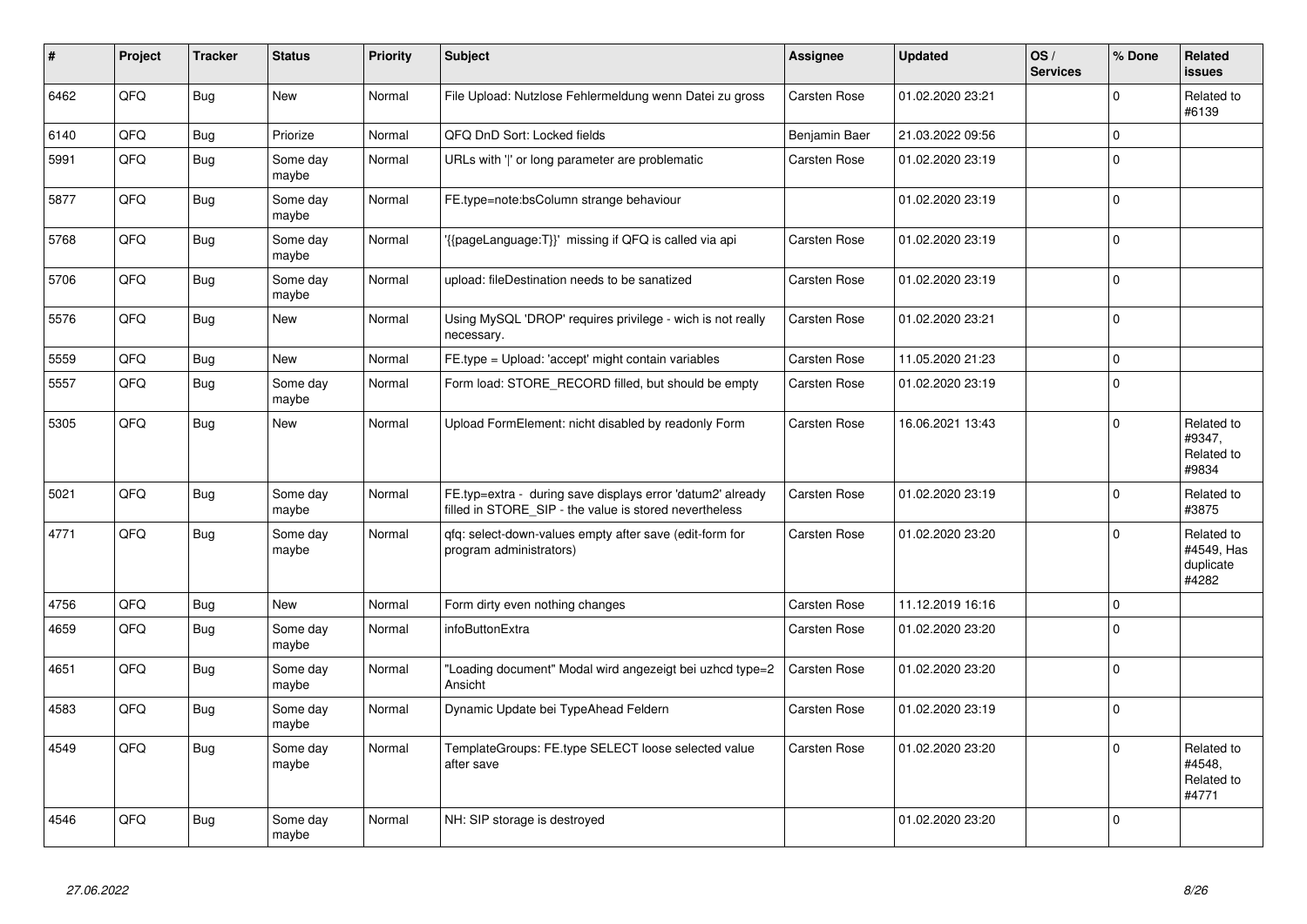| #    | Project | <b>Tracker</b> | <b>Status</b>     | <b>Priority</b> | <b>Subject</b>                                                                                                                                           | Assignee            | <b>Updated</b>   | OS/<br><b>Services</b> | % Done      | Related<br><b>issues</b> |
|------|---------|----------------|-------------------|-----------------|----------------------------------------------------------------------------------------------------------------------------------------------------------|---------------------|------------------|------------------------|-------------|--------------------------|
| 4528 | QFQ     | <b>Bug</b>     | Some day<br>maybe | Normal          | extraButtonLock mit SQLAhead Bug                                                                                                                         | <b>Carsten Rose</b> | 01.02.2020 23:19 |                        | $\Omega$    |                          |
| 4457 | QFQ     | <b>Bug</b>     | Priorize          | Normal          | typeahead: pressing return to select an item, saves the form<br>and closes the form.                                                                     | Benjamin Baer       | 03.01.2022 08:01 |                        | $\mathbf 0$ | Related to<br>#4398      |
| 4454 | QFQ     | Bug            | Some day<br>maybe | Normal          | Required Elements: multiple elements in a row - whole row<br>marked if only one input is empty.                                                          | Benjamin Baer       | 01.02.2020 23:20 |                        | $\Omega$    |                          |
| 4441 | QFQ     | Bug            | Some day<br>maybe | Normal          | \$_SERVER Vars sollten nur aus dem Store genommen<br>werden - Code entsprechend anpassen.                                                                |                     | 11.12.2019 16:02 |                        | $\mathbf 0$ |                          |
| 4398 | QFQ     | <b>Bug</b>     | Some day<br>maybe | Normal          | Typeahead: mouse click in a prefilled input opens a single<br>item dropdown with the current value - click on it seems to<br>set the value, not the key. | Benjamin Baer       | 01.02.2020 23:20 |                        | $\mathbf 0$ | Related to<br>#4457      |
| 4328 | QFQ     | Bug            | Some day<br>maybe | Normal          | Error Message: Show FE name/number on problems in FE                                                                                                     | <b>Carsten Rose</b> | 01.02.2020 23:20 |                        | $\Omega$    |                          |
| 4293 | QFQ     | Bug            | Some day<br>maybe | Normal          | Download broken if token 'd:' is missing - but no error<br>message                                                                                       | Carsten Rose        | 11.12.2019 16:03 |                        | $\mathbf 0$ | Related to<br>#7514      |
| 4138 | QFQ     | Bug            | Some day<br>maybe | Normal          | style fehlt                                                                                                                                              |                     | 11.12.2019 16:03 |                        | $\mathbf 0$ |                          |
| 4122 | QFQ     | <b>Bug</b>     | Some day<br>maybe | Normal          | file: Render Mode hat keinen Effekt                                                                                                                      |                     | 11.12.2019 16:03 |                        | $\Omega$    |                          |
| 4092 | QFQ     | <b>Bug</b>     | Some day<br>maybe | Normal          | 1) Logging verbessern wann welches FE warum ausgefuehrt<br>wird, 2) Documentation: Best Practice Template Group                                          | <b>Carsten Rose</b> | 01.02.2020 23:19 |                        | $\mathbf 0$ | Related to<br>#3504      |
| 4008 | QFQ     | Bug            | Some day<br>maybe | Normal          | FormElemen.type=sendmail: wrong 'TO' if 'real<br>name <rea@mail.to>' is used</rea@mail.to>                                                               | Carsten Rose        | 11.12.2019 16:03 |                        | $\Omega$    |                          |
| 3895 | QFQ     | <b>Bug</b>     | Some day<br>maybe | Normal          | typeahead pedantic: on lehrkredit Idap webpass - if only one<br>person is in dropdown, such person can't be selected                                     | <b>Carsten Rose</b> | 11.12.2019 16:03 |                        | $\mathbf 0$ |                          |
| 3882 | QFQ     | Bug            | Some day<br>maybe | Normal          | templateGroup: disable 'add' if limit is reached - funktioniert<br>nicht wenn bereits records existierten                                                | Carsten Rose        | 11.12.2019 16:03 |                        | $\Omega$    |                          |
| 3811 | QFQ     | Bug            | Some day<br>maybe | Normal          | Dynamic Update: extraButtonInfo - Text aktualisieren                                                                                                     | <b>Carsten Rose</b> | 11.12.2019 16:03 |                        | $\Omega$    | Related to<br>#11517     |
| 3782 | QFQ     | Bug            | Priorize          | Normal          | Bei fehlerhafter Eingabe (z.B. Datum) sollte das erwartete<br>Format angezeigt werden                                                                    | Carsten Rose        | 01.02.2020 10:13 |                        | $\mathbf 0$ |                          |
| 3750 | QFQ     | Bug            | Some day<br>maybe | Normal          | FE in a row: if one violates check, all are red                                                                                                          | <b>Carsten Rose</b> | 11.12.2019 16:03 |                        | $\mathbf 0$ |                          |
| 3682 | QFQ     | <b>Bug</b>     | Some day<br>maybe | Normal          | Dynamic update: Radio buttons                                                                                                                            | Carsten Rose        | 11.12.2019 16:02 |                        | $\Omega$    |                          |
| 3613 | QFQ     | Bug            | Some day<br>maybe | Normal          | note /note unchecked -> note div (col-md) wird weiterhin<br>gerendert                                                                                    | Elias Villiger      | 01.02.2020 23:19 |                        | 100         |                          |
| 3588 | QFQ     | Bug            | Some day<br>maybe | Normal          | templateGroup: versteckte Elemente werden weiterhin<br>gespeichert.                                                                                      | Carsten Rose        | 11.12.2019 16:02 |                        | $\mathbf 0$ |                          |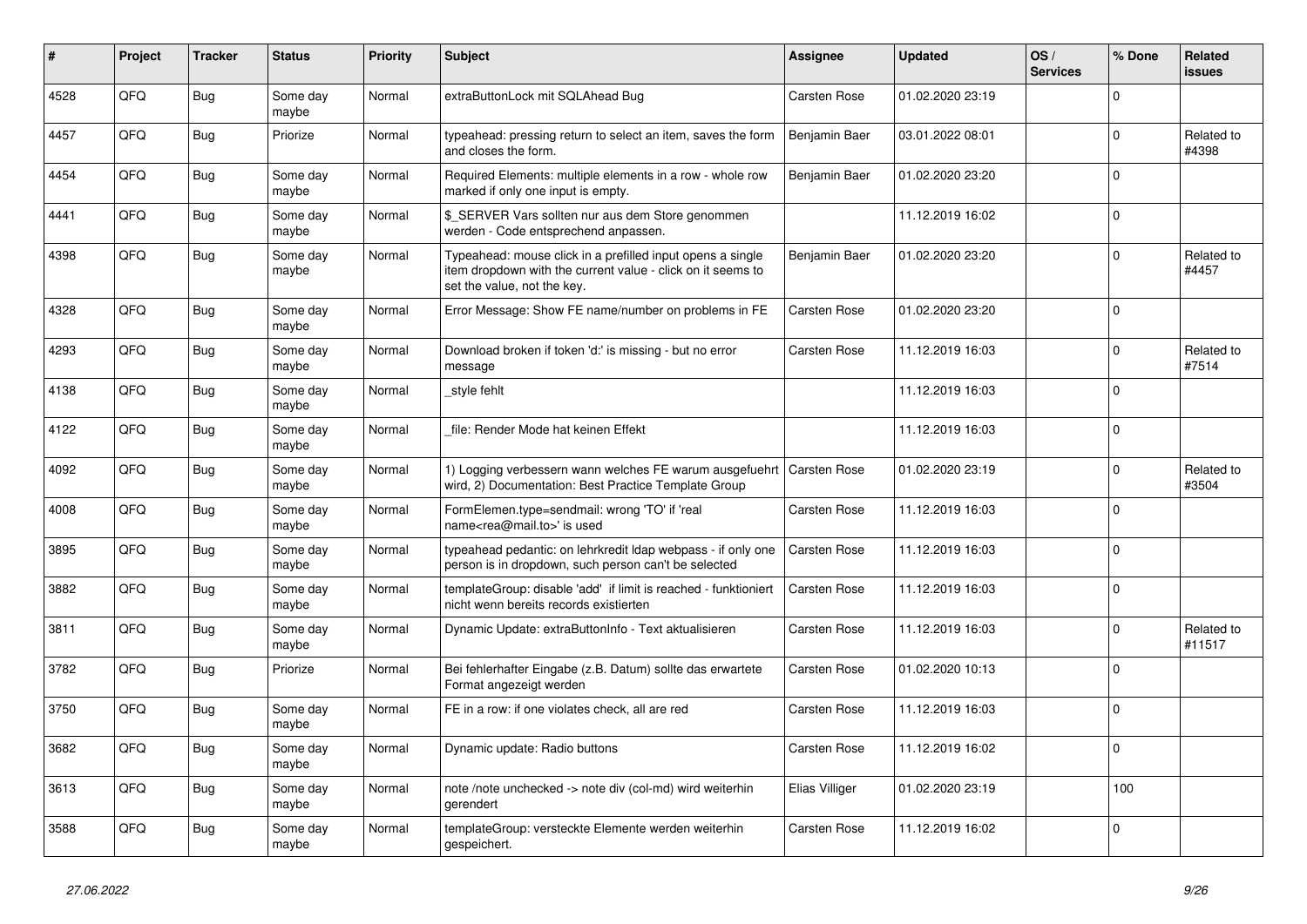| #     | Project | <b>Tracker</b> | <b>Status</b>     | <b>Priority</b> | <b>Subject</b>                                                                                                                        | Assignee            | <b>Updated</b>   | OS/<br><b>Services</b> | % Done       | Related<br><b>issues</b>                                               |
|-------|---------|----------------|-------------------|-----------------|---------------------------------------------------------------------------------------------------------------------------------------|---------------------|------------------|------------------------|--------------|------------------------------------------------------------------------|
| 3547  | QFQ     | Bug            | New               | Normal          | FE of type 'note' causes writing of empty fields.                                                                                     | Carsten Rose        | 01.02.2020 23:21 |                        | $\mathbf 0$  |                                                                        |
| 3349  | QFQ     | <b>Bug</b>     | Some day<br>maybe | Normal          | config.qfq.ini: a) vertraegt keine '=' im Value (z.B. Passwort),<br>b) Values sollten in ticks einschliessbar sein (spaces, )         | <b>Carsten Rose</b> | 11.12.2019 16:02 |                        | $\mathbf 0$  |                                                                        |
| 3130  | QFQ     | Bug            | Some day<br>maybe | Normal          | Debug Info's nicht korrekt nach 'New > Save'.                                                                                         | <b>Carsten Rose</b> | 11.12.2019 16:03 |                        | $\mathbf{0}$ | Related to<br>#3253                                                    |
| 2665  | QFQ     | Bug            | Priorize          | Normal          | Dynamic Update funktioniert nicht, wenn beim<br>entsprechenden FormElement eine size angegeben ist.                                   | Benjamin Baer       | 03.01.2022 08:12 |                        | 30           |                                                                        |
| 2643  | QFQ     | Bug            | Some day<br>maybe | Normal          | Zend / PHP Webinars anschauen                                                                                                         | <b>Carsten Rose</b> | 01.02.2020 15:56 |                        | $\mathbf 0$  |                                                                        |
| 2063  | QFQ     | Bug            | Some day<br>maybe | Normal          | Pills auf 'inaktiv' setzen falls keine Element auf dem Pill<br>sichtbar sind.                                                         | Benjamin Baer       | 11.12.2019 16:03 |                        | $\mathbf 0$  | Related to<br>#3752                                                    |
| 11195 | QFQ     | Bug            | <b>New</b>        | Low             | Dynamic Update: Note not updated if new text is empty<br>(v20.4)                                                                      |                     | 25.09.2020 11:14 |                        | $\mathbf 0$  |                                                                        |
| 7456  | QFQ     | Bug            | Some day<br>maybe | Low             | Todos in Code: solve or make ticket                                                                                                   | Carsten Rose        | 16.09.2021 15:10 |                        | $\mathbf 0$  |                                                                        |
| 11850 | QFQ     | Feature        | <b>New</b>        | Urgent          | Wizard Form: basierend auf einer Tabelle eine Form<br>anlegen.                                                                        |                     | 03.05.2021 21:12 |                        | $\mathbf 0$  | Blocked by<br>#8082                                                    |
| 880   | QFQ     | Feature        | Some day<br>maybe | Urgent          | Security: PHP, SQL Injection, XSS                                                                                                     |                     | 03.05.2021 21:14 |                        | $\mathbf 0$  | Related to<br>#14320                                                   |
| 14187 | QFQ     | Feature        | <b>New</b>        | High            | qfq.log: show current URL                                                                                                             | <b>Carsten Rose</b> | 28.05.2022 11:02 |                        | $\Omega$     | Related to<br>#13933,<br>Related to<br>#12532.<br>Related to<br>#11893 |
| 13757 | QFQ     | Feature        | <b>New</b>        | High            | QR / Bar-Code Plugin                                                                                                                  | Enis Nuredini       | 19.03.2022 17:43 |                        | $\mathbf 0$  |                                                                        |
| 12544 | QFQ     | Feature        | <b>New</b>        | High            | a) ' AS _link' new also as ' AS _format', b) sortierung via<br>'display: none;', c) ' format' benoeitgt nicht zwingend<br>u/U/p/m/z/d | Carsten Rose        | 14.12.2021 16:03 |                        | $\mathbf 0$  |                                                                        |
| 12532 | QFQ     | Feature        | <b>New</b>        | High            | SIP-Parameter bei Seitenaufruf in Browser-Console<br>anzeigen                                                                         | Carsten Rose        | 07.12.2021 17:19 |                        | $\mathbf 0$  | Related to<br>#11893,<br>Related to<br>#14187                          |
| 12186 | QFQ     | Feature        | <b>New</b>        | High            | TinyMCE Config für Objekte                                                                                                            | Carsten Rose        | 07.12.2021 17:19 |                        | $\mathbf 0$  | <b>Blocks</b><br>#12632                                                |
| 11893 | QFQ     | Feature        | <b>New</b>        | High            | Broken SIP: a) only report one time, b) only report in main<br>column                                                                 | Carsten Rose        | 12.05.2021 12:13 |                        | $\mathbf 0$  | Related to<br>#12532.<br>Related to<br>#14187                          |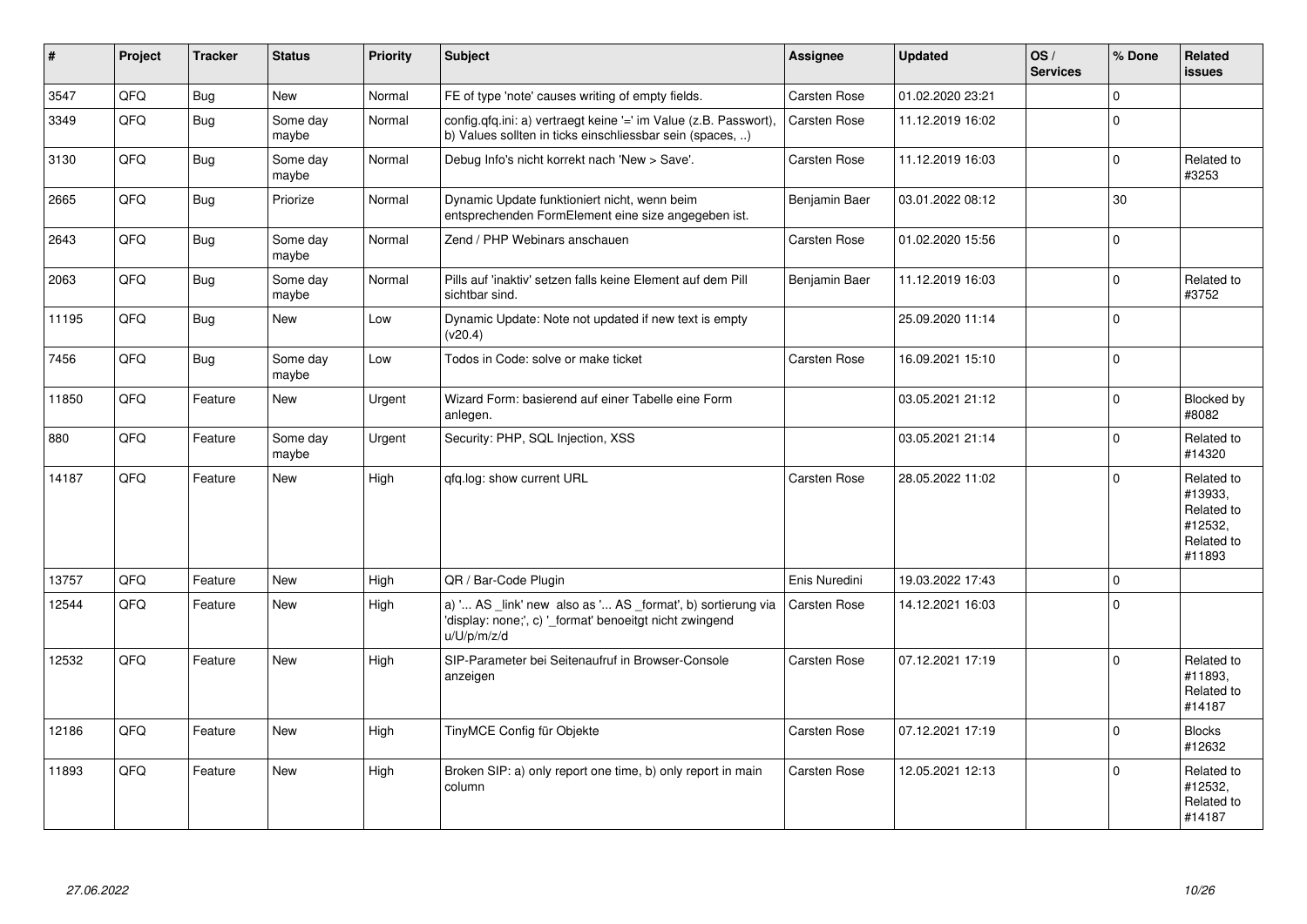| $\vert$ # | Project | <b>Tracker</b> | <b>Status</b>     | <b>Priority</b> | <b>Subject</b>                                                                               | <b>Assignee</b>     | <b>Updated</b>   | OS/<br><b>Services</b> | % Done      | Related<br>issues                               |
|-----------|---------|----------------|-------------------|-----------------|----------------------------------------------------------------------------------------------|---------------------|------------------|------------------------|-------------|-------------------------------------------------|
| 10114     | QFQ     | Feature        | <b>New</b>        | High            | Symbol (Link): 'G:' (Glyphicon) replaced by 'i:' (icon)                                      |                     | 07.12.2021 17:19 |                        | $\Omega$    | Related to<br>#3797,<br>Related to<br>#4194     |
| 9548      | QFQ     | Feature        | Feedback          | High            | FormElement: Pattern mismatch - optional report only on<br>focus lost                        | Benjamin Baer       | 03.05.2021 21:14 |                        | $\Omega$    |                                                 |
| 9517      | QFQ     | Feature        | In Progress       | High            | Input multiple tags with typeahead                                                           | Carsten Rose        | 03.05.2021 21:14 |                        | 40          | Related to<br>#10150                            |
| 9052      | QFQ     | Feature        | Feedback          | High            | Report: CodeMirror with SQL Syntax Highlight in FE                                           | Enis Nuredini       | 08.06.2022 10:25 |                        | $\Omega$    |                                                 |
| 8962      | QFQ     | Feature        | <b>New</b>        | High            | allow for form fields with identical names                                                   | Carsten Rose        | 03.05.2021 21:14 |                        | $\Omega$    |                                                 |
| 8204      | QFQ     | Feature        | Priorize          | High            | Position 'required mark'                                                                     | <b>Carsten Rose</b> | 16.06.2021 13:44 |                        | $\mathbf 0$ |                                                 |
| 8082      | QFQ     | Feature        | Priorize          | High            | Contact form without saving record                                                           | Carsten Rose        | 07.12.2021 15:20 |                        | $\Omega$    | Related to<br>#8587,<br><b>Blocks</b><br>#11850 |
| 7850      | QFQ     | Feature        | New               | High            | Upload records: non 'pathFileName' column                                                    | Carsten Rose        | 03.05.2021 21:14 |                        | $\Omega$    |                                                 |
| 7602      | QFQ     | Feature        | ToDo              | High            | Multi Select: with checkboxes                                                                | Benjamin Baer       | 22.03.2022 09:07 |                        | $\Omega$    |                                                 |
| 5715      | QFQ     | Feature        | New               | High            | PDF Caching                                                                                  | Carsten Rose        | 03.05.2021 21:14 |                        | $\Omega$    | Related to<br>#5851,<br>Related to<br>#6357     |
| 4258      | QFQ     | Feature        | Some day<br>maybe | High            | <b>System Defaults: Forms</b>                                                                | Carsten Rose        | 03.05.2021 21:14 |                        | $\Omega$    |                                                 |
| 3990      | QFQ     | Feature        | Some day<br>maybe | High            | custom class definition: add space automatically                                             | Carsten Rose        | 03.05.2021 21:14 |                        | $\Omega$    |                                                 |
| 3967      | QFQ     | Feature        | Some day<br>maybe | High            | Report: Checkbox, Radio, Dropdown, Input welches ohne<br>Submit funktioniert - 'Inline-Form' | Carsten Rose        | 03.05.2021 21:14 |                        | $\Omega$    |                                                 |
| 3848      | QFQ     | Feature        | Some day<br>maybe | High            | Antivirus check fuer Upload files in qfq?                                                    | Carsten Rose        | 03.05.2021 21:14 |                        | $\mathbf 0$ | Related to<br>#4131                             |
| 3727      | QFQ     | Feature        | <b>New</b>        | High            | Security: Session Hijacking erschweren                                                       | Carsten Rose        | 03.05.2021 21:14 |                        | $\Omega$    |                                                 |
| 14376     | QFQ     | Feature        | <b>New</b>        | Normal          | QFQ Bootstrap: if missing, create stored procedures                                          | Enis Nuredini       | 19.06.2022 16:37 |                        | $\Omega$    |                                                 |
| 14371     | QFQ     | Feature        | Priorize          | Normal          | LDAP via REPORT                                                                              | <b>Carsten Rose</b> | 19.06.2022 16:37 |                        | $\Omega$    |                                                 |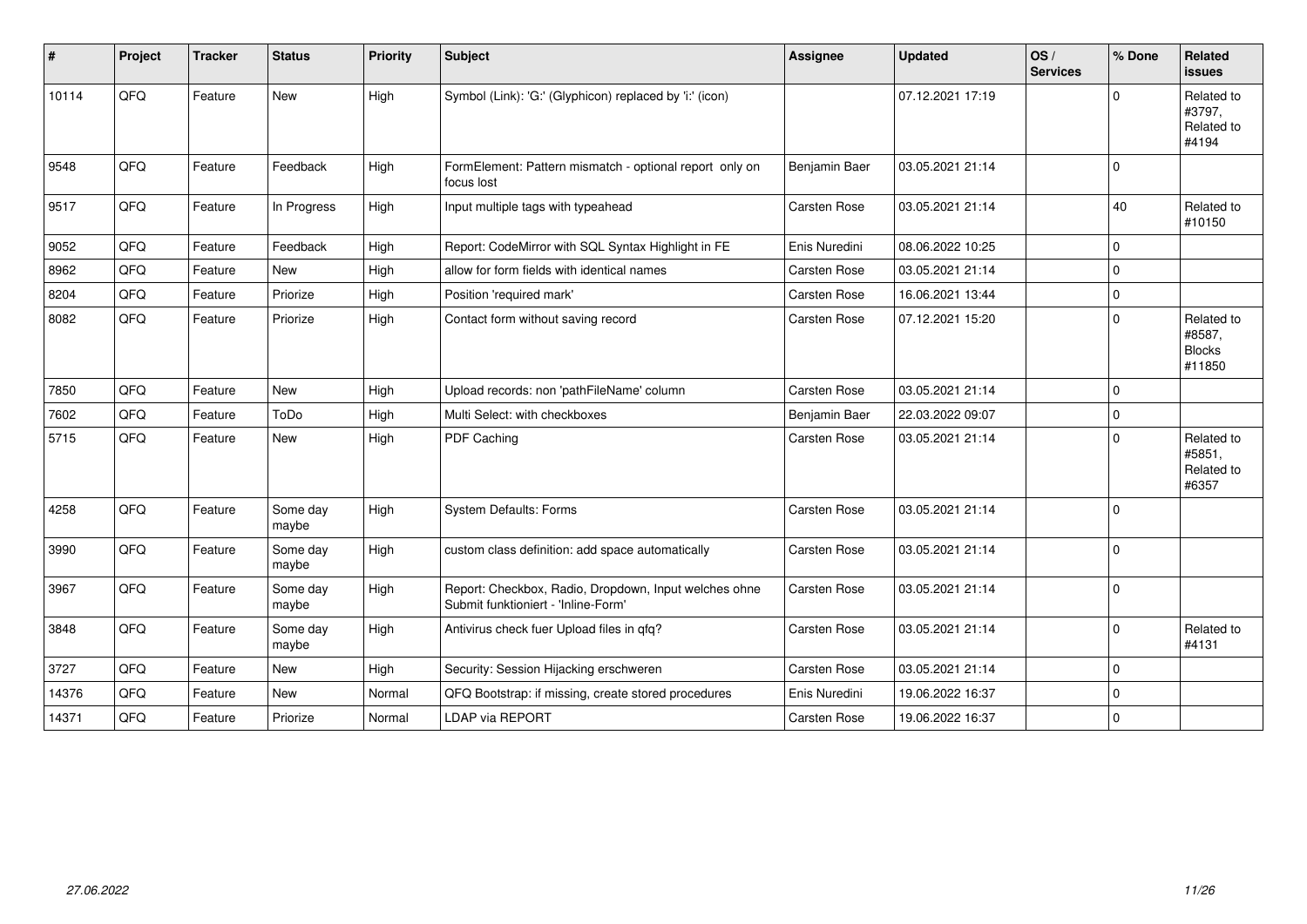| $\vert$ # | Project | <b>Tracker</b> | <b>Status</b>              | <b>Priority</b> | <b>Subject</b>                                                                       | <b>Assignee</b>        | <b>Updated</b>   | OS/<br><b>Services</b> | % Done      | <b>Related</b><br><b>issues</b>                                                                                                                                       |
|-----------|---------|----------------|----------------------------|-----------------|--------------------------------------------------------------------------------------|------------------------|------------------|------------------------|-------------|-----------------------------------------------------------------------------------------------------------------------------------------------------------------------|
| 14320     | QFQ     | Feature        | ToDo                       | Normal          | Allow specific HTML Tags and Attributes: general, TinyMCE                            | Enis Nuredini          | 17.06.2022 10:44 |                        | $\mathbf 0$ | Related to<br>#12664,<br>Related to<br>#12039,<br>Related to<br>#11702,<br>Related to<br>#7239,<br>Related to<br>#3708,<br>Related to<br>#3646.<br>Related to<br>#880 |
| 14290     | QFQ     | Feature        | Priorize                   | Normal          | FormEditor: Show Table Definition                                                    | <b>Carsten Rose</b>    | 19.06.2022 16:37 |                        | $\mathbf 0$ |                                                                                                                                                                       |
| 14227     | QFQ     | Feature        | New                        | Normal          | Selenium Konkurrenz: cypress.io                                                      | Enis Nuredini          | 28.05.2022 11:02 |                        | $\mathsf 0$ |                                                                                                                                                                       |
| 14185     | QFQ     | Feature        | New                        | Normal          | External/Autocron.php - better suitable directory                                    | Support: System        | 28.05.2022 11:03 |                        | $\mathsf 0$ |                                                                                                                                                                       |
| 14090     | QFQ     | Feature        | New                        | Normal          | Nützliche _script funktionen                                                         | <b>Carsten Rose</b>    | 28.05.2022 11:03 |                        | $\mathsf 0$ |                                                                                                                                                                       |
| 14028     | QFQ     | Feature        | <b>New</b>                 | Normal          | Required notification: visual nicer                                                  | Enis Nuredini          | 28.05.2022 11:01 |                        | $\mathsf 0$ |                                                                                                                                                                       |
| 13945     | QFQ     | Feature        | New                        | Normal          | As link: content before/after link                                                   | Enis Nuredini          | 28.05.2022 11:01 |                        | $\mathbf 0$ | Related to<br>#12262                                                                                                                                                  |
| 13900     | QFQ     | Feature        | Priorize                   | Normal          | Selenium: Check das Cookie/PDF funktioniert                                          | Enis Nuredini          | 25.03.2022 12:45 |                        | $\mathbf 0$ |                                                                                                                                                                       |
| 13843     | QFQ     | Feature        | New                        | Normal          | Create JWT via QFQ                                                                   | Carsten Rose           | 19.03.2022 17:42 |                        | $\mathbf 0$ |                                                                                                                                                                       |
| 13841     | QFQ     | Feature        | New                        | Normal          | Create PDF via iText - evaluate                                                      | Carsten Rose           | 19.03.2022 17:42 |                        | $\mathbf 0$ |                                                                                                                                                                       |
| 13700     | QFQ     | Feature        | New                        | Normal          | Redesign qfq.io Seite                                                                | Carsten Rose           | 19.03.2022 17:43 |                        | $\mathsf 0$ |                                                                                                                                                                       |
| 13609     | QFQ     | Feature        | New                        | Normal          | QFQ Introduction: Seite aufloesen                                                    | Philipp<br>Gröbelbauer | 28.05.2022 11:02 |                        | $\mathbf 0$ |                                                                                                                                                                       |
| 13608     | QFQ     | Feature        | Some day<br>maybe          | Normal          | Automatic Browser Language Redirect                                                  | Enis Nuredini          | 17.06.2022 08:35 |                        | $\mathbf 0$ |                                                                                                                                                                       |
| 13572     | QFQ     | Feature        | Feedback                   | Normal          | Form Load: misleading error message on trying to load non<br>existent primary record | Enis Nuredini          | 16.05.2022 23:16 |                        | 100         |                                                                                                                                                                       |
| 13566     | QFQ     | Feature        | Ready to sync<br>(develop) | Normal          | Delete config-example.qfq.php file                                                   | Carsten Rose           | 23.12.2021 09:25 |                        | $\mathbf 0$ |                                                                                                                                                                       |
| 13467     | QFQ     | Feature        | <b>New</b>                 | Normal          | ChangeLog Generator                                                                  | Carsten Rose           | 19.03.2022 17:46 |                        | $\mathbf 0$ | Related to<br>#11460                                                                                                                                                  |
| 13354     | QFQ     | Feature        | <b>New</b>                 | Normal          | Using Websocket in QFQ                                                               | <b>Carsten Rose</b>    | 10.11.2021 15:47 |                        | $\mathsf 0$ |                                                                                                                                                                       |
| 13330     | QFQ     | Feature        | In Progress                | Normal          | Multi Form: Upload                                                                   | Carsten Rose           | 07.11.2021 12:40 |                        | 50          | Related to<br>#9706                                                                                                                                                   |
| 12679     | QFQ     | Feature        | New                        | Normal          | tablesorter: custom column width                                                     | <b>Carsten Rose</b>    | 16.06.2021 11:10 |                        | $\mathbf 0$ |                                                                                                                                                                       |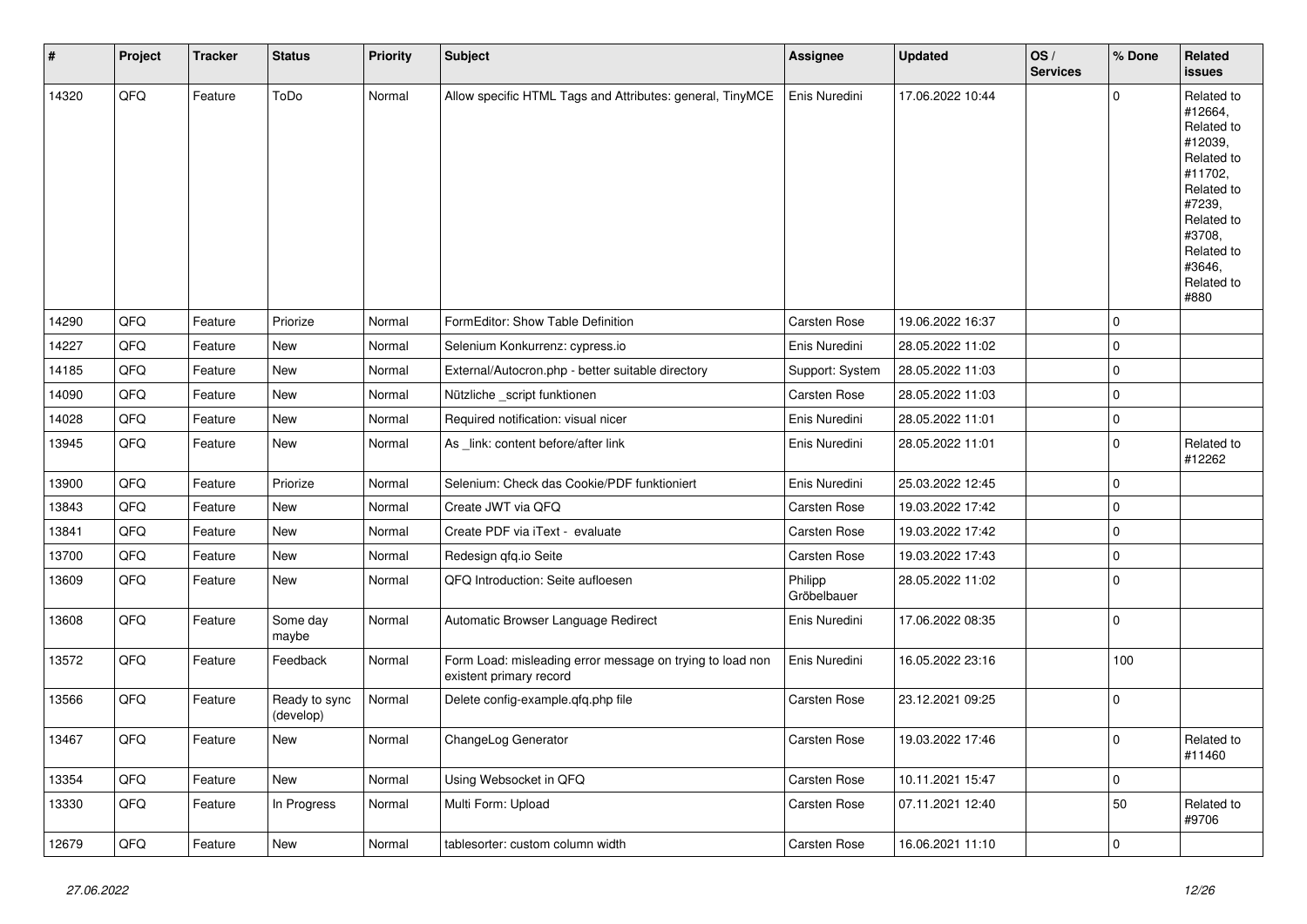| #     | Project | <b>Tracker</b> | <b>Status</b>     | <b>Priority</b> | <b>Subject</b>                                                                              | Assignee            | <b>Updated</b>   | OS/<br><b>Services</b> | % Done      | Related<br><b>issues</b>                                               |
|-------|---------|----------------|-------------------|-----------------|---------------------------------------------------------------------------------------------|---------------------|------------------|------------------------|-------------|------------------------------------------------------------------------|
| 12664 | QFQ     | Feature        | <b>New</b>        | Normal          | TinyMCE: report/remove malicous HTML/JS Code                                                | Carsten Rose        | 19.03.2022 17:47 |                        | $\Omega$    | Related to<br>#14320                                                   |
| 12632 | QFQ     | Feature        | New               | Normal          | TinyMCE: Prepare CSS classes for images                                                     | <b>Carsten Rose</b> | 04.06.2021 14:35 |                        | 100         | Blocked by<br>#12186                                                   |
| 12630 | QFQ     | Feature        | In Progress       | Normal          | Input: date[time]: min / max values                                                         | Enis Nuredini       | 20.06.2022 18:31 |                        | $\Omega$    | Related to<br>#10096,<br>Related to<br>#14302.<br>Related to<br>#14303 |
| 12611 | QFQ     | Feature        | Some day<br>maybe | Normal          | Refactoring: Bootstrap with Lazy Loading                                                    | Carsten Rose        | 08.06.2022 10:37 |                        | $\Omega$    | Related to<br>#12490,<br>Related to<br>#10013,<br>Related to<br>#7732  |
| 12603 | QFQ     | Feature        | New               | Normal          | Dropdown (Select), Radio, checkbox:<br>itemListAlways={{!SELECT key, value}}                | Carsten Rose        | 19.03.2022 17:47 |                        | $\Omega$    |                                                                        |
| 12584 | QFQ     | Feature        | Feedback          | Normal          | T3 v10 migration script: replace alias-patterns (v11)                                       | <b>Carsten Rose</b> | 28.05.2022 11:12 |                        | 100         |                                                                        |
| 12556 | QFQ     | Feature        | <b>New</b>        | Normal          | Pills Title: colored = static or dynamic on allrequiredgiven                                | Benjamin Baer       | 19.03.2022 17:49 |                        | $\mathbf 0$ |                                                                        |
| 12504 | QFQ     | Feature        | Priorize          | Normal          | sql.log: report fe.id                                                                       | Carsten Rose        | 05.05.2021 22:09 |                        | $\mathbf 0$ |                                                                        |
| 12503 | QFQ     | Feature        | Priorize          | Normal          | Detect dangerous UPDATE statement with missing WHERE                                        | Carsten Rose        | 05.05.2021 22:09 |                        | $\mathbf 0$ |                                                                        |
| 12490 | QFQ     | Feature        | New               | Normal          | Loading Plugins in QFQ - see what tinymce does. (lazy<br>loading)                           | Benjamin Baer       | 08.06.2022 10:37 |                        | $\Omega$    | Related to<br>#12611,<br>Related to<br>#10013,<br>Related to<br>#7732  |
| 12480 | QFQ     | Feature        | <b>New</b>        | Normal          | If QFQ upgrade is running, block further request                                            | <b>Carsten Rose</b> | 03.05.2021 20:45 |                        | $\mathbf 0$ |                                                                        |
| 12477 | QFQ     | Feature        | New               | Normal          | Support for refactoring: Form, FormElement, diverse<br>Tabellen/Spalten, tt-content Records | Carsten Rose        | 03.05.2021 20:45 |                        | $\Omega$    |                                                                        |
| 12476 | QFQ     | Feature        | New               | Normal          | clearMe: a) should trigger 'dirty', b) sticky on textarea resize                            | Benjamin Baer       | 04.01.2022 08:40 |                        | $\Omega$    | Related to<br>#9528                                                    |
| 12474 | QFQ     | Feature        | <b>New</b>        | Normal          | Check BaseConfigURL if it is given and the the last char is '/'                             | <b>Carsten Rose</b> | 03.05.2021 20:45 |                        | $\Omega$    |                                                                        |
| 12465 | QFQ     | Feature        | New               | Normal          | QFQ Function: use in FE to fill StoreRecord                                                 | <b>Carsten Rose</b> | 05.05.2021 21:58 |                        | $\mathbf 0$ |                                                                        |
| 12452 | QFQ     | Feature        | Priorize          | Normal          | BaseURL: alsways with '/' at the end                                                        | <b>Carsten Rose</b> | 19.06.2022 13:45 |                        | $\Omega$    | Related to<br>#10782                                                   |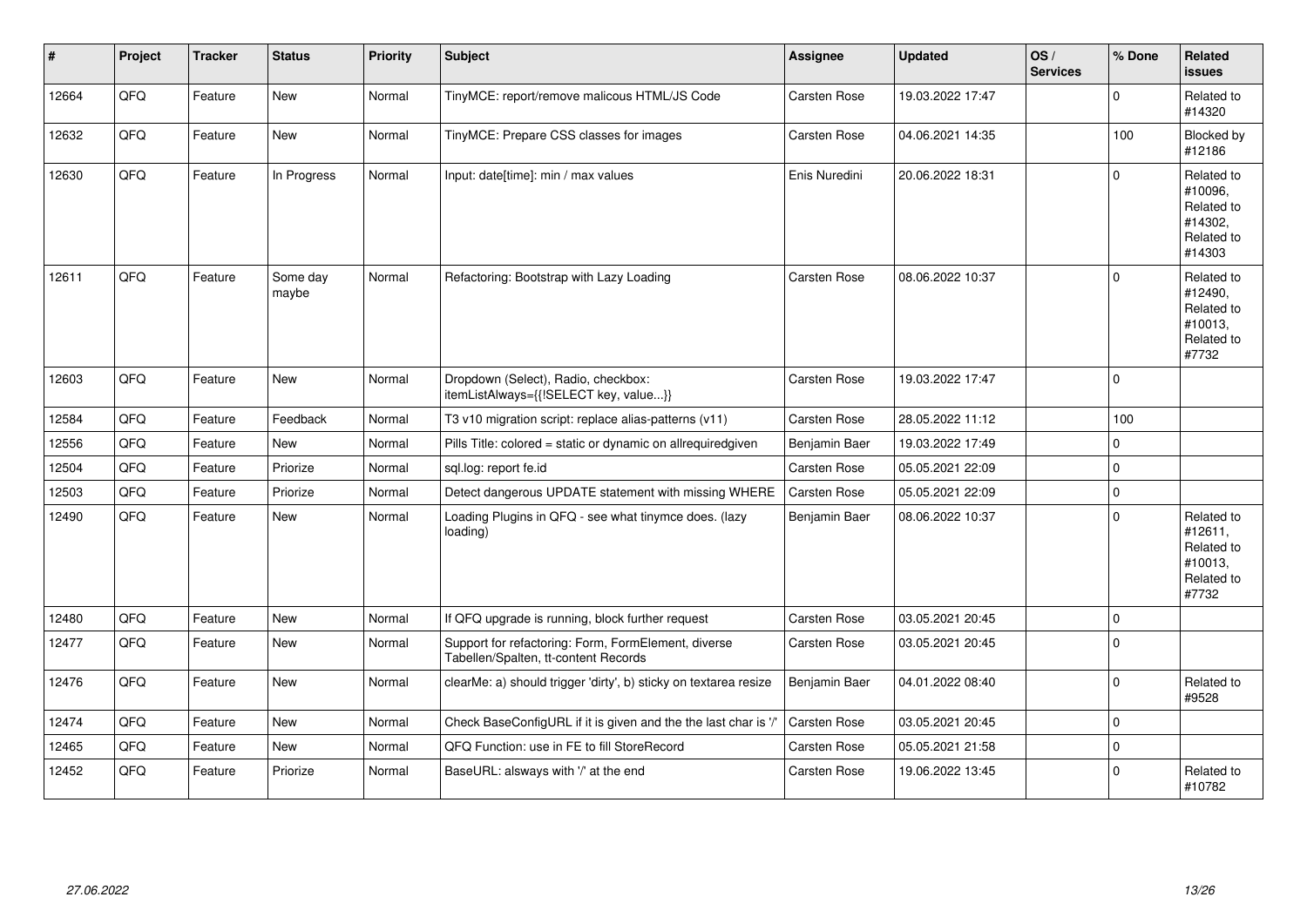| #     | Project | <b>Tracker</b> | <b>Status</b>     | <b>Priority</b> | <b>Subject</b>                                                                                                      | Assignee      | <b>Updated</b>   | OS/<br><b>Services</b> | % Done      | Related<br>issues                                                           |
|-------|---------|----------------|-------------------|-----------------|---------------------------------------------------------------------------------------------------------------------|---------------|------------------|------------------------|-------------|-----------------------------------------------------------------------------|
| 12440 | QFQ     | Feature        | In Progress       | Normal          | Typo3 V10 upgrade (durchfuehren und testen)                                                                         | Carsten Rose  | 21.03.2022 09:53 |                        | 50          | Related to<br>#12357,<br>Related to<br>#12067,<br>Related to<br>#10661      |
| 12439 | QFQ     | Feature        | In Progress       | Normal          | TinyMCE Paste from Word & Character Count/Limit                                                                     | Carsten Rose  | 05.05.2021 22:15 |                        | 0           |                                                                             |
| 12413 | QFQ     | Feature        | New               | Normal          | STORE_TYPO3: enhance for {{be_users.email:T}},<br>{{fe_users.email:T}}                                              | Carsten Rose  | 03.05.2021 20:45 |                        | $\mathbf 0$ | Related to<br>#12412,<br>Related to<br>#10012                               |
| 12412 | QFQ     | Feature        | New               | Normal          | Action/Escape qualifier 'e' (empty), '0': if given, an empty<br>string (or '0') will be treated as 'not found'      | Carsten Rose  | 08.05.2021 09:40 |                        | $\Omega$    | Related to<br>#12413,<br>Related to<br>#10012                               |
| 12400 | QFQ     | Feature        | <b>New</b>        | Normal          | Tutorial ist in QFQ Doku, Wird in der Suche gefunden, es<br>gibt aber kein Menupunkt - Inhalt ueberpruefen          | Carsten Rose  | 03.05.2021 20:45 |                        | $\Omega$    |                                                                             |
| 12337 | QFQ     | Feature        | Some day<br>maybe | Normal          | Database.php: better caching                                                                                        | Carsten Rose  | 16.09.2021 15:10 |                        | $\Omega$    |                                                                             |
| 12330 | QFQ     | Feature        | New               | Normal          | Copy to input field / text area / TinyMCE                                                                           | Carsten Rose  | 07.04.2021 09:01 |                        | $\mathbf 0$ |                                                                             |
| 12315 | QFQ     | Feature        | Some day<br>maybe | Normal          | Form History (Diffs) / Backups                                                                                      | Carsten Rose  | 16.09.2021 15:10 |                        | $\Omega$    |                                                                             |
| 12269 | QFQ     | Feature        | <b>New</b>        | Normal          | 2FA - Login                                                                                                         | Carsten Rose  | 03.05.2021 20:45 |                        | 0           |                                                                             |
| 12262 | QFQ     | Feature        | ToDo              | Normal          | Form buttons on top: more customable                                                                                | Enis Nuredini | 17.06.2022 10:44 |                        | $\Omega$    | Related to<br>#13945, Has<br>duplicate<br>#4046, Has<br>duplicate<br>#10080 |
| 12163 | QFQ     | Feature        | <b>New</b>        | Normal          | Checkbox: table wrap                                                                                                | Carsten Rose  | 03.05.2021 20:51 |                        | $\mathbf 0$ |                                                                             |
| 12162 | QFQ     | Feature        | New               | Normal          | FE.type=sendmail: personalized mailing (several mails) via<br>template                                              | Carsten Rose  | 03.05.2021 20:45 |                        | $\Omega$    |                                                                             |
| 12156 | QFQ     | Feature        | <b>New</b>        | Normal          | Form: Optional disable 'leave page'                                                                                 |               | 03.05.2021 20:45 |                        | 0           |                                                                             |
| 12146 | QFQ     | Feature        | New               | Normal          | Autocron Job: Anzeigen wann der naechste Job ausgefuehrt   Carsten Rose<br>wird, resp das er nicht ausgefuehrt wird |               | 15.03.2021 15:23 |                        | 0           |                                                                             |
| 12135 | QFQ     | Feature        | New               | Normal          | Subrecord: Notiz                                                                                                    |               | 24.04.2021 16:58 |                        | 0           |                                                                             |
| 12119 | QFQ     | Feature        | New               | Normal          | AS paged: error message missing if there ist no 'r' argument.                                                       | Carsten Rose  | 03.05.2021 20:51 |                        | 0           |                                                                             |
| 12109 | QFQ     | Feature        | New               | Normal          | Donwload Link: Plain, SIP, Persistent Link, Peristent SIP -<br>new notation                                         | Carsten Rose  | 03.05.2021 20:45 |                        | 0           | Related to<br>#12085                                                        |
| 12039 | QFQ     | Feature        | New               | Normal          | Missing htmlSpecialChar() in pre processing on form submit                                                          |               | 18.02.2021 00:09 |                        | 0           | Related to<br>#14320                                                        |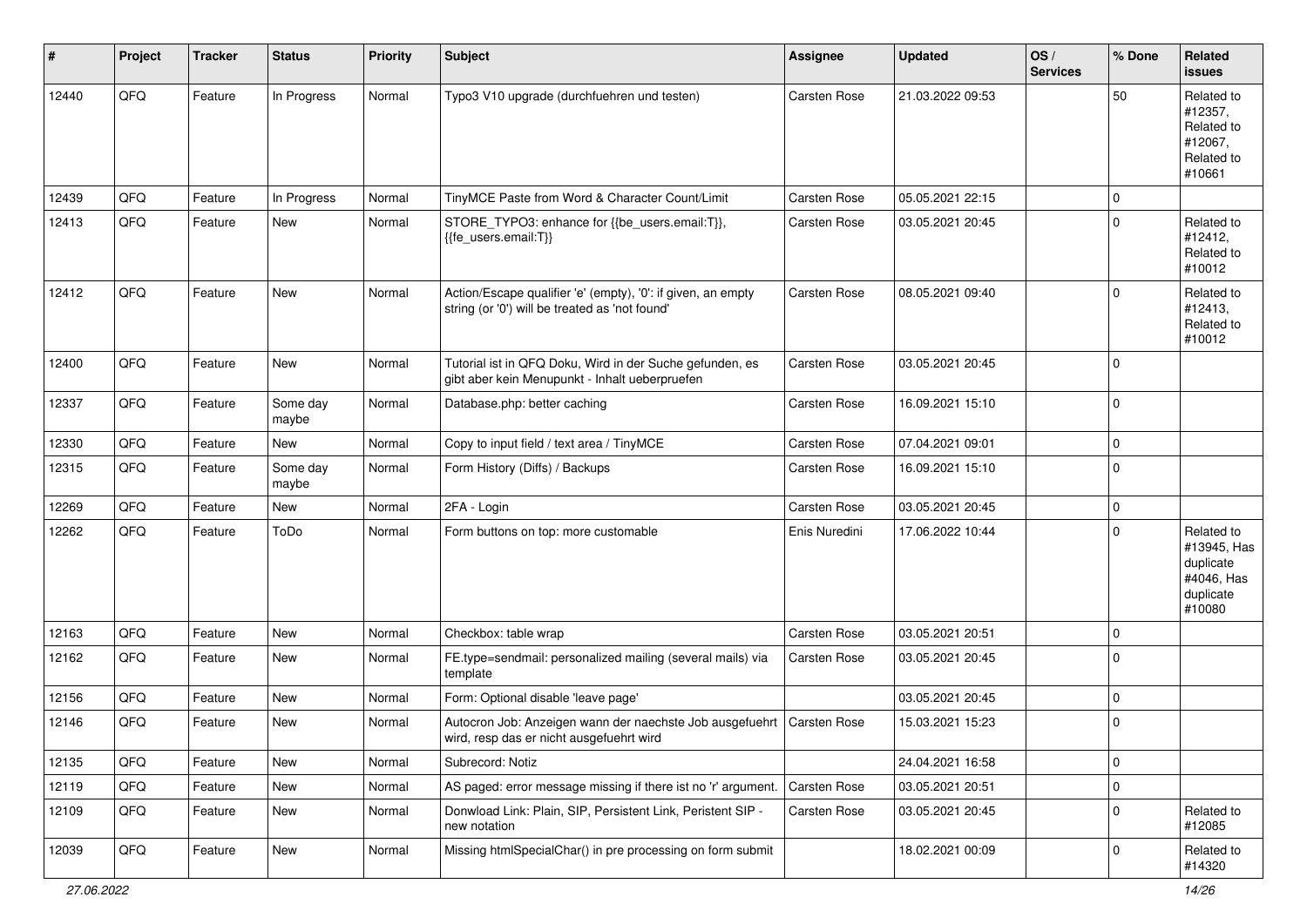| #     | Project | <b>Tracker</b> | <b>Status</b>     | <b>Priority</b> | Subject                                                                                              | Assignee                                               | <b>Updated</b>   | OS/<br><b>Services</b> | % Done      | <b>Related</b><br>issues                     |                      |
|-------|---------|----------------|-------------------|-----------------|------------------------------------------------------------------------------------------------------|--------------------------------------------------------|------------------|------------------------|-------------|----------------------------------------------|----------------------|
| 12038 | QFQ     | Feature        | New               | Normal          | a) STORE_VAR: filenameOnlyStripUniq, b) SP:<br>QSTRIPUNIQ()                                          |                                                        | 17.02.2021 23:55 |                        | $\Omega$    |                                              |                      |
| 12024 | QFQ     | Feature        | New               | Normal          | Excel Export: text columns by default decode<br>htmlspeciachar()                                     | Carsten Rose                                           | 17.02.2021 23:55 |                        | $\mathbf 0$ | Related to<br>#12022                         |                      |
| 12023 | QFQ     | Feature        | <b>New</b>        | Normal          | MySQL Stored Precdure: QDECODESPECIALCHAR()                                                          | Carsten Rose                                           | 16.02.2021 11:16 |                        | $\Omega$    | Related to<br>#12022                         |                      |
| 11980 | QFQ     | Feature        | In Progress       | Normal          | protected verzeichnis MUSS geschützt werden                                                          | Carsten Rose                                           | 07.09.2021 13:30 |                        | $\mathbf 0$ |                                              |                      |
| 11955 | QFQ     | Feature        | New               | Normal          | subrecord: new title option to set <th> attributes - e.g. to<br/>customize tablesorter options.</th> | attributes - e.g. to<br>customize tablesorter options. | Carsten Rose     | 03.05.2021 20:47       |             | $\Omega$                                     | Related to<br>#11775 |
| 11892 | QFQ     | Feature        | New               | Normal          | tablesorter: columns with links are hard to order - new<br>qualifier 'Y: <ord>'</ord>                | Enis Nuredini                                          | 23.03.2022 09:22 |                        | $\Omega$    |                                              |                      |
| 11775 | QFQ     | Feature        | <b>New</b>        | Normal          | Subrecord Tooltip pro Feld                                                                           | Carsten Rose                                           | 18.12.2020 15:22 |                        | $\Omega$    | Related to<br>#11955                         |                      |
| 11747 | QFQ     | Feature        | New               | Normal          | Maintenance Page with Redirect                                                                       | Carsten Rose                                           | 03.05.2021 20:47 |                        | $\mathbf 0$ | Related to<br>#11741                         |                      |
| 11716 | QFQ     | Feature        | New               | Normal          | Form an beliebiger Stelle im Report anzeigen                                                         |                                                        | 09.12.2020 09:47 |                        | $\Omega$    |                                              |                      |
| 11702 | QFQ     | Feature        | <b>New</b>        | Normal          | HTML Special Char makes no sense for 'allbut' if '&' is<br>forbidden                                 | Carsten Rose                                           | 07.12.2021 16:35 |                        | $\Omega$    | Related to<br>#5112,<br>Related to<br>#14320 |                      |
| 11535 | QFQ     | Feature        | New               | Normal          | Ability to create SQL columns in frontend QFQ forms                                                  |                                                        | 17.11.2020 12:11 |                        | $\mathbf 0$ |                                              |                      |
| 11534 | QFQ     | Feature        | New               | Normal          | Report: Action on selected rows - Table batchprocessing<br>feature                                   |                                                        | 18.11.2020 08:15 |                        | $\Omega$    |                                              |                      |
| 11523 | QFQ     | Feature        | New               | Normal          | Mit dynamic Update erkennen, ob Upload gemacht wurde                                                 | Carsten Rose                                           | 13.11.2020 15:07 |                        | $\mathbf 0$ | Related to<br>#9533                          |                      |
| 11516 | QFQ     | Feature        | New               | Normal          | Multi Page Form (Previous/Next Buttons)                                                              | Carsten Rose                                           | 16.03.2021 17:52 |                        | $\Omega$    |                                              |                      |
| 11504 | QFQ     | Feature        | <b>New</b>        | Normal          | Dynamic Update: Button text update for 'Save',' Close' &<br>'Delete'                                 | Carsten Rose                                           | 12.11.2020 23:44 |                        | $\Omega$    |                                              |                      |
| 11460 | QFQ     | Feature        | New               | Normal          | Easier creation of changelog: gitchangelog                                                           | Carsten Rose                                           | 12.06.2021 10:20 |                        | $\mathbf 0$ | Related to<br>#13467                         |                      |
| 11323 | QFQ     | Feature        | Some day<br>maybe | Normal          | Report Frontend Editor Modal + Codemirror                                                            | Carsten Rose                                           | 16.09.2021 15:10 |                        | $\mathbf 0$ | Related to<br>#11036                         |                      |
| 11322 | QFQ     | I Feature      | Some day<br>maybe | Normal          | Form Element JSON - (multiline parameter field)                                                      | Carsten Rose                                           | 16.09.2021 15:10 |                        | $\mathbf 0$ |                                              |                      |
| 11320 | QFQ     | Feature        | Priorize          | Normal          | Typo3 Version 10 support                                                                             | Carsten Rose                                           | 05.05.2021 22:09 |                        | $\mathbf 0$ |                                              |                      |
| 11217 | QFQ     | Feature        | Some day<br>maybe | Normal          | <b>Extend Script Functionality</b>                                                                   | Carsten Rose                                           | 16.09.2021 15:10 |                        | $\mathbf 0$ |                                              |                      |
| 11080 | QFG     | Feature        | New               | Normal          | Send MQTT messages                                                                                   | Carsten Rose                                           | 29.08.2020 19:49 |                        | $\mathbf 0$ |                                              |                      |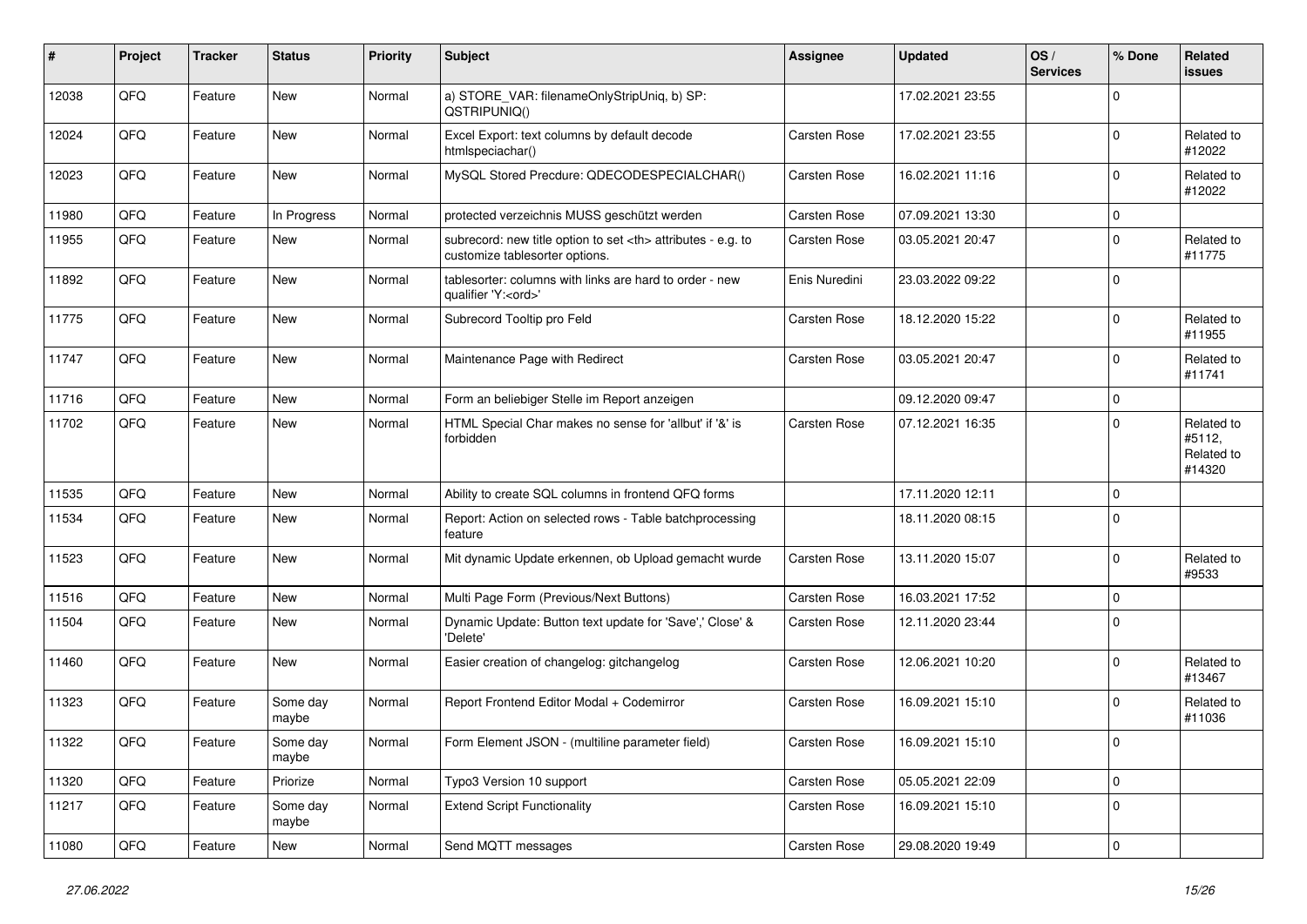| $\vert$ # | Project | <b>Tracker</b> | <b>Status</b>     | <b>Priority</b> | <b>Subject</b>                                                                      | Assignee            | <b>Updated</b>   | OS/<br><b>Services</b> | % Done      | Related<br><b>issues</b>                     |
|-----------|---------|----------------|-------------------|-----------------|-------------------------------------------------------------------------------------|---------------------|------------------|------------------------|-------------|----------------------------------------------|
| 11076     | QFQ     | Feature        | In Progress       | Normal          | SELECT  AS _websocket                                                               | Carsten Rose        | 30.08.2020 17:49 |                        | $\Omega$    |                                              |
| 11036     | QFQ     | Feature        | Some day<br>maybe | Normal          | inline report editor permissions                                                    | <b>Carsten Rose</b> | 16.09.2021 15:09 |                        | $\Omega$    | Related to<br>#11323                         |
| 10996     | QFQ     | Feature        | <b>New</b>        | Normal          | Download video via sip: no seek                                                     | Carsten Rose        | 12.08.2020 14:18 |                        | $\Omega$    |                                              |
| 10979     | QFQ     | Feature        | <b>New</b>        | Normal          | Ajax Calls an API - dataReport                                                      | Carsten Rose        | 11.05.2022 12:15 |                        | $\mathbf 0$ |                                              |
| 10976     | QFQ     | Feature        | New               | Normal          | Excel Export Verbesserungen                                                         | Carsten Rose        | 06.08.2020 10:56 |                        | $\mathbf 0$ |                                              |
| 10874     | QFQ     | Feature        | New               | Normal          | Erstellen eines Foreign Keys in der Tabelle "FormElement"                           |                     | 13.07.2020 10:11 |                        | $\Omega$    |                                              |
| 10819     | QFQ     | Feature        | <b>New</b>        | Normal          | Persistent SIP - second try                                                         | <b>Carsten Rose</b> | 29.06.2020 23:02 |                        | $\Omega$    | Related to<br>#6261                          |
| 10793     | QFQ     | Feature        | In Progress       | Normal          | <b>Update NPM Packages</b>                                                          | Carsten Rose        | 07.09.2021 13:25 |                        | 30          |                                              |
| 10782     | QFQ     | Feature        | Feedback          | Normal          | Tiny MCE: Image Upload                                                              | Enis Nuredini       | 16.05.2022 23:16 |                        | $\mathbf 0$ | Related to<br>#12452                         |
| 10763     | QFQ     | Feature        | New               | Normal          | form accessed and submitted despite logout?                                         |                     | 16.06.2020 11:43 |                        | $\mathbf 0$ |                                              |
| 10745     | QFQ     | Feature        | Some day<br>maybe | Normal          | Tablesorter Excel Export                                                            | Carsten Rose        | 16.09.2021 15:09 |                        | $\Omega$    |                                              |
| 10738     | QFQ     | Feature        | Some day<br>maybe | Normal          | CORS headers for external API requests                                              |                     | 10.06.2020 14:00 |                        | $\mathbf 0$ |                                              |
| 10716     | QFQ     | Feature        | Some day<br>maybe | Normal          | Business Logic mit Externen Skripten                                                | Carsten Rose        | 16.09.2021 15:10 |                        | $\Omega$    | Related to<br>#10713.<br>Related to<br>#8217 |
| 10714     | QFQ     | Feature        | <b>New</b>        | Normal          | multi Table Form                                                                    | <b>Carsten Rose</b> | 16.03.2021 18:44 |                        | $\Omega$    |                                              |
| 10593     | QFQ     | Feature        | <b>New</b>        | Normal          | label2: text behind input element                                                   | <b>Carsten Rose</b> | 16.05.2020 10:57 |                        | $\Omega$    |                                              |
| 10569     | QFQ     | Feature        | Priorize          | Normal          | link blank more safe                                                                | Enis Nuredini       | 25.03.2022 12:44 |                        | $\mathbf 0$ |                                              |
| 10463     | QFQ     | Feature        | New               | Normal          | Report link: expliztes setzen von HTML Tags (Bedarf fuer<br>'data-selenium' & 'id') | Enis Nuredini       | 23.03.2022 09:23 |                        | $\mathbf 0$ | Related to<br>#7648                          |
| 10443     | QFQ     | Feature        | In Progress       | Normal          | Konzept_api / _live                                                                 | Carsten Rose        | 07.05.2020 09:39 |                        | $\Omega$    |                                              |
| 10384     | QFQ     | Feature        | <b>New</b>        | Normal          | Parameter Exchange QFQ Instances                                                    |                     | 07.05.2020 09:38 |                        | $\mathbf 0$ |                                              |
| 10345     | QFQ     | Feature        | New               | Normal          | Templates - Patterns QFQ Style                                                      |                     | 03.05.2021 21:01 |                        | $\mathbf 0$ | Related to<br>#10713                         |
| 10124     | QFQ     | Feature        | Feedback          | Normal          | qfq AAI-Login                                                                       | Karin Niffeler      | 07.05.2020 09:36 |                        | $\mathbf 0$ |                                              |
| 10119     | QFQ     | Feature        | New               | Normal          | Dropdown (selectlist) & TypeAhead: format and catagorize<br>list                    | Carsten Rose        | 07.05.2020 09:36 |                        | $\mathbf 0$ |                                              |
| 10116     | QFQ     | Feature        | Some day<br>maybe | Normal          | TypeAhead: Tag - show inside 'input' element                                        | Carsten Rose        | 16.09.2021 15:09 |                        | $\Omega$    |                                              |
| 10115     | QFQ     | Feature        | New               | Normal          | TypeAhead: static list                                                              | Carsten Rose        | 26.02.2020 16:42 |                        | 100         |                                              |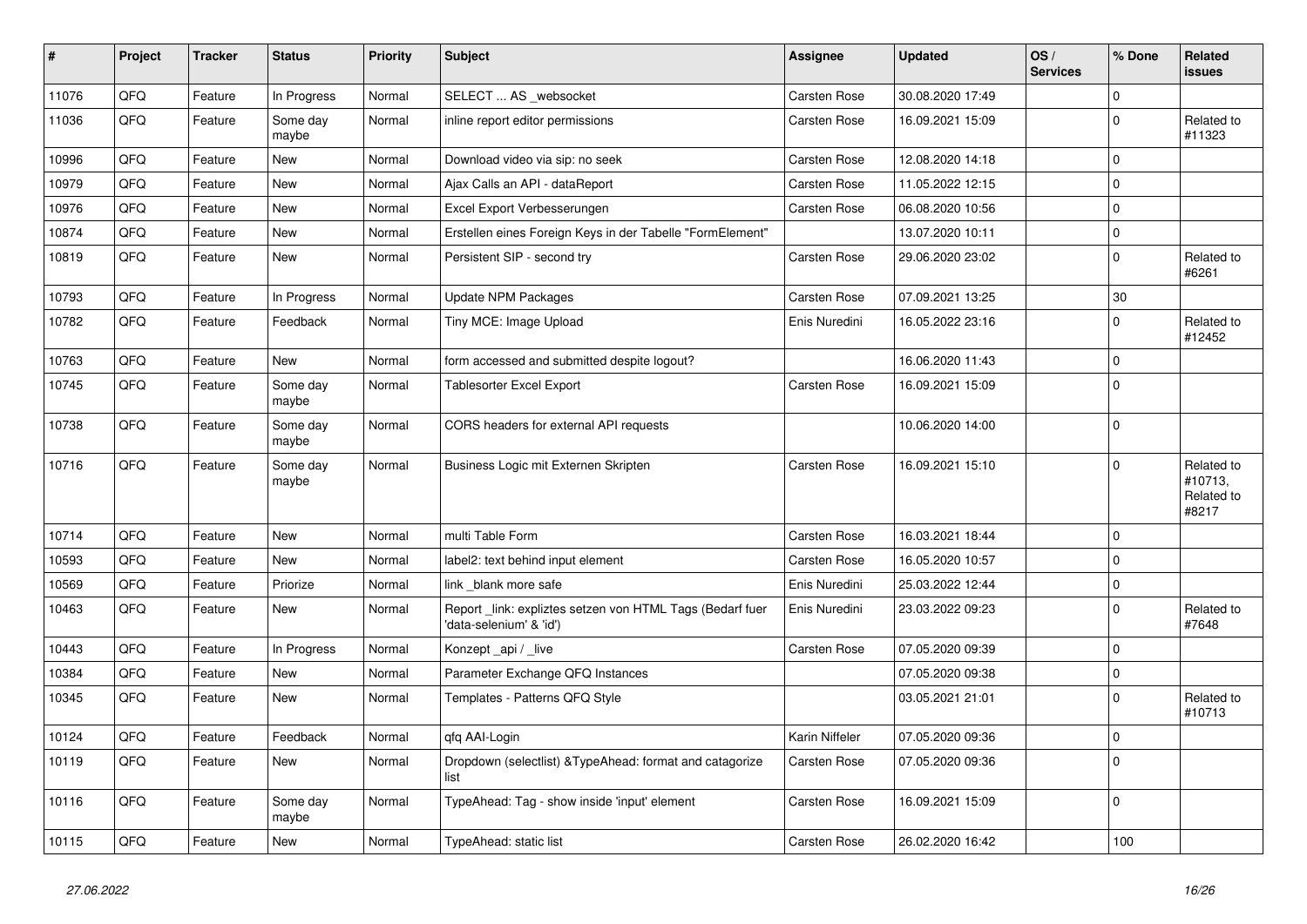| #     | Project | <b>Tracker</b> | <b>Status</b>     | <b>Priority</b> | <b>Subject</b>                                                                                                                        | <b>Assignee</b>     | <b>Updated</b>   | OS/<br><b>Services</b> | % Done      | Related<br><b>issues</b>                                               |
|-------|---------|----------------|-------------------|-----------------|---------------------------------------------------------------------------------------------------------------------------------------|---------------------|------------------|------------------------|-------------|------------------------------------------------------------------------|
| 10095 | QFQ     | Feature        | Some day<br>maybe | Normal          | Generic Gitlab Integration into QFQ                                                                                                   | <b>Carsten Rose</b> | 16.09.2021 15:10 |                        | $\Omega$    |                                                                        |
| 10080 | QFQ     | Feature        | New               | Normal          | Popup on 'save' / 'close': configure dialog (answer<br>yes/no/cancle/)                                                                | <b>Carsten Rose</b> | 28.03.2021 20:52 |                        | $\Omega$    | Is duplicate<br>of #12262                                              |
| 10015 | QFQ     | Feature        | Priorize          | Normal          | Monospace in Textarea                                                                                                                 | Carsten Rose        | 03.02.2020 13:40 |                        | $\Omega$    |                                                                        |
| 10014 | QFQ     | Feature        | New               | Normal          | Manual.rst: describe behaviour and process order of<br>fillStoreVar, slaveId, sqlBefore,                                              | <b>Carsten Rose</b> | 01.02.2020 22:31 |                        | $\Omega$    |                                                                        |
| 10013 | QFQ     | Feature        | Some day<br>maybe | Normal          | FE.typ=editor: CodeMirror                                                                                                             | Carsten Rose        | 08.06.2022 10:37 |                        | $\Omega$    | Related to<br>#12611,<br>Related to<br>#12490,<br>Related to<br>#7732  |
| 10012 | QFQ     | Feature        | Priorize          | Normal          | redirectAllMailTo: {{beEmail:T}}                                                                                                      | Carsten Rose        | 08.05.2021 09:54 |                        | $\Omega$    | Related to<br>#12412,<br>Related to<br>#12413.<br>Related to<br>#10011 |
| 10011 | QFQ     | Feature        | Priorize          | Normal          | Offer new STORE TYPO3 Variable 'beUser', 'beEmail'                                                                                    | <b>Carsten Rose</b> | 08.05.2021 09:51 |                        | $\Omega$    | Related to<br>#10012,<br>Related to<br>#12511                          |
| 10005 | QFQ     | Feature        | Priorize          | Normal          | Report / special column name:  AS _calendar                                                                                           | Carsten Rose        | 03.06.2020 17:28 |                        | $\Omega$    |                                                                        |
| 10003 | QFQ     | Feature        | Priorize          | Normal          | fieldset: stronger visualize group                                                                                                    | Benjamin Baer       | 12.02.2020 08:13 |                        | $\Omega$    |                                                                        |
| 9983  | QFQ     | Feature        | New               | Normal          | Report Notation: new keyword 'range'                                                                                                  | <b>Carsten Rose</b> | 01.02.2020 15:55 |                        | $\Omega$    |                                                                        |
| 9968  | QFQ     | Feature        | Priorize          | Normal          | Tooltip in Links for Developer                                                                                                        | <b>Carsten Rose</b> | 01.02.2020 23:17 |                        | $\mathbf 0$ |                                                                        |
| 9928  | QFQ     | Feature        | Priorize          | Normal          | SpecialColumnName: a) Deprecated: ' AS "_+tag " ', b)<br>New: ' AS "_ <tag1><tag2>"</tag2></tag1>                                     | Carsten Rose        | 01.02.2020 23:17 |                        | $\Omega$    | Related to<br>#9929                                                    |
| 9927  | QFQ     | Feature        | <b>New</b>        | Normal          | QFQ Update: a) Update nur machen wenn BE User<br>eingeloggt ist., b) Bei Fehler genaue Meldung welcher<br>Updateschritt Probleme hat. | Carsten Rose        | 22.01.2020 12:59 |                        | $\Omega$    |                                                                        |
| 9900  | QFQ     | Feature        | Priorize          | Normal          | Generic API Call: tt-content record >> JSON                                                                                           | <b>Carsten Rose</b> | 01.02.2020 10:13 |                        | $\Omega$    |                                                                        |
| 9853  | QFQ     | Feature        | <b>New</b>        | Normal          | Check das SQL / QFQ / Mail Logfile geschrieben wird                                                                                   |                     | 09.01.2020 11:15 |                        | $\Omega$    |                                                                        |
| 9811  | QFQ     | Feature        | New               | Normal          | Report: tag every n'th row                                                                                                            | Carsten Rose        | 01.02.2020 23:22 |                        | $\Omega$    |                                                                        |
| 9781  | QFQ     | Feature        | New               | Normal          | Button: CSS class to make buttons smaller                                                                                             | <b>Carsten Rose</b> | 01.02.2020 23:22 |                        | $\mathbf 0$ |                                                                        |
| 9777  | QFQ     | Feature        | <b>New</b>        | Normal          | Logging QFQ Variables                                                                                                                 | <b>Carsten Rose</b> | 16.12.2019 17:17 |                        | $\Omega$    |                                                                        |
| 9707  | QFQ     | Feature        | New               | Normal          | SIP security: encode pageld and check pageld on decode                                                                                | Carsten Rose        | 01.02.2020 23:22 |                        | $\Omega$    |                                                                        |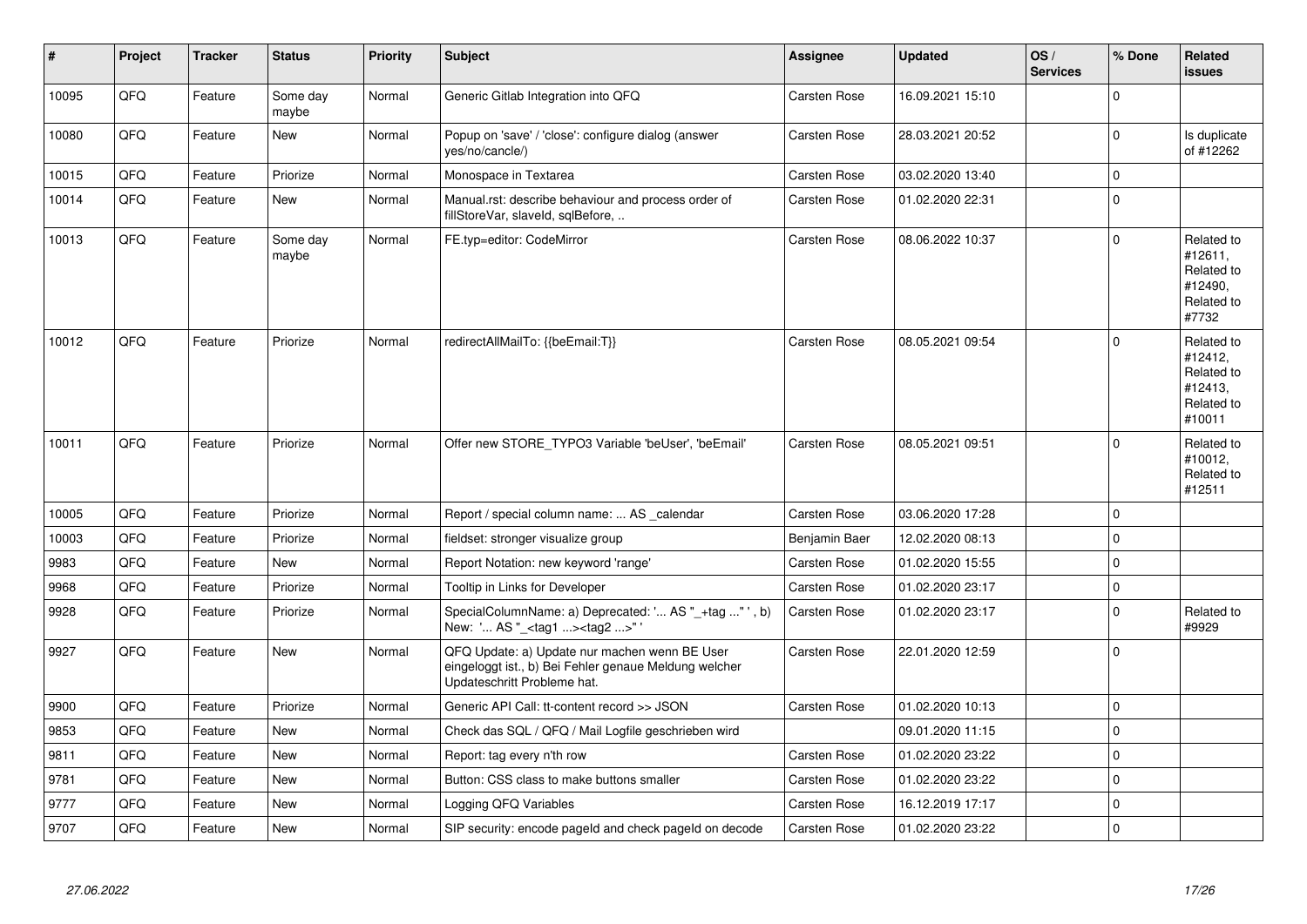| #    | Project | <b>Tracker</b> | <b>Status</b>     | <b>Priority</b> | <b>Subject</b>                                                                 | <b>Assignee</b>     | <b>Updated</b>   | OS/<br><b>Services</b> | % Done      | Related<br><b>issues</b>                                             |
|------|---------|----------------|-------------------|-----------------|--------------------------------------------------------------------------------|---------------------|------------------|------------------------|-------------|----------------------------------------------------------------------|
| 9706 | QFQ     | Feature        | <b>New</b>        | Normal          | Multi File Upload (hidden template group)                                      | <b>Carsten Rose</b> | 01.02.2020 23:22 |                        | $\mathbf 0$ | Related to<br>#7521,<br>Related to<br>#5562,<br>Related to<br>#13330 |
| 9704 | QFQ     | Feature        | Some day<br>maybe | Normal          | Thumbnails Generieren beim Splitten von PDF Files                              | Carsten Rose        | 11.12.2019 16:01 |                        | $\mathbf 0$ |                                                                      |
| 9668 | QFQ     | Feature        | Priorize          | Normal          | Form.mode: rename 'hidden' to 'hide'                                           | <b>Carsten Rose</b> | 05.05.2021 22:14 |                        | $\mathbf 0$ | Related to<br>#6437                                                  |
| 9602 | QFQ     | Feature        | New               | Normal          | Form definition as JSON                                                        | Carsten Rose        | 01.02.2020 23:21 |                        | $\mathbf 0$ | Related to<br>#9600                                                  |
| 9579 | QFQ     | Feature        | Some day<br>maybe | Normal          | Multiform with Process Row                                                     | <b>Carsten Rose</b> | 11.12.2019 16:01 |                        | $\mathbf 0$ |                                                                      |
| 9537 | QFQ     | Feature        | New               | Normal          | FormEditor: Edit fieldset in FrontEnd                                          | <b>Carsten Rose</b> | 01.02.2020 23:22 |                        | $\mathbf 0$ |                                                                      |
| 9394 | QFQ     | Feature        | Priorize          | Normal          | REST: allow for non numerical ids in get requests                              | Carsten Rose        | 05.05.2021 22:10 |                        | $\mathbf 0$ |                                                                      |
| 9352 | QFQ     | Feature        | New               | Normal          | FE 'Native' fire slaveld, sqlAfter, sqlIns                                     | Carsten Rose        | 01.02.2020 23:22 |                        | $\mathbf 0$ |                                                                      |
| 9348 | QFQ     | Feature        | <b>New</b>        | Normal          | defaultThumbnailSize: pre render thumbnails                                    | Carsten Rose        | 12.06.2021 09:05 |                        | $\pmb{0}$   |                                                                      |
| 9346 | QFQ     | Feature        | Priorize          | Normal          | beforeSave: check if an upload is given                                        | Carsten Rose        | 11.06.2021 21:18 |                        | $\mathbf 0$ |                                                                      |
| 9221 | QFQ     | Feature        | <b>New</b>        | Normal          | typeAhead: Zeichenlimite ausschalten                                           | Carsten Rose        | 08.05.2021 17:06 |                        | $\mathbf 0$ |                                                                      |
| 9208 | QFQ     | Feature        | <b>New</b>        | Normal          | Manage 'recent' records                                                        | Carsten Rose        | 01.02.2020 23:22 |                        | $\pmb{0}$   |                                                                      |
| 9136 | QFQ     | Feature        | <b>New</b>        | Normal          | Create ZIP files with dynamic PDFs                                             | Carsten Rose        | 01.02.2020 23:22 |                        | $\pmb{0}$   |                                                                      |
| 9135 | QFQ     | Feature        | Priorize          | Normal          | Progress Bar generic / replace old hourglass download<br>popup                 | Benjamin Baer       | 03.01.2022 07:43 |                        | $\pmb{0}$   |                                                                      |
| 9130 | QFQ     | Feature        | Some day<br>maybe | Normal          | tablesorter: Automatic Row numbering / Zeilenummer                             | Benjamin Baer       | 01.02.2020 23:22 |                        | $\pmb{0}$   |                                                                      |
| 9129 | QFQ     | Feature        | <b>New</b>        | Normal          | sqlValidate: Message as notification, not as error                             | Carsten Rose        | 01.02.2020 23:22 |                        | $\Omega$    | Related to<br>#9128                                                  |
| 9128 | QFQ     | Feature        | <b>New</b>        | Normal          | Error Message: not replaced variables- a) replace back to<br>{{', b) underline | <b>Carsten Rose</b> | 01.02.2020 23:22 |                        | $\mathbf 0$ | Related to<br>#9129                                                  |
| 8975 | QFQ     | Feature        | <b>New</b>        | Normal          | Report Notation: 2.0                                                           | Carsten Rose        | 01.02.2020 23:22 |                        | $\pmb{0}$   | Related to<br>#8963                                                  |
| 8963 | QFQ     | Feature        | Priorize          | Normal          | Setting values in a store: flexible way                                        | Carsten Rose        | 05.05.2021 22:10 |                        | $\mathbf 0$ | Related to<br>#8975                                                  |
| 8894 | QFQ     | Feature        | Some day<br>maybe | Normal          | Documentation Tags Usable in QFQ Application                                   | <b>Carsten Rose</b> | 11.12.2019 16:01 |                        | $\mathbf 0$ |                                                                      |
| 8892 | QFQ     | Feature        | Some day<br>maybe | Normal          | Display and Edit SQL Comments in Form Editor                                   | <b>Carsten Rose</b> | 11.12.2019 16:01 |                        | $\mathbf 0$ |                                                                      |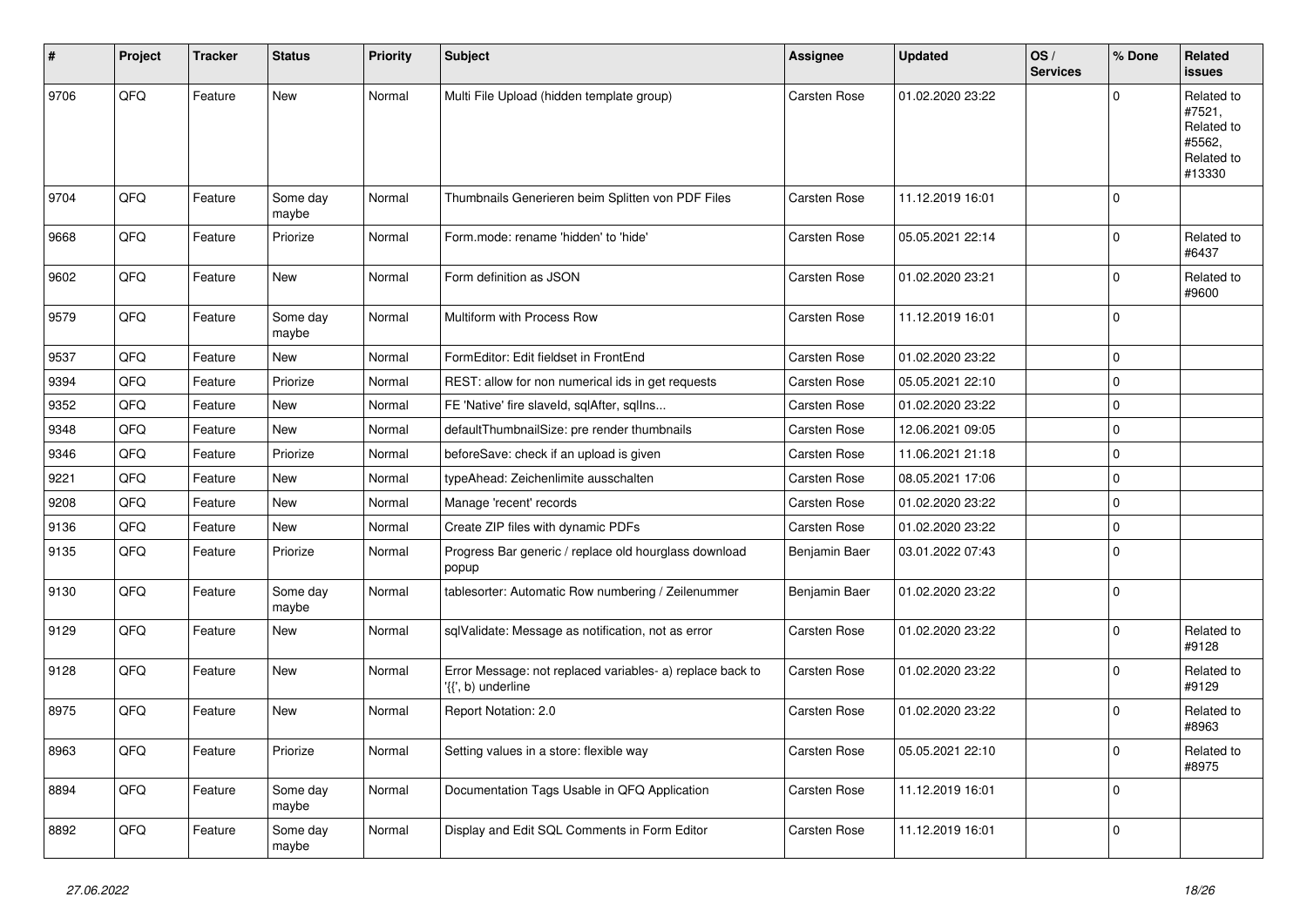| $\sharp$ | Project | <b>Tracker</b> | <b>Status</b>     | <b>Priority</b> | <b>Subject</b>                                                                                         | <b>Assignee</b>     | <b>Updated</b>   | OS/<br><b>Services</b> | % Done       | <b>Related</b><br><b>issues</b> |
|----------|---------|----------------|-------------------|-----------------|--------------------------------------------------------------------------------------------------------|---------------------|------------------|------------------------|--------------|---------------------------------|
| 8806     | QFQ     | Feature        | <b>New</b>        | Normal          | SQL Function nl2br                                                                                     | Carsten Rose        | 01.02.2020 23:22 |                        | $\Omega$     |                                 |
| 8719     | QFQ     | Feature        | New               | Normal          | extraButtonLock: add support for 0/1                                                                   | Carsten Rose        | 01.02.2020 23:22 |                        | $\pmb{0}$    |                                 |
| 8702     | QFQ     | Feature        | New               | Normal          | Load Record which is locked: missing user info                                                         | <b>Carsten Rose</b> | 11.12.2019 16:16 |                        | $\pmb{0}$    | Related to<br>#9789             |
| 8586     | QFQ     | Feature        | Some day<br>maybe | Normal          | QFQ: Enhance Error message for 'record not found'                                                      | Carsten Rose        | 16.09.2021 15:10 |                        | $\mathsf 0$  |                                 |
| 8585     | QFQ     | Feature        | Priorize          | Normal          | Enhance Error message for 'unknown form'                                                               | Carsten Rose        | 01.02.2020 10:13 |                        | $\mathbf 0$  |                                 |
| 8584     | QFQ     | Feature        | Priorize          | Normal          | FE 'Action' - never assign to Container (except Template<br>Group)                                     | <b>Carsten Rose</b> | 01.02.2020 10:13 |                        | $\mathbf 0$  |                                 |
| 8522     | QFQ     | Feature        | Some day<br>maybe | Normal          | build QFQ - npm warnings                                                                               | Benjamin Baer       | 01.02.2020 23:19 |                        | 50           |                                 |
| 8520     | QFQ     | Feature        | Some day<br>maybe | Normal          | Bring QFQ to Composer                                                                                  | Carsten Rose        | 16.09.2021 15:10 |                        | $\mathsf 0$  |                                 |
| 8336     | QFQ     | Feature        | New               | Normal          | Form > modified > Close New: a) Optional disable popup, b)<br>custom text, c) mode on save: close stay | <b>Carsten Rose</b> | 01.02.2020 23:22 |                        | $\mathbf{0}$ | Related to<br>#8335             |
| 8277     | QFQ     | Feature        | Priorize          | Normal          | fe.parameter.default=                                                                                  | <b>Carsten Rose</b> | 01.02.2020 23:17 |                        | $\pmb{0}$    | Related to<br>#8113             |
| 8217     | QFQ     | Feature        | New               | Normal          | if-elseif-else construct                                                                               | Carsten Rose        | 16.03.2021 18:41 |                        | $\mathbf 0$  | Related to<br>#10716            |
| 8187     | QFQ     | Feature        | New               | Normal          | Subrecord: enable/hide new button - make new/edit/delete<br>customizeable.                             | <b>Carsten Rose</b> | 06.03.2021 18:44 |                        | $\mathbf 0$  | Related to<br>#11326            |
| 8101     | QFQ     | Feature        | Some day<br>maybe | Normal          | Password hash: support further hashing methods                                                         | Carsten Rose        | 16.09.2021 15:10 |                        | $\mathsf 0$  |                                 |
| 8089     | QFQ     | Feature        | New               | Normal          | Copy/Paste for FormElements                                                                            | Carsten Rose        | 01.02.2020 23:22 |                        | $\pmb{0}$    |                                 |
| 8056     | QFQ     | Feature        | Some day<br>maybe | Normal          | Termin Organisation (Reservation)                                                                      |                     | 01.02.2020 23:19 |                        | $\pmb{0}$    | Related to<br>#8658             |
| 8044     | QFQ     | Feature        | Priorize          | Normal          | Transaction: a) Form, b) Report                                                                        | <b>Carsten Rose</b> | 05.05.2021 22:14 |                        | $\mathbf 0$  | Related to<br>#8043             |
| 8034     | QFQ     | Feature        | Priorize          | Normal          | FormElement 'data': 22.22.2222 should not be accepted                                                  | Carsten Rose        | 01.02.2020 10:13 |                        | $\mathbf 0$  |                                 |
| 7965     | QFQ     | Feature        | Priorize          | Normal          | Input type 'text' with visual format - currency                                                        | Benjamin Baer       | 03.01.2022 07:45 |                        | $\mathbf 0$  |                                 |
| 7924     | QFQ     | Feature        | <b>New</b>        | Normal          | Radio/Checkbox with Tooltip                                                                            | <b>Carsten Rose</b> | 01.02.2020 23:22 |                        | $\mathbf{0}$ |                                 |
| 7921     | QFQ     | Feature        | Some day<br>maybe | Normal          | Rest API Export: URL kuerzer machen                                                                    |                     | 01.02.2020 23:19 |                        | $\mathsf 0$  |                                 |
| 7920     | QFQ     | Feature        | <b>New</b>        | Normal          | FE: Syntax Highlight, Zeinlenumbruch                                                                   | <b>Carsten Rose</b> | 01.02.2020 10:03 |                        | $\mathbf{0}$ |                                 |
| 7812     | QFQ     | Feature        | New               | Normal          | FE 'Subrecord' - new option 'subrecordShowFilter',<br>'subrecordPaging'                                | Carsten Rose        | 01.02.2020 23:22 |                        | $\mathbf 0$  |                                 |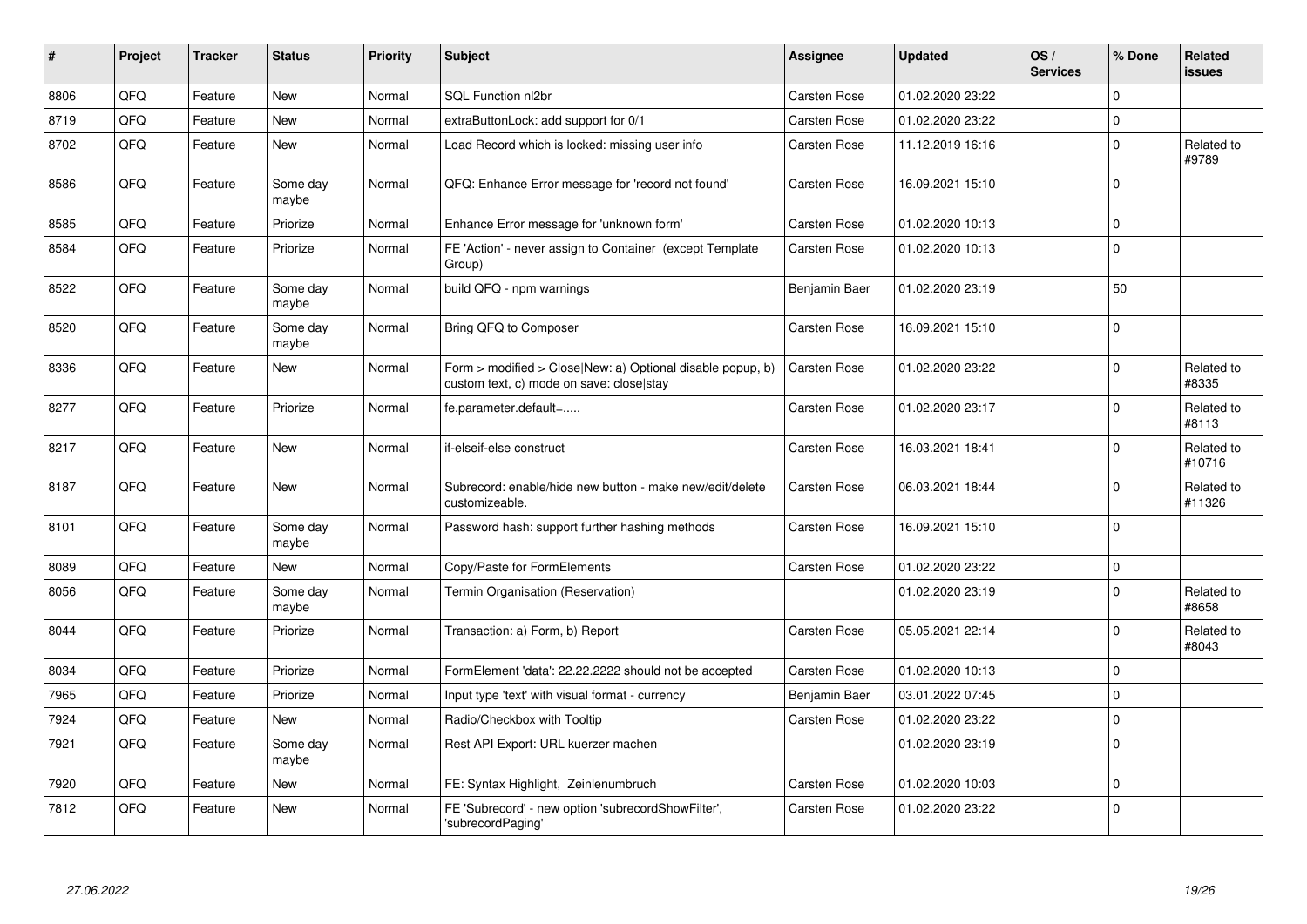| #    | Project        | <b>Tracker</b> | <b>Status</b>     | <b>Priority</b> | <b>Subject</b>                                                         | <b>Assignee</b>     | <b>Updated</b>   | OS/<br><b>Services</b> | % Done      | Related<br>issues                                                      |
|------|----------------|----------------|-------------------|-----------------|------------------------------------------------------------------------|---------------------|------------------|------------------------|-------------|------------------------------------------------------------------------|
| 7732 | QFQ            | Feature        | Some day<br>maybe | Normal          | Javascript: Lazy Loading der add on libs                               | Benjamin Baer       | 08.06.2022 10:38 |                        | $\Omega$    | Related to<br>#12611,<br>Related to<br>#12490,<br>Related to<br>#10013 |
| 7730 | QFQ            | Feature        | Priorize          | Normal          | SELECT Box: title in between                                           | Benjamin Baer       | 01.02.2020 23:22 |                        | $\mathbf 0$ |                                                                        |
| 7683 | QFQ            | Feature        | New               | Normal          | Special column names in '{{ SELECT  AS _link }}' should<br>be detected | Carsten Rose        | 01.02.2020 23:21 |                        | $\Omega$    |                                                                        |
| 7681 | QFQ            | Feature        | <b>New</b>        | Normal          | Optional switch off 'check for modified record'                        | <b>Carsten Rose</b> | 01.02.2020 23:21 |                        | $\mathbf 0$ |                                                                        |
| 7660 | QFQ            | Feature        | New               | Normal          | IMAP: import mails to DB, move / delete mails                          | Carsten Rose        | 01.02.2020 09:52 |                        | $\mathbf 0$ |                                                                        |
| 7630 | QFQ            | Feature        | Priorize          | Normal          | detailed error message for simple upload                               | <b>Carsten Rose</b> | 01.02.2020 10:13 |                        | $\mathbf 0$ |                                                                        |
| 7522 | QFQ            | Feature        | Priorize          | Normal          | Inserting default index.html to folder (Avoid Apache<br>Indexing)      | Carsten Rose        | 01.02.2020 10:13 |                        | $\mathbf 0$ |                                                                        |
| 7521 | QFQ            | Feature        | New               | Normal          | TemplateGroup: fe.type=upload                                          | Carsten Rose        | 01.02.2020 23:21 |                        | $\mathbf 0$ | Related to<br>#9706                                                    |
| 7520 | QFQ            | Feature        | <b>New</b>        | Normal          | QR Code:  AS _qr ( AS _link)                                           | <b>Carsten Rose</b> | 01.02.2020 23:22 |                        | $\mathbf 0$ |                                                                        |
| 7519 | QFQ            | Feature        | New               | Normal          | Select: Multi                                                          | Carsten Rose        | 01.02.2020 23:22 |                        | 0           |                                                                        |
| 7481 | QFQ            | Feature        | New               | Normal          | Detect 'BaseUrl' automatically                                         | Carsten Rose        | 01.02.2020 23:21 |                        | $\mathbf 0$ |                                                                        |
| 7480 | QFQ            | Feature        | New               | Normal          | Record History (Undo / Redo)                                           | Carsten Rose        | 11.12.2019 16:16 |                        | $\mathbf 0$ | Related to<br>#2361                                                    |
| 7453 | QFQ            | Feature        | Some day<br>maybe | Normal          | import / export forms QFQ                                              | Carsten Rose        | 16.09.2021 15:10 |                        | $\mathbf 0$ |                                                                        |
| 7452 | QFQ            | Feature        | Some day<br>maybe | Normal          | automate deployment new QFQ version                                    | Carsten Rose        | 16.09.2021 15:10 |                        | $\mathbf 0$ |                                                                        |
| 7342 | QFQ            | Feature        | <b>New</b>        | Normal          | add content $=$ hide this                                              | <b>Carsten Rose</b> | 01.02.2020 23:21 |                        | $\mathbf 0$ |                                                                        |
| 7336 | QFQ            | Feature        | Some day<br>maybe | Normal          | PDF Upload: disallow PDFs with specific Meta information               | Carsten Rose        | 11.12.2019 16:01 |                        | $\Omega$    |                                                                        |
| 7290 | QFQ            | Feature        | Priorize          | Normal          | FormEditor: title as textarea if LEN(title)>60                         | Carsten Rose        | 01.02.2020 10:13 |                        | $\mathbf 0$ | Blocked by<br>#7682                                                    |
| 7280 | QFQ            | Feature        | New               | Normal          | recently used table                                                    | Carsten Rose        | 01.02.2020 23:21 |                        | $\mathbf 0$ |                                                                        |
| 7278 | QFQ            | Feature        | Some day<br>maybe | Normal          | Form: Wert vordefinieren der immer gesetzt wird                        |                     | 02.05.2021 09:27 |                        | $\Omega$    |                                                                        |
| 7239 | QFQ            | Feature        | New               | Normal          | TinyMCE: html tag whitelist                                            | Carsten Rose        | 01.02.2020 23:21 |                        | $\mathbf 0$ | Related to<br>#14320                                                   |
| 7229 | QFQ            | Feature        | Some day<br>maybe | Normal          | New FormElement.type: Button                                           |                     | 01.02.2021 12:32 |                        | $\mathbf 0$ |                                                                        |
| 7217 | $\mathsf{QFQ}$ | Feature        | Priorize          | Normal          | Download: notice User if `_sip=?` is missing                           | Carsten Rose        | 01.02.2020 10:13 |                        | $\pmb{0}$   |                                                                        |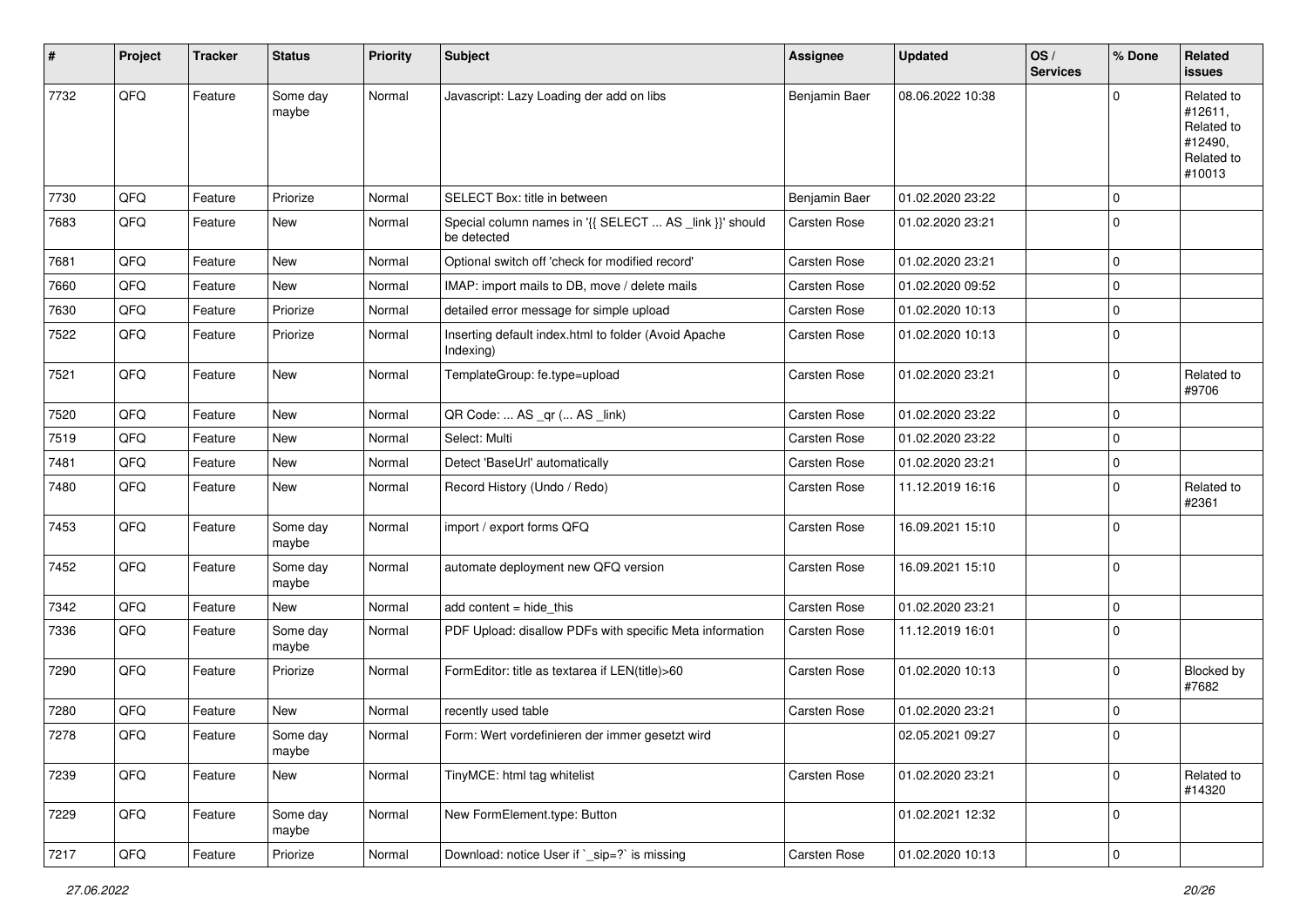| #    | Project | <b>Tracker</b> | <b>Status</b>     | <b>Priority</b> | <b>Subject</b>                                                                                                             | Assignee            | <b>Updated</b>   | OS/<br><b>Services</b> | % Done      | Related<br><b>issues</b>  |
|------|---------|----------------|-------------------|-----------------|----------------------------------------------------------------------------------------------------------------------------|---------------------|------------------|------------------------|-------------|---------------------------|
| 7175 | QFQ     | Feature        | <b>New</b>        | Normal          | Upload: md5 hash as filename                                                                                               | <b>Carsten Rose</b> | 01.02.2020 23:21 |                        | $\mathbf 0$ |                           |
| 7119 | QFQ     | Feature        | New               | Normal          | Upload: scaleDownWidth, scaleDownHeight                                                                                    | <b>Carsten Rose</b> | 01.02.2020 23:21 |                        | 0           |                           |
| 7109 | QFQ     | Feature        | New               | Normal          | Dynamic Updates: row/element hide                                                                                          | Carsten Rose        | 01.02.2020 23:22 |                        | $\mathbf 0$ | Has<br>duplicate<br>#4081 |
| 7108 | QFQ     | Feature        | Some day<br>maybe | Normal          | QFQ Wrap Elements                                                                                                          |                     | 11.12.2019 16:01 |                        | $\mathbf 0$ |                           |
| 7107 | QFQ     | Feature        | Some day<br>maybe | Normal          | Showcase Registration Tool: Anmeldung / Administration :<br>Liste Anmeldungen / Emaileinaldung                             | Carsten Rose        | 11.12.2019 16:01 |                        | $\mathbf 0$ |                           |
| 7106 | QFQ     | Feature        | Some day<br>maybe | Normal          | Beispiel Nummerierung von Rows in Report                                                                                   |                     | 11.12.2019 16:01 |                        | $\mathbf 0$ |                           |
| 7105 | QFQ     | Feature        | Some day<br>maybe | Normal          | Beispiel wie man in einer zweiten Tabelle speichert.                                                                       |                     | 11.12.2019 16:01 |                        | $\mathbf 0$ |                           |
| 7104 | QFQ     | Feature        | Some day<br>maybe | Normal          | Manual: hint about escaping if '\r' appears in mail body                                                                   |                     | 11.12.2019 16:01 |                        | $\mathbf 0$ |                           |
| 7102 | QFQ     | Feature        | New               | Normal          | Comment sign in report: '#' and '--'                                                                                       | Carsten Rose        | 01.02.2020 23:21 |                        | $\mathbf 0$ |                           |
| 7100 | QFQ     | Feature        | Some day<br>maybe | Normal          | Download: log access, max downloads, time limit                                                                            |                     | 01.02.2020 23:19 |                        | $\mathbf 0$ |                           |
| 7099 | QFQ     | Feature        | New               | Normal          | Redesign FormEditor                                                                                                        | Carsten Rose        | 01.02.2020 23:21 |                        | $\mathbf 0$ |                           |
| 6998 | QFQ     | Feature        | Priorize          | Normal          | Form: with debug=on show column information as tooltip of<br>column label                                                  | <b>Carsten Rose</b> | 01.02.2020 10:13 |                        | $\mathbf 0$ |                           |
| 6992 | QFQ     | Feature        | Some day<br>maybe | Normal          | DB exception: Syntax Highlight                                                                                             |                     | 11.12.2019 16:01 |                        | $\mathbf 0$ | Related to<br>#5450       |
| 6972 | QFQ     | Feature        | Some day<br>maybe | Normal          | Fabric Clipboard / cross browser tab                                                                                       | Benjamin Baer       | 01.02.2020 23:21 |                        | $\mathbf 0$ |                           |
| 6970 | QFQ     | Feature        | Some day<br>maybe | Normal          | tablesorter: default fuer 'sortReset' aendern von 'Ctrl' zu 'Alt'                                                          | Benjamin Baer       | 01.02.2020 23:21 |                        | $\mathbf 0$ |                           |
| 6870 | QFQ     | Feature        | Priorize          | Normal          | Click on '_link' triggers an API call                                                                                      | Benjamin Baer       | 03.01.2022 08:25 |                        | $\mathbf 0$ |                           |
| 6855 | QFQ     | Feature        | New               | Normal          | With {{feUser:U}}!={{feUser:T}}: Save / Delete: only possible<br>with {{feUserSave:U}}='yes' and '{{feUserDelete:U}}='yes' | Carsten Rose        | 01.02.2020 23:21 |                        | $\mathbf 0$ |                           |
| 6801 | QFQ     | Feature        | Priorize          | Normal          | Fabric: Maximize / Fulllscreen                                                                                             | Benjamin Baer       | 21.03.2022 09:56 |                        | $\mathbf 0$ |                           |
| 6765 | QFQ     | Feature        | New               | Normal          | Moeglichkeit via QFQ eigene Logs zu schreiben                                                                              | Carsten Rose        | 01.02.2020 23:21 |                        | $\Omega$    |                           |
| 6723 | QFQ     | Feature        | New               | Normal          | Report QFQ Installation and Version                                                                                        | Carsten Rose        | 12.06.2021 09:07 |                        | $\mathbf 0$ |                           |
| 6715 | QFQ     | Feature        | Some day<br>maybe | Normal          | Code-Refactoring: dbArray vereinheitlichen                                                                                 | Carsten Rose        | 11.12.2019 16:02 |                        | $\mathbf 0$ |                           |
| 6704 | QFQ     | Feature        | Some day<br>maybe | Normal          | Upload Mode: Bilder in Notizen rechts sollen aktuellen<br>Upload repräsentieren.                                           |                     | 01.02.2020 23:19 |                        | $\mathbf 0$ | Related to<br>#3264       |
| 6609 | QFG     | Feature        | New               | Normal          | Formlet: JSON API erweitern                                                                                                | Carsten Rose        | 01.02.2020 23:21 |                        | $50\,$      |                           |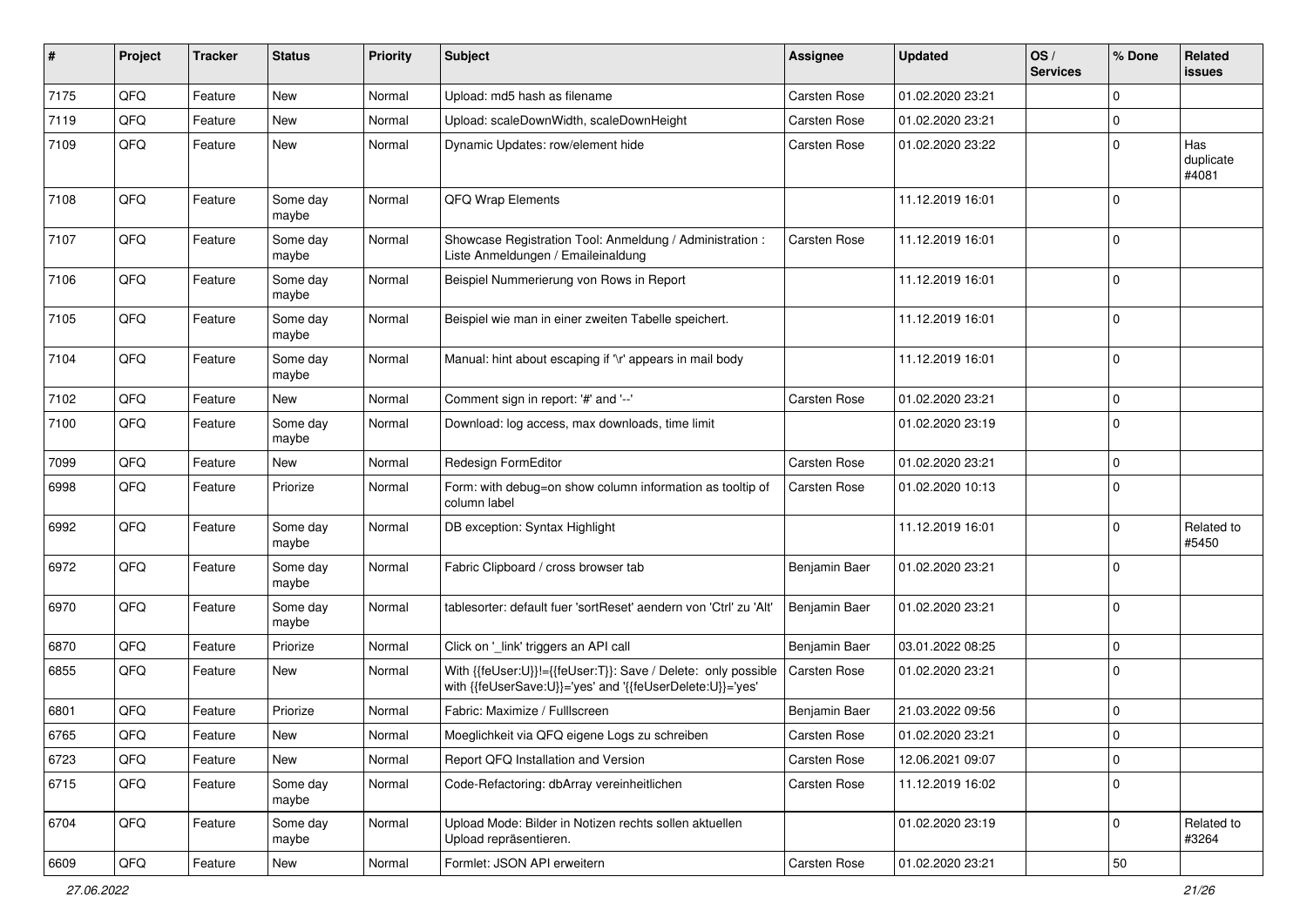| $\vert$ # | Project | <b>Tracker</b> | <b>Status</b>     | <b>Priority</b> | <b>Subject</b>                                                                                        | <b>Assignee</b>     | <b>Updated</b>   | OS/<br><b>Services</b> | % Done      | Related<br>issues                           |
|-----------|---------|----------------|-------------------|-----------------|-------------------------------------------------------------------------------------------------------|---------------------|------------------|------------------------|-------------|---------------------------------------------|
| 6602      | QFQ     | Feature        | <b>New</b>        | Normal          | Formlet: in Report auf Mausklick ein mini-form oeffnen                                                | <b>Carsten Rose</b> | 11.12.2019 16:16 |                        | $\Omega$    |                                             |
| 6594      | QFQ     | Feature        | New               | Normal          | Excel: on download, check if there is a valid sip                                                     | Carsten Rose        | 01.02.2020 23:21 |                        | $\Omega$    |                                             |
| 6515      | QFQ     | Feature        | Some day<br>maybe | Normal          | Formular: Felder dynamisch ein/ausblenden                                                             |                     | 11.12.2019 16:02 |                        | $\mathbf 0$ |                                             |
| 6437      | QFQ     | Feature        | <b>New</b>        | Normal          | Neuer Mode Button bei FormElementen                                                                   | Carsten Rose        | 01.02.2020 23:21 |                        | $\Omega$    | Related to<br>#9668,<br>Blocked by<br>#9678 |
| 6299      | QFQ     | Feature        | Some day<br>maybe | Normal          | Attack detection: log table with invalid SIP access                                                   |                     | 11.12.2019 16:02 |                        | $\Omega$    | Related to<br>#3947                         |
| 6292      | QFQ     | Feature        | <b>New</b>        | Normal          | Download: File speichern mit Hash aber original Filename in<br>der Datenbank vermerken fuer Downloads | <b>Carsten Rose</b> | 01.02.2020 23:21 |                        | $\Omega$    |                                             |
| 6289      | QFQ     | Feature        | <b>New</b>        | Normal          | Form: Log                                                                                             | Carsten Rose        | 01.02.2020 23:21 |                        | $\mathbf 0$ |                                             |
| 6288      | QFQ     | Feature        | Some day<br>maybe | Normal          | Best Practice: Erklaeren wie man ein Formular ganz in<br>'weiss' erstellen kann                       |                     | 11.12.2019 16:02 |                        | $\Omega$    |                                             |
| 6261      | QFQ     | Feature        | New               | Normal          | <b>Persistent SIP</b>                                                                                 | <b>Carsten Rose</b> | 12.06.2021 09:07 |                        | $\mathbf 0$ | Related to<br>#10819                        |
| 6250      | QFQ     | Feature        | In Progress       | Normal          | Enhance layout: a) Subrecord, b) Subrecord-Title                                                      | Carsten Rose        | 01.02.2020 23:22 |                        | $\Omega$    | Related to<br>#5391                         |
| 6224      | QFQ     | Feature        | Priorize          | Normal          | Dynamic update: fade in/out fields                                                                    | Benjamin Baer       | 21.03.2022 09:50 |                        | $\mathbf 0$ |                                             |
| 6084      | QFQ     | Feature        | Some day<br>maybe | Normal          | New escape type: 'D' - convert date                                                                   |                     | 01.02.2020 23:19 |                        | $\Omega$    |                                             |
| 6083      | QFQ     | Feature        | Some day<br>maybe | Normal          | Dynamic Update: Value Check via SQL                                                                   |                     | 11.12.2019 16:02 |                        | $\Omega$    |                                             |
| 5983      | QFQ     | Feature        | Some day<br>maybe | Normal          | Form Submit (save & update): normalize date/-time FE                                                  | Carsten Rose        | 01.02.2020 23:19 |                        | $\Omega$    |                                             |
| 5942      | QFQ     | Feature        | Priorize          | Normal          | 'L' and 'type': append to links, generate via '_link' by using 'u:'                                   | Carsten Rose        | 01.02.2020 10:13 |                        | $\Omega$    |                                             |
| 5923      | QFQ     | Feature        | Some day<br>maybe | Normal          | fillStoreSystemBySqlLate                                                                              |                     | 01.02.2020 23:19 |                        | $\Omega$    |                                             |
| 5895      | QFQ     | Feature        | Some day<br>maybe | Normal          | Tutorial: List of all QFQ Features                                                                    |                     | 01.02.2020 23:19 |                        | $\mathbf 0$ |                                             |
| 5894      | QFQ     | Feature        | Feedback          | Normal          | Typeahead in Report: show/hide rows dynamically                                                       | <b>Carsten Rose</b> | 18.02.2022 08:50 |                        | $\Omega$    | Related to<br>#5893.<br>Related to<br>#5885 |
| 5893      | QFQ     | Feature        | Some day<br>maybe | Normal          | Edit on double-click                                                                                  |                     | 01.02.2020 23:19 |                        | $\Omega$    | Related to<br>#5894                         |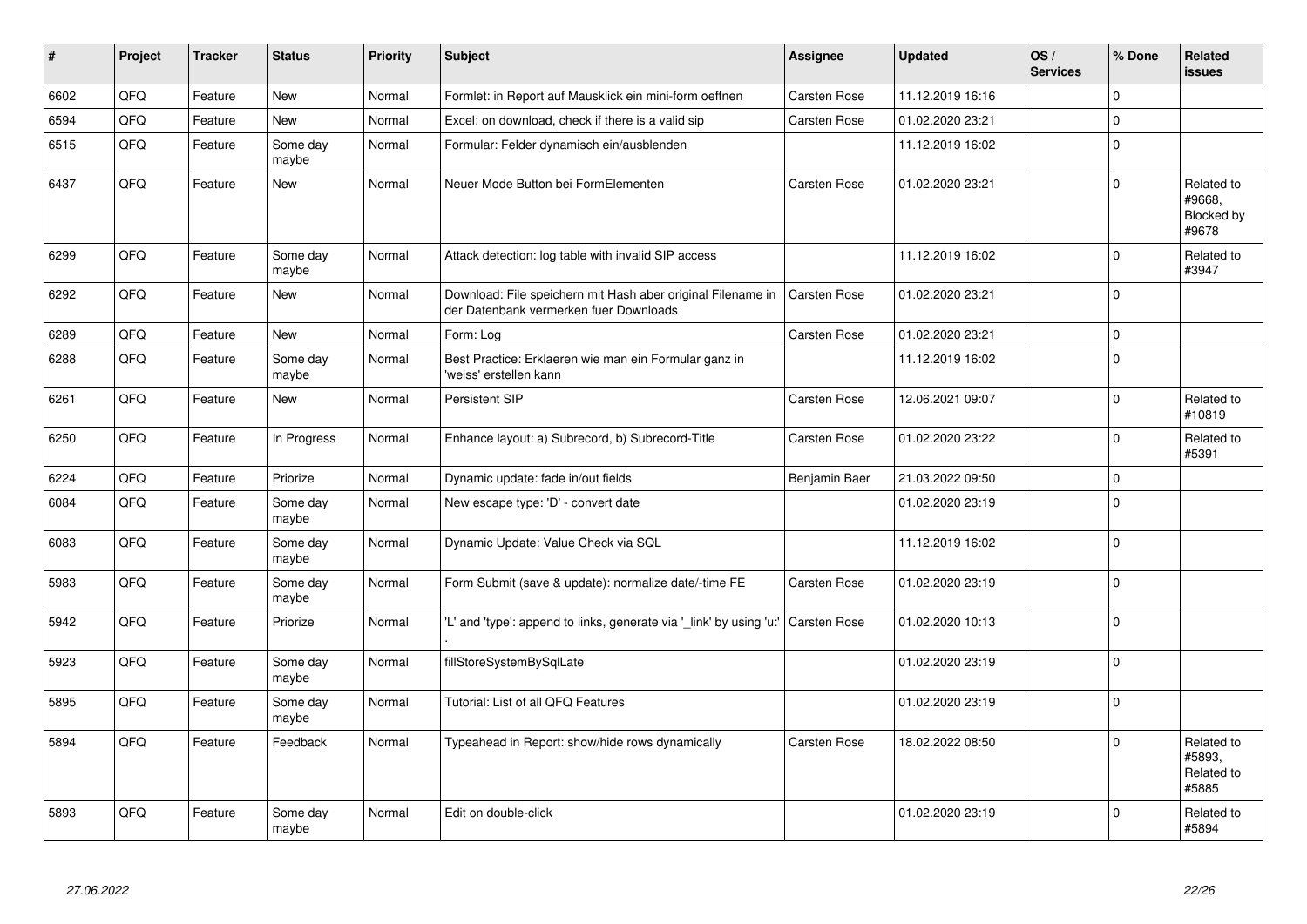| #    | Project | <b>Tracker</b> | <b>Status</b>     | <b>Priority</b> | <b>Subject</b>                                                                                     | <b>Assignee</b>     | <b>Updated</b>   | OS/<br><b>Services</b> | % Done      | Related<br><b>issues</b>                    |
|------|---------|----------------|-------------------|-----------------|----------------------------------------------------------------------------------------------------|---------------------|------------------|------------------------|-------------|---------------------------------------------|
| 5892 | QFQ     | Feature        | Some day<br>maybe | Normal          | QFQ should use T3 API to manipulate FE GROUP<br>membership                                         |                     | 01.02.2020 23:20 |                        | $\Omega$    |                                             |
| 5852 | QFQ     | Feature        | Some day<br>maybe | Normal          | Logging: mail.log / sql.log - im FE anzeigen und via AJAX<br>aktualisieren                         | <b>Carsten Rose</b> | 01.02.2020 23:19 |                        | $\Omega$    | Related to<br>#5885                         |
| 5851 | QFQ     | Feature        | Some day<br>maybe | Normal          | Queue System implementieren: MQTT, RabbitMQ                                                        |                     | 01.02.2020 23:20 |                        | 0           | Related to<br>#5715                         |
| 5850 | QFQ     | Feature        | Some day<br>maybe | Normal          | Deployment: In QFQ Doc best practice fuer zeitgemaesses<br>Deployment beschreiben                  |                     | 01.02.2020 23:20 |                        | $\Omega$    |                                             |
| 5805 | QFQ     | Feature        | Some day<br>maybe | Normal          | TypeAHead SQL value instead of key stored                                                          |                     | 01.02.2020 23:19 |                        | $\Omega$    | Related to<br>#5444                         |
| 5783 | QFQ     | Feature        | Some day<br>maybe | Normal          | <b>BPMN View/Edit</b>                                                                              |                     | 11.12.2019 16:02 |                        | $\Omega$    |                                             |
| 5782 | QFQ     | Feature        | New               | Normal          | NextCloud API                                                                                      | Carsten Rose        | 01.02.2020 10:02 |                        | $\mathbf 0$ |                                             |
| 5695 | QFQ     | Feature        | In Progress       | Normal          | Multiform                                                                                          | Carsten Rose        | 02.01.2021 18:38 |                        | 0           |                                             |
| 5665 | QFQ     | Feature        | Some day<br>maybe | Normal          | Versuch das '{{!' nicht mehr noetig ist.                                                           | Carsten Rose        | 01.02.2020 23:20 |                        | 0           | Related to<br>#7432,<br>Related to<br>#7434 |
| 5579 | QFQ     | Feature        | Some day<br>maybe | Normal          | Enhance Doc / Presentation: variable type 'link column type'                                       | Carsten Rose        | 01.02.2020 23:19 |                        | $\Omega$    |                                             |
| 5562 | QFQ     | Feature        | Priorize          | Normal          | Drag'n'Drop fuer Uploads                                                                           | Benjamin Baer       | 21.03.2022 09:52 |                        | $\Omega$    | Related to<br>#9706                         |
| 5548 | QFQ     | Feature        | Some day<br>maybe | Normal          | 801 Textfiles/Scriptfiles als Thumbnail                                                            | Carsten Rose        | 07.03.2022 16:26 |                        | $\Omega$    |                                             |
| 5480 | QFQ     | Feature        | Some day<br>maybe | Normal          | QFQ: Dokumentation mit Screenshots versehen                                                        | Carsten Rose        | 01.02.2020 23:20 |                        | $\Omega$    | Related to<br>#9879                         |
| 5455 | QFQ     | Feature        | Some day<br>maybe | Normal          | Mail Redirects grld abhaengig                                                                      |                     | 01.02.2020 23:20 |                        | $\Omega$    |                                             |
| 5452 | QFQ     | Feature        | Some day<br>maybe | Normal          | Thumbnails from PDF: bad quality                                                                   |                     | 01.02.2020 23:20 |                        | $\Omega$    |                                             |
| 5428 | QFQ     | Feature        | Some day<br>maybe | Normal          | secure thumbnail: late render on access.                                                           | Carsten Rose        | 01.02.2020 23:20 |                        | $\mathbf 0$ |                                             |
| 5389 | QFQ     | Feature        | Some day<br>maybe | Normal          | QFQ Design: Multline label / note                                                                  | Benjamin Baer       | 01.02.2020 23:19 |                        | $\Omega$    |                                             |
| 5366 | QFQ     | Feature        | Priorize          | Normal          | Saving with keyboard shortcuts                                                                     | Benjamin Baer       | 21.03.2022 09:47 |                        | $\mathbf 0$ |                                             |
| 5345 | QFQ     | Feature        | New               | Normal          | Report: UPDATE / INSERT / DELETE statements should<br>trigger subqueries, depending on the result. | Carsten Rose        | 27.05.2020 16:11 |                        | $\mathbf 0$ |                                             |
| 5342 | QFQ     | Feature        | Some day<br>maybe | Normal          | link - with HTML Attributes                                                                        |                     | 01.02.2020 23:20 |                        | 0           | Related to<br>#14077                        |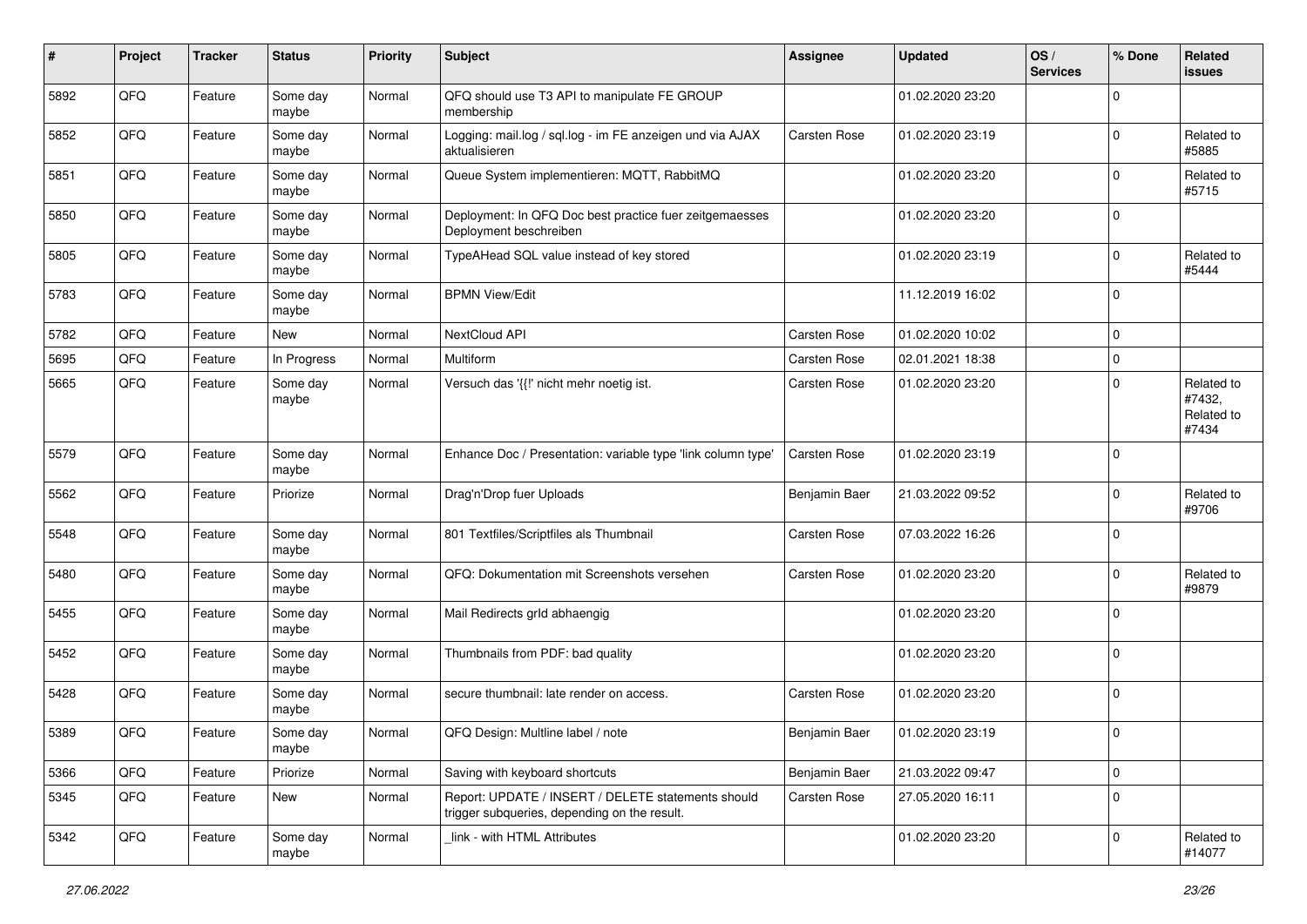| #    | Project | <b>Tracker</b> | <b>Status</b>     | <b>Priority</b> | <b>Subject</b>                                                                                                                                                | <b>Assignee</b>     | <b>Updated</b>   | OS/<br><b>Services</b> | % Done      | <b>Related</b><br><b>issues</b> |
|------|---------|----------------|-------------------|-----------------|---------------------------------------------------------------------------------------------------------------------------------------------------------------|---------------------|------------------|------------------------|-------------|---------------------------------|
| 5160 | QFQ     | Feature        | Some day<br>maybe | Normal          | QFQ collaborative / together.js, ShareJS, y-js, collaborative,                                                                                                |                     | 11.12.2019 16:02 |                        | $\Omega$    |                                 |
| 5132 | QFQ     | Feature        | Some day<br>maybe | Normal          | Error Message sendmail missing attachment: more details                                                                                                       | <b>Carsten Rose</b> | 01.02.2020 23:19 |                        | $\mathbf 0$ |                                 |
| 5131 | QFQ     | Feature        | <b>New</b>        | Normal          | Activate Spin Gear ('wait/busy' indicator) via LINK attribute                                                                                                 | <b>Carsten Rose</b> | 01.02.2020 23:21 |                        | $\mathbf 0$ |                                 |
| 5129 | QFQ     | Feature        | Some day<br>maybe | Normal          | Reports: SQL fuer x Achse und y Achse                                                                                                                         |                     | 11.12.2019 16:02 |                        | $\Omega$    |                                 |
| 5024 | QFQ     | Feature        | Some day<br>maybe | Normal          | Fabric: Generate PDF with edits                                                                                                                               | Benjamin Baer       | 01.02.2020 23:20 |                        | $\mathbf 0$ | Related to<br>#10704            |
| 4974 | QFQ     | Feature        | Some day<br>maybe | Normal          | Long polling - inform all listening clients of changes                                                                                                        |                     | 11.12.2019 16:02 |                        | $\mathbf 0$ |                                 |
| 4956 | QFQ     | Feature        | Some day<br>maybe | Normal          | Sendmail: Benutzerdefinierte Headers                                                                                                                          | Carsten Rose        | 11.12.2019 16:02 |                        | $\mathbf 0$ |                                 |
| 4872 | QFQ     | Feature        | Some dav<br>maybe | Normal          | Fields of Typo3 page available in STORE_TYPO3                                                                                                                 | Carsten Rose        | 01.02.2020 23:19 |                        | $\mathbf 0$ |                                 |
| 4869 | QFQ     | Feature        | Some day<br>maybe | Normal          | Dynamic Update (show, hide, readonly?, required?) for<br><b>Template Group Elements</b>                                                                       | <b>Carsten Rose</b> | 01.02.2020 23:19 |                        | $\mathbf 0$ | Related to<br>#4865             |
| 4839 | QFQ     | Feature        | Some day<br>maybe | Normal          | qfq-handle in <head> Abschnitt</head>                                                                                                                         | <b>Carsten Rose</b> | 11.12.2019 16:02 |                        | $\mathbf 0$ |                                 |
| 4816 | QFQ     | Feature        | Some day<br>maybe | Normal          | Templates for QFQ Reports (Tables, Radios, )                                                                                                                  |                     | 01.02.2020 23:20 |                        | $\mathbf 0$ |                                 |
| 4757 | QFQ     | Feature        | Some day<br>maybe | Normal          | Test subrecord: download links ok? Links ok?                                                                                                                  | <b>Carsten Rose</b> | 01.02.2020 23:20 |                        | $\mathbf 0$ |                                 |
| 4719 | QFQ     | Feature        | Some dav<br>maybe | Normal          | Custom Message in Client in case of 'Browser tab close,<br>modification will be lost'                                                                         |                     | 01.02.2020 23:20 |                        | $\mathbf 0$ |                                 |
| 4652 | QFQ     | Feature        | Some day<br>maybe | Normal          | UZH CD: Weiterleitung auf benutzerdefinierte 403/404 Seite                                                                                                    | <b>Carsten Rose</b> | 01.02.2020 23:20 |                        | $\mathbf 0$ |                                 |
| 4650 | QFQ     | Feature        | Some day<br>maybe | Normal          | Convert html to doc/rtf                                                                                                                                       | <b>Carsten Rose</b> | 01.02.2020 23:20 |                        | $\mathbf 0$ | Related to<br>#10704            |
| 4640 | QFQ     | Feature        | Some day<br>maybe | Normal          | Rename System Forms                                                                                                                                           |                     | 01.02.2020 23:20 |                        | $\mathbf 0$ |                                 |
| 4627 | QFQ     | Feature        | Some day<br>maybe | Normal          | dbupdate: all tables - check 'create', 'modified' if it is possible<br>to change to default 'CURRENT_TIMESTAMP' and modified<br>'ON UPDATE CURRENT_TIMESTAMP' |                     | 01.02.2020 23:20 |                        | $\mathbf 0$ |                                 |
| 4626 | QFQ     | Feature        | Some day<br>maybe | Normal          | Mobile View: 'classBody=qfq-form-right' makes no sense                                                                                                        |                     | 01.02.2020 23:20 |                        | $\mathbf 0$ |                                 |
| 4606 | QFQ     | Feature        | Some day<br>maybe | Normal          | link: qualifier to render bootstrap button                                                                                                                    | Carsten Rose        | 01.02.2020 23:19 |                        | $\mathbf 0$ |                                 |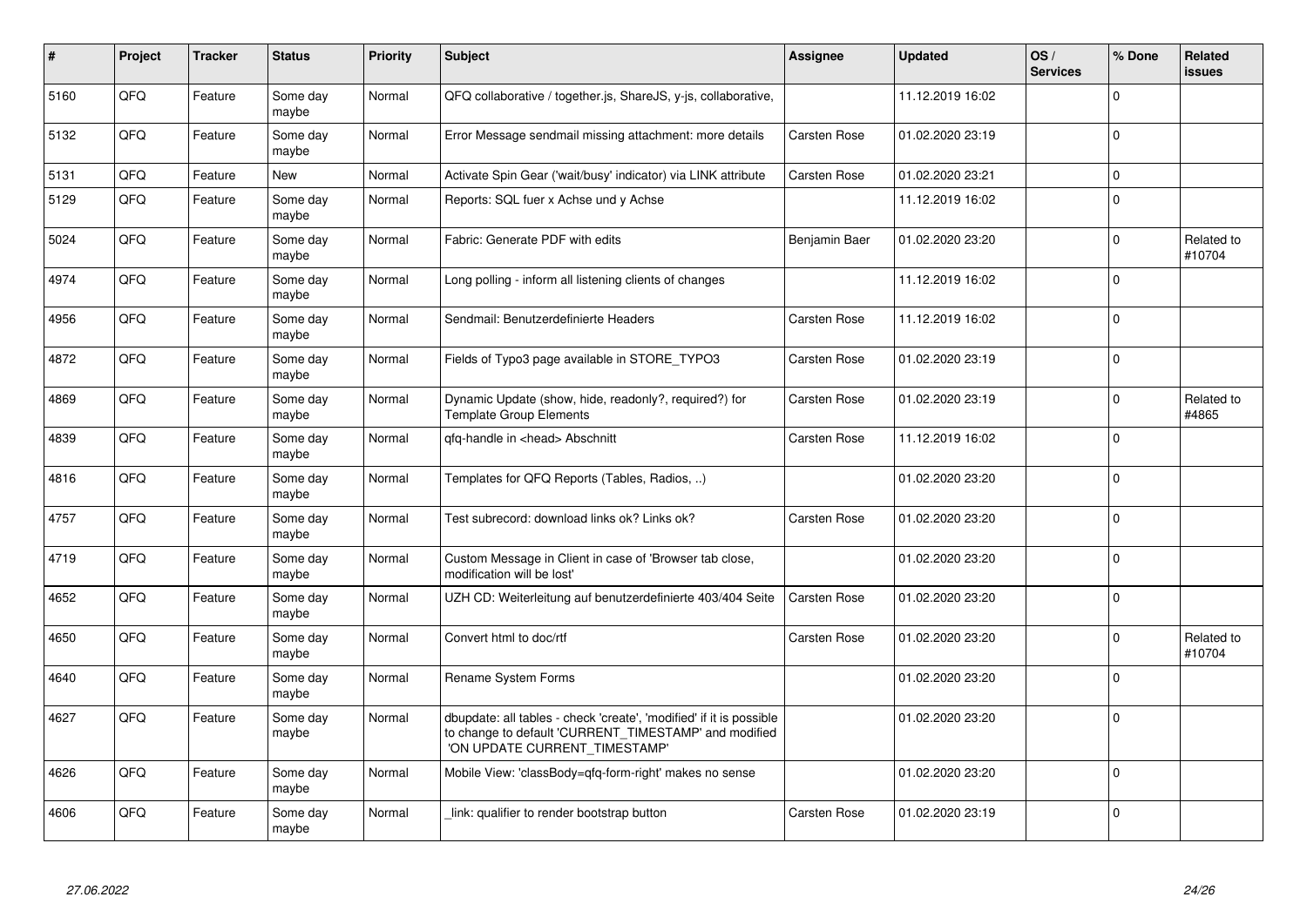| #    | Project | <b>Tracker</b> | <b>Status</b>     | <b>Priority</b> | <b>Subject</b>                                                                                                          | <b>Assignee</b>     | <b>Updated</b>   | OS/<br><b>Services</b> | % Done      | Related<br><b>issues</b>                    |
|------|---------|----------------|-------------------|-----------------|-------------------------------------------------------------------------------------------------------------------------|---------------------|------------------|------------------------|-------------|---------------------------------------------|
| 4551 | QFQ     | Feature        | Some day<br>maybe | Normal          | Set 'pills' via dynamicUpdate to show/hide/disabled                                                                     |                     | 01.02.2020 23:20 |                        | $\mathbf 0$ | Related to<br>#3752                         |
| 4536 | QFQ     | Feature        | Some day<br>maybe | Normal          | FE upload: problem with delete if mutliple uploads an<br>FE.name="                                                      |                     | 01.02.2020 23:20 |                        | $\mathbf 0$ |                                             |
| 4446 | QFQ     | Feature        | Some day<br>maybe | Normal          | New FE get same feldContainerId as last modifed FE                                                                      |                     | 01.02.2020 23:20 |                        | $\mathbf 0$ |                                             |
| 4445 | QFQ     | Feature        | Some day<br>maybe | Normal          | template group: Option to simulate fieldset                                                                             |                     | 28.06.2021 14:11 |                        | $\mathbf 0$ |                                             |
| 4444 | QFQ     | Feature        | Some day<br>maybe | Normal          | FE.type=upload: detect mime type                                                                                        |                     | 11.12.2019 16:02 |                        | $\Omega$    | Related to<br>#4303                         |
| 4443 | QFQ     | Feature        | Some day<br>maybe | Normal          | Form: multiple secondary tables                                                                                         |                     | 01.02.2020 23:20 |                        | $\mathbf 0$ |                                             |
| 4442 | QFQ     | Feature        | Some day<br>maybe | Normal          | Special Column Name: _link - new symbol G (Glyph) to<br>choose any available symbol                                     |                     | 11.12.2019 16:02 |                        | $\mathbf 0$ |                                             |
| 4440 | QFQ     | Feature        | Some day<br>maybe | Normal          | Manual.rst: explain how to. expand PHP Session to 4h                                                                    |                     | 11.12.2019 16:02 |                        | $\mathbf 0$ |                                             |
| 4439 | QFQ     | Feature        | Some day<br>maybe | Normal          | Log: report all actions fired by an FE Element, incl. the<br>original directive (slaveld, sqllnsert, )                  |                     | 01.02.2020 23:20 |                        | $\mathbf 0$ | Related to<br>#4432,<br>Related to<br>#5458 |
| 4435 | QFQ     | Feature        | Some day<br>maybe | Normal          | Report: striptags - specify allowed tags                                                                                |                     | 01.02.2020 23:20 |                        | $\Omega$    |                                             |
| 4433 | QFQ     | Feature        | Some day<br>maybe | Normal          | Log when SIP will be destroyed by QFQ for any (security)<br>reason                                                      |                     | 01.02.2020 23:20 |                        | $\Omega$    | Related to<br>#4432.<br>Related to<br>#5458 |
| 4420 | QFQ     | Feature        | Some day<br>maybe | Normal          | Client: Local Storage - store the changes of a form, local in<br>the browser.                                           | Benjamin Baer       | 11.12.2019 16:02 |                        | $\mathbf 0$ |                                             |
| 4413 | QFQ     | Feature        | New               | Normal          | fieldset: show/hidden, modeSql, dynamicUpdate                                                                           | Carsten Rose        | 09.02.2022 15:19 |                        | $\mathbf 0$ |                                             |
| 4365 | QFQ     | Feature        | Some day<br>maybe | Normal          | Multi Language: new way of config                                                                                       | Carsten Rose        | 01.02.2020 23:20 |                        | $\Omega$    |                                             |
| 4349 | QFQ     | Feature        | Some day<br>maybe | Normal          | link download: downloaded external URL to<br>deliver/concatenate - check mimetipe and handle it correctly               | Carsten Rose        | 11.12.2019 16:02 |                        | $\mathbf 0$ |                                             |
| 4343 | QFQ     | Feature        | Some day<br>maybe | Normal          | Link: Classifier to add 'attributes'                                                                                    | Carsten Rose        | 01.02.2020 23:20 |                        | $\mathbf 0$ | Related to<br>#14077                        |
| 4330 | QFQ     | Feature        | Some day<br>maybe | Normal          | Error Message: report missing {{ / }} in sqlUpdate, sqlInsert,<br>sqlDelete, sqlAfter, sqlBefore in FE action elements. | <b>Carsten Rose</b> | 01.02.2020 23:20 |                        | $\mathbf 0$ |                                             |
| 4259 | QFQ     | Feature        | Some day<br>maybe | Normal          | Instant trigger a cron job                                                                                              | <b>Carsten Rose</b> | 11.12.2019 16:03 |                        | $\mathbf 0$ |                                             |